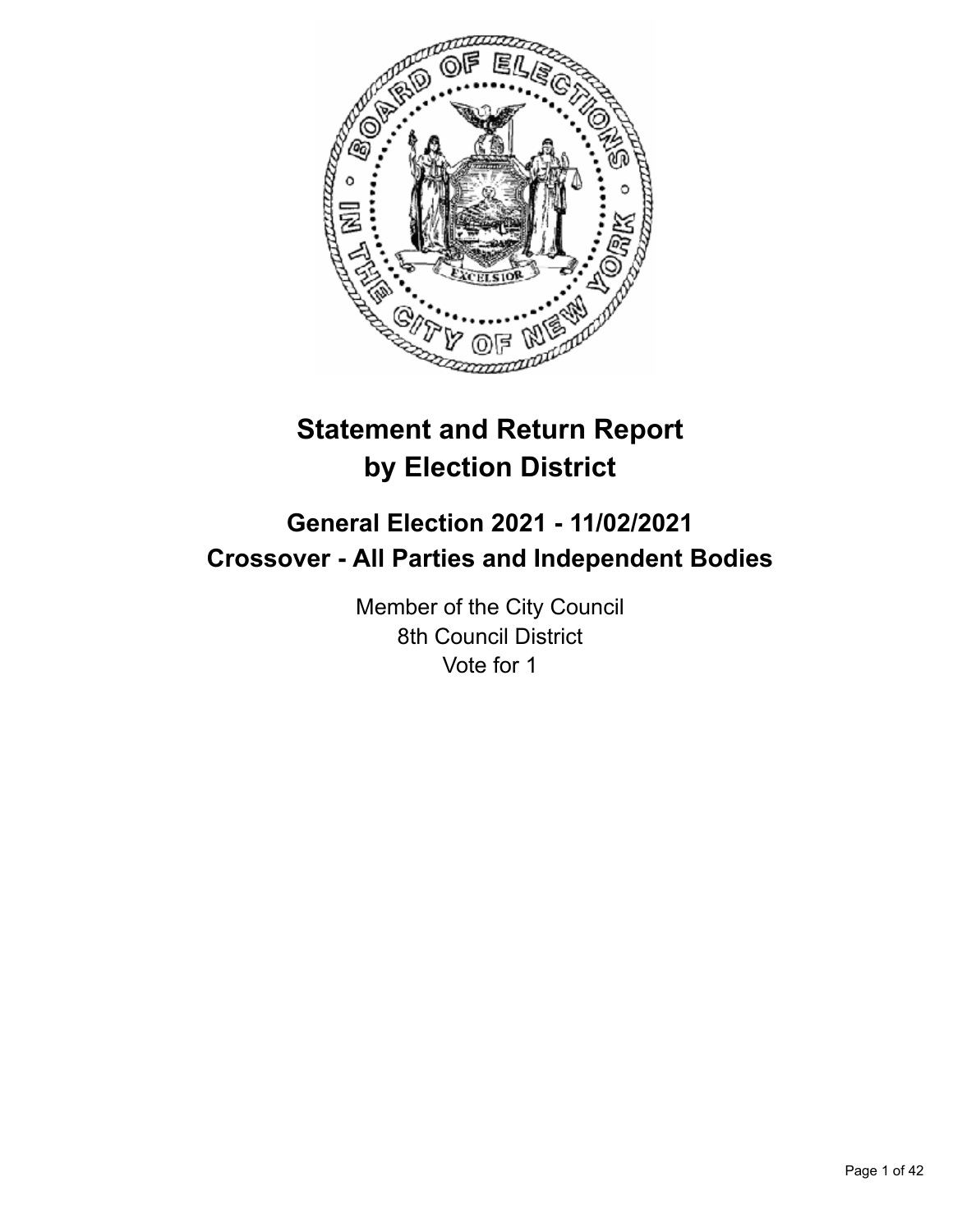

| PUBLIC COUNTER                                           | 139      |
|----------------------------------------------------------|----------|
| <b>MANUALLY COUNTED EMERGENCY</b>                        | 0        |
| ABSENTEE / MILITARY                                      | 4        |
| AFFIDAVIT                                                | 3        |
| <b>Total Ballots</b>                                     | 146      |
| Less - Inapplicable Federal/Special Presidential Ballots | $\Omega$ |
| <b>Total Applicable Ballots</b>                          | 146      |
| DIANA I. AYALA (DEMOCRATIC)                              | 103      |
| UNATTRIBUTABLE WRITE-IN (WRITE-IN)                       |          |
| <b>Total Votes</b>                                       | 104      |
| Unrecorded                                               | 42       |

## **017/68**

| PUBLIC COUNTER                                           | 138 |
|----------------------------------------------------------|-----|
| <b>MANUALLY COUNTED EMERGENCY</b>                        | 0   |
| ABSENTEE / MILITARY                                      | 14  |
| AFFIDAVIT                                                |     |
| <b>Total Ballots</b>                                     | 153 |
| Less - Inapplicable Federal/Special Presidential Ballots | 0   |
| <b>Total Applicable Ballots</b>                          | 153 |
| DIANA I. AYALA (DEMOCRATIC)                              | 121 |
| JAIME RODRIGUEZ (WRITE-IN)                               | 2   |
| PATRICIA TAPIA (WRITE-IN)                                |     |
| TONY AVELLA (WRITE-IN)                                   | 1   |
| UNATTRIBUTABLE WRITE-IN (WRITE-IN)                       | 2   |
| <b>Total Votes</b>                                       | 127 |
| Unrecorded                                               | 26  |

| PUBLIC COUNTER                                           | 103           |
|----------------------------------------------------------|---------------|
| MANUALLY COUNTED EMERGENCY                               | 0             |
| ABSENTEE / MILITARY                                      |               |
| AFFIDAVIT                                                | $\mathcal{P}$ |
| <b>Total Ballots</b>                                     | 106           |
| Less - Inapplicable Federal/Special Presidential Ballots | 0             |
| <b>Total Applicable Ballots</b>                          | 106           |
| DIANA I. AYALA (DEMOCRATIC)                              | 87            |
| UNATTRIBUTABLE WRITE-IN (WRITE-IN)                       |               |
| <b>Total Votes</b>                                       | 88            |
| Unrecorded                                               | 18            |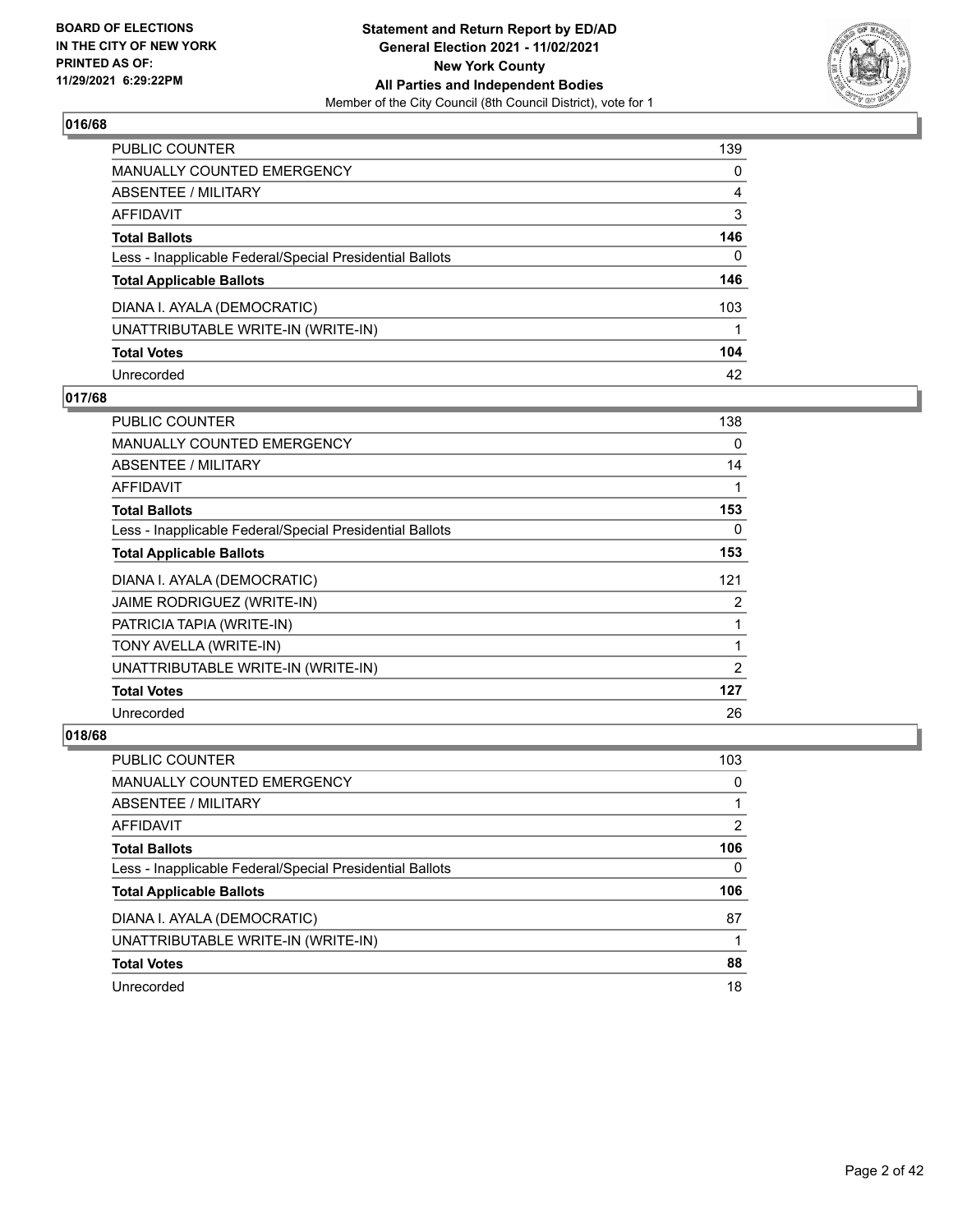

| PUBLIC COUNTER                                           | 109          |
|----------------------------------------------------------|--------------|
| <b>MANUALLY COUNTED EMERGENCY</b>                        | $\mathbf{0}$ |
| ABSENTEE / MILITARY                                      | 10           |
| <b>AFFIDAVIT</b>                                         | $\Omega$     |
| <b>Total Ballots</b>                                     | 119          |
| Less - Inapplicable Federal/Special Presidential Ballots | $\mathbf{0}$ |
| <b>Total Applicable Ballots</b>                          | 119          |
| DIANA I. AYALA (DEMOCRATIC)                              | 92           |
| RAMON CASTRO (WRITE-IN)                                  |              |
| <b>Total Votes</b>                                       | 93           |
| Unrecorded                                               | 26           |

## **021/68**

| <b>PUBLIC COUNTER</b>                                    | 134 |
|----------------------------------------------------------|-----|
| <b>MANUALLY COUNTED EMERGENCY</b>                        | 0   |
| ABSENTEE / MILITARY                                      | 5   |
| AFFIDAVIT                                                | 0   |
| <b>Total Ballots</b>                                     | 139 |
| Less - Inapplicable Federal/Special Presidential Ballots | 0   |
| <b>Total Applicable Ballots</b>                          | 139 |
| DIANA I. AYALA (DEMOCRATIC)                              | 107 |
| <b>GEORGE FLOYD (WRITE-IN)</b>                           |     |
| SVETLANA MARTY NOVA (WRITE-IN)                           |     |
| UNATTRIBUTABLE WRITE-IN (WRITE-IN)                       |     |
| <b>Total Votes</b>                                       | 110 |
| Unrecorded                                               | 29  |

| <b>PUBLIC COUNTER</b>                                    | 219 |
|----------------------------------------------------------|-----|
| <b>MANUALLY COUNTED EMERGENCY</b>                        | 0   |
| ABSENTEE / MILITARY                                      | 8   |
| AFFIDAVIT                                                |     |
| <b>Total Ballots</b>                                     | 228 |
| Less - Inapplicable Federal/Special Presidential Ballots | 0   |
| <b>Total Applicable Ballots</b>                          | 228 |
| DIANA I. AYALA (DEMOCRATIC)                              | 183 |
| KRISTIN RICHARDSON JORDAN (WRITE-IN)                     |     |
| UNATTRIBUTABLE WRITE-IN (WRITE-IN)                       | 2   |
| <b>Total Votes</b>                                       | 186 |
| Unrecorded                                               | 42  |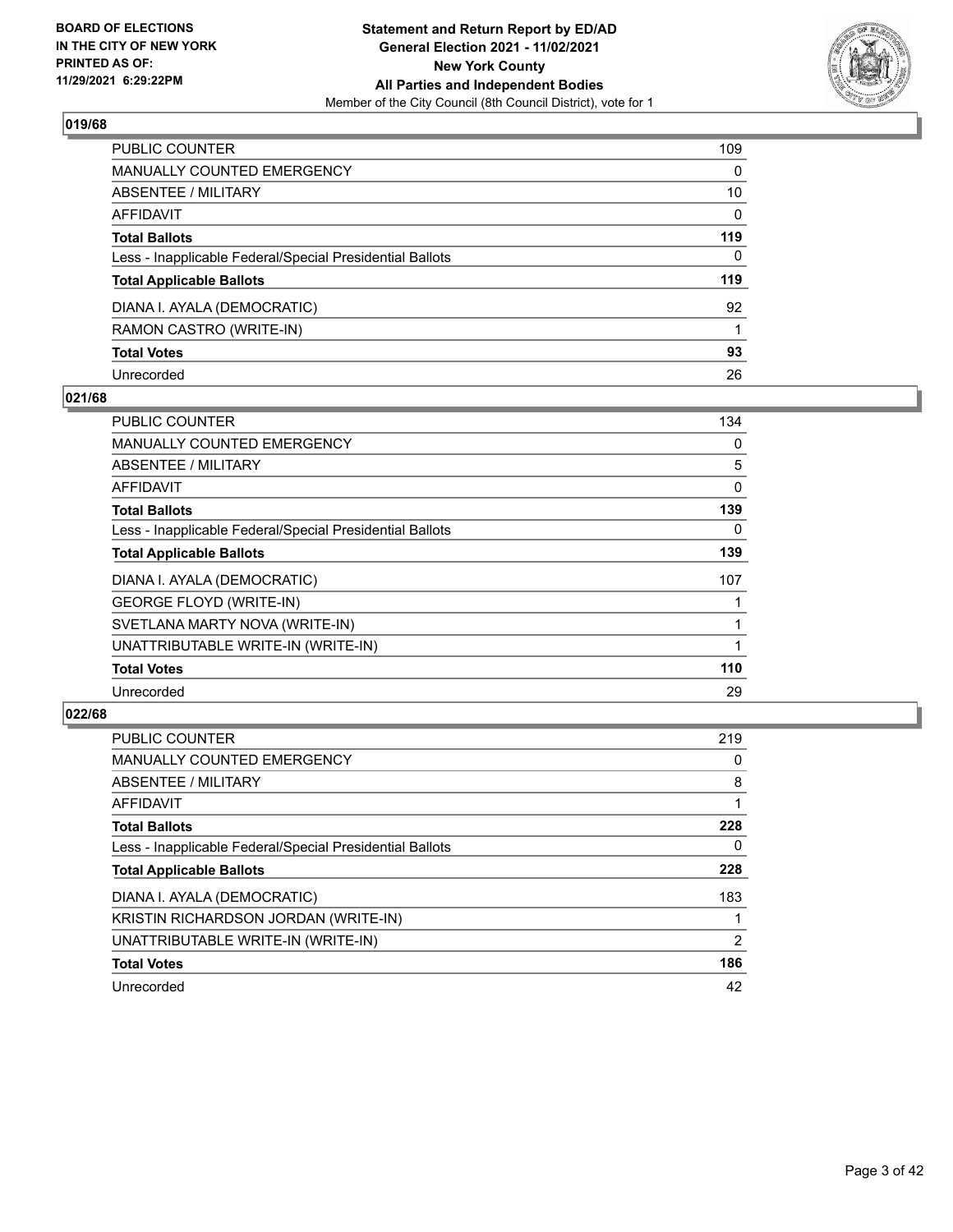

| PUBLIC COUNTER                                           | 145      |
|----------------------------------------------------------|----------|
| <b>MANUALLY COUNTED EMERGENCY</b>                        | 0        |
| <b>ABSENTEE / MILITARY</b>                               | 10       |
| AFFIDAVIT                                                | $\Omega$ |
| <b>Total Ballots</b>                                     | 155      |
| Less - Inapplicable Federal/Special Presidential Ballots | 0        |
| <b>Total Applicable Ballots</b>                          | 155      |
| DIANA I. AYALA (DEMOCRATIC)                              | 131      |
| UNATTRIBUTABLE WRITE-IN (WRITE-IN)                       | 2        |
| <b>Total Votes</b>                                       | 133      |
| Unrecorded                                               | 22       |

## **024/68**

| <b>PUBLIC COUNTER</b>                                    | 93       |
|----------------------------------------------------------|----------|
| <b>MANUALLY COUNTED EMERGENCY</b>                        | $\Omega$ |
| ABSENTEE / MILITARY                                      | 22       |
| AFFIDAVIT                                                | $\Omega$ |
| <b>Total Ballots</b>                                     | 115      |
| Less - Inapplicable Federal/Special Presidential Ballots | 0        |
| <b>Total Applicable Ballots</b>                          | 115      |
| DIANA I. AYALA (DEMOCRATIC)                              | 89       |
| KRISTIN RICHARDSON JORDAN (WRITE-IN)                     |          |
| UNATTRIBUTABLE WRITE-IN (WRITE-IN)                       |          |
| <b>Total Votes</b>                                       | 91       |
| Unrecorded                                               | 24       |

| <b>PUBLIC COUNTER</b>                                    | 143      |
|----------------------------------------------------------|----------|
| <b>MANUALLY COUNTED EMERGENCY</b>                        | $\Omega$ |
| ABSENTEE / MILITARY                                      | 15       |
| <b>AFFIDAVIT</b>                                         |          |
| <b>Total Ballots</b>                                     | 159      |
| Less - Inapplicable Federal/Special Presidential Ballots | $\Omega$ |
| <b>Total Applicable Ballots</b>                          | 159      |
| DIANA I. AYALA (DEMOCRATIC)                              | 109      |
| MONICA MORALES (WRITE-IN)                                |          |
| ROBERT TORRES (WRITE-IN)                                 |          |
| <b>Total Votes</b>                                       | 111      |
| Unrecorded                                               | 48       |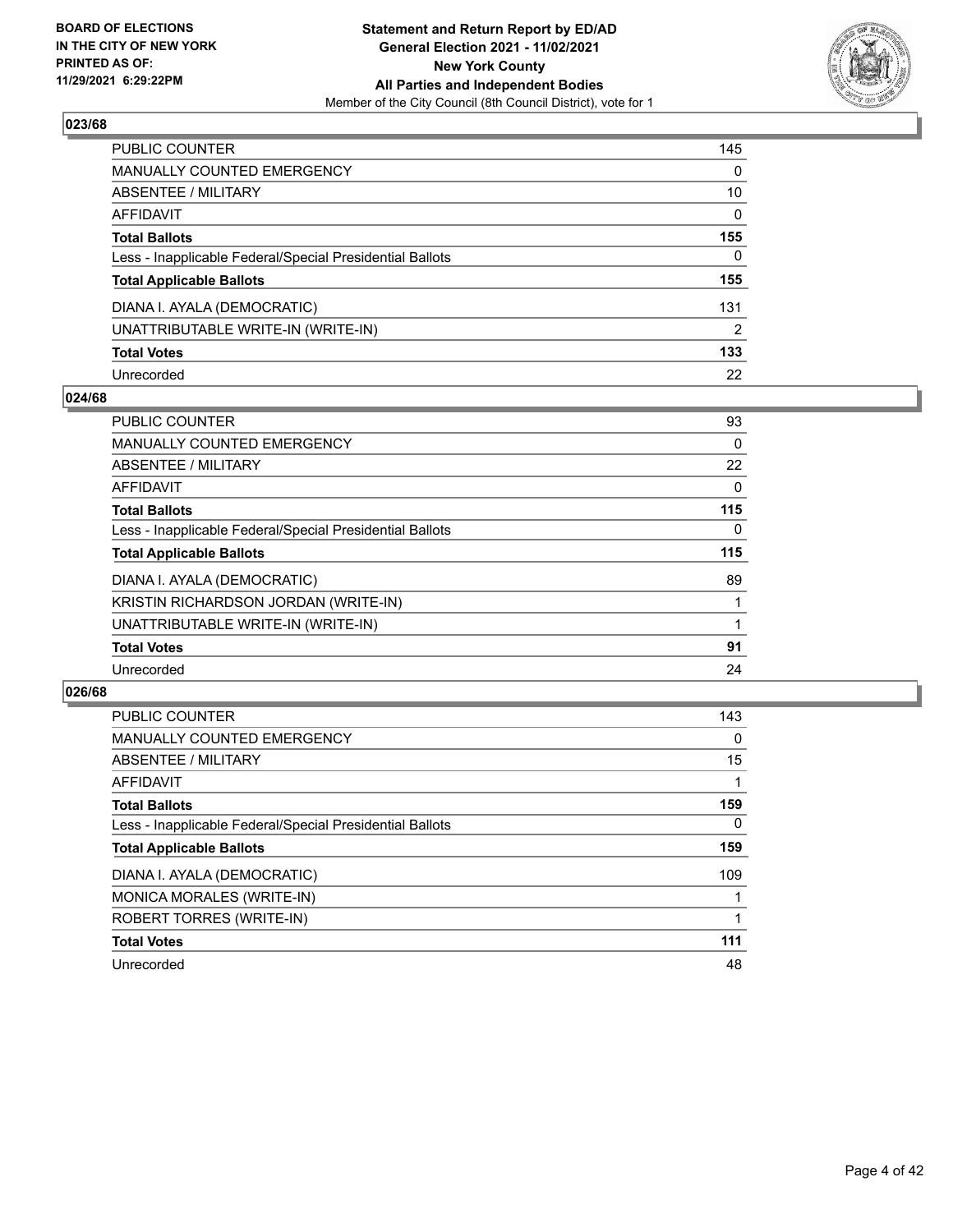

| PUBLIC COUNTER                                           | 145          |
|----------------------------------------------------------|--------------|
| <b>MANUALLY COUNTED EMERGENCY</b>                        | $\Omega$     |
| <b>ABSENTEE / MILITARY</b>                               | 19           |
| AFFIDAVIT                                                | $\mathbf{0}$ |
| <b>Total Ballots</b>                                     | 164          |
| Less - Inapplicable Federal/Special Presidential Ballots | $\Omega$     |
| <b>Total Applicable Ballots</b>                          | 164          |
| DIANA I. AYALA (DEMOCRATIC)                              | 119          |
| <b>Total Votes</b>                                       | 119          |
| Unrecorded                                               | 45           |

## **028/68**

|                                                          | 118 |
|----------------------------------------------------------|-----|
| PUBLIC COUNTER                                           |     |
| MANUALLY COUNTED EMERGENCY                               | 0   |
| ABSENTEE / MILITARY                                      | 9   |
| AFFIDAVIT                                                | 0   |
| <b>Total Ballots</b>                                     | 127 |
| Less - Inapplicable Federal/Special Presidential Ballots | 0   |
| <b>Total Applicable Ballots</b>                          | 127 |
| DIANA I. AYALA (DEMOCRATIC)                              | 110 |
| IAN JOHNSTONE (WRITE-IN)                                 |     |
| <b>Total Votes</b>                                       | 111 |
| Unrecorded                                               | 16  |
|                                                          |     |

| PUBLIC COUNTER                                           | 60       |
|----------------------------------------------------------|----------|
| <b>MANUALLY COUNTED EMERGENCY</b>                        | $\Omega$ |
| ABSENTEE / MILITARY                                      |          |
| AFFIDAVIT                                                | $\Omega$ |
| <b>Total Ballots</b>                                     | 61       |
| Less - Inapplicable Federal/Special Presidential Ballots | 0        |
| <b>Total Applicable Ballots</b>                          | 61       |
| DIANA I. AYALA (DEMOCRATIC)                              | 40       |
| <b>Total Votes</b>                                       | 40       |
| Unrecorded                                               | 21       |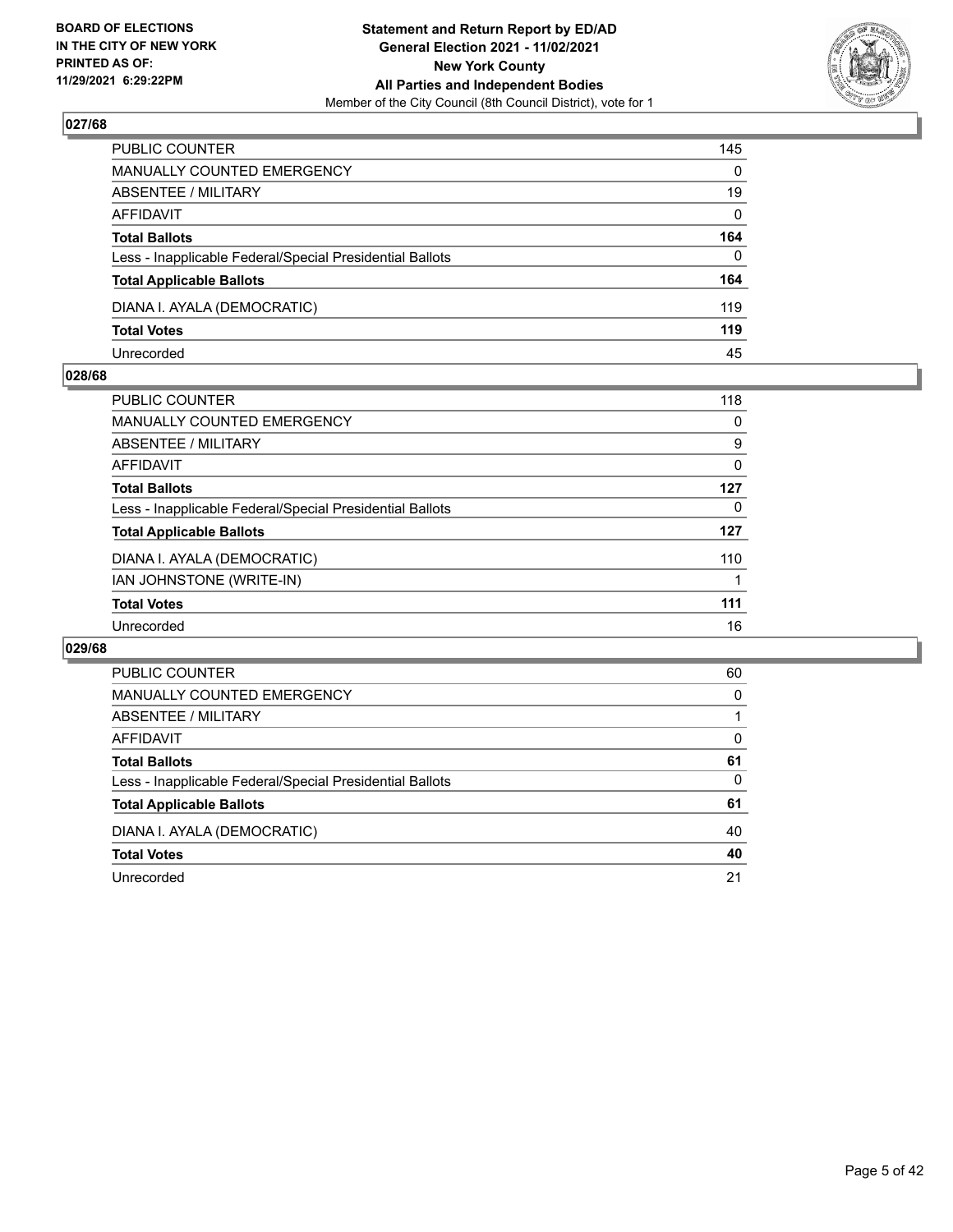

| <b>PUBLIC COUNTER</b>                                    | 147      |
|----------------------------------------------------------|----------|
| <b>MANUALLY COUNTED EMERGENCY</b>                        | $\Omega$ |
| ABSENTEE / MILITARY                                      | 78       |
| AFFIDAVIT                                                | $\Omega$ |
| <b>Total Ballots</b>                                     | 225      |
| Less - Inapplicable Federal/Special Presidential Ballots | 0        |
| <b>Total Applicable Ballots</b>                          | 225      |
| DIANA I. AYALA (DEMOCRATIC)                              | 142      |
| KRISTIN RICHARDSON JORDAN (WRITE-IN)                     |          |
| UNATTRIBUTABLE WRITE-IN (WRITE-IN)                       |          |
| <b>Total Votes</b>                                       | 144      |
| Unrecorded                                               | 81       |

## **032/68**

| <b>PUBLIC COUNTER</b>                                    | 88       |
|----------------------------------------------------------|----------|
| <b>MANUALLY COUNTED EMERGENCY</b>                        | $\Omega$ |
| ABSENTEE / MILITARY                                      | 4        |
| AFFIDAVIT                                                |          |
| <b>Total Ballots</b>                                     | 93       |
| Less - Inapplicable Federal/Special Presidential Ballots | 0        |
| <b>Total Applicable Ballots</b>                          | 93       |
| DIANA I. AYALA (DEMOCRATIC)                              | 79       |
| <b>Total Votes</b>                                       | 79       |
| Unrecorded                                               | 14       |

| <b>PUBLIC COUNTER</b>                                    | 166 |
|----------------------------------------------------------|-----|
| <b>MANUALLY COUNTED EMERGENCY</b>                        | 0   |
| ABSENTEE / MILITARY                                      | 19  |
| AFFIDAVIT                                                |     |
| <b>Total Ballots</b>                                     | 186 |
| Less - Inapplicable Federal/Special Presidential Ballots | 0   |
| <b>Total Applicable Ballots</b>                          | 186 |
| DIANA I. AYALA (DEMOCRATIC)                              | 149 |
| IAN STRAUGHTER (WRITE-IN)                                |     |
| STEVEN ROSA (WRITE-IN)                                   |     |
| <b>Total Votes</b>                                       | 151 |
| Unrecorded                                               | 35  |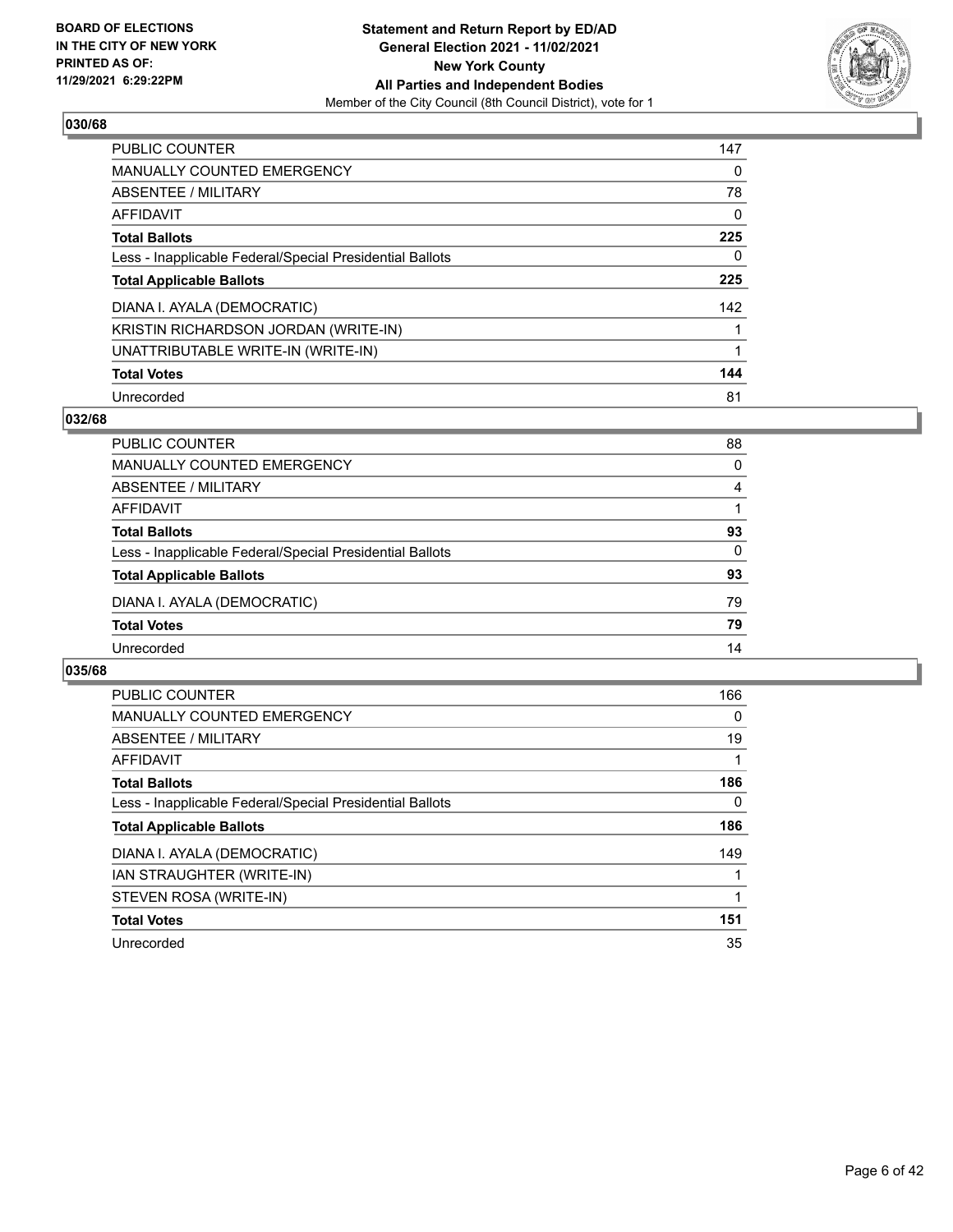

| PUBLIC COUNTER                                           | 88       |
|----------------------------------------------------------|----------|
| MANUALLY COUNTED EMERGENCY                               | $\Omega$ |
| <b>ABSENTEE / MILITARY</b>                               | 2        |
| AFFIDAVIT                                                | $\Omega$ |
| <b>Total Ballots</b>                                     | 90       |
| Less - Inapplicable Federal/Special Presidential Ballots | 0        |
| <b>Total Applicable Ballots</b>                          | 90       |
| DIANA I. AYALA (DEMOCRATIC)                              | 61       |
| <b>Total Votes</b>                                       | 61       |
| Unrecorded                                               | 29       |

## **037/68**

| PUBLIC COUNTER                                           | 177      |
|----------------------------------------------------------|----------|
| <b>MANUALLY COUNTED EMERGENCY</b>                        | 0        |
| ABSENTEE / MILITARY                                      | 6        |
| <b>AFFIDAVIT</b>                                         | $\Omega$ |
| <b>Total Ballots</b>                                     | 183      |
| Less - Inapplicable Federal/Special Presidential Ballots | 0        |
| <b>Total Applicable Ballots</b>                          | 183      |
| DIANA I. AYALA (DEMOCRATIC)                              | 149      |
| JOHN SKERRET (WRITE-IN)                                  |          |
| SANSA STARK (WRITE-IN)                                   |          |
| TAMIKA MAPP (WRITE-IN)                                   | 1        |
| UNATTRIBUTABLE WRITE-IN (WRITE-IN)                       | 1        |
| <b>Total Votes</b>                                       | 153      |
| Unrecorded                                               | 30       |
|                                                          |          |

| <b>PUBLIC COUNTER</b>                                    | 153 |
|----------------------------------------------------------|-----|
| <b>MANUALLY COUNTED EMERGENCY</b>                        | 0   |
| ABSENTEE / MILITARY                                      | 10  |
| <b>AFFIDAVIT</b>                                         | 2   |
| <b>Total Ballots</b>                                     | 165 |
| Less - Inapplicable Federal/Special Presidential Ballots | 0   |
| <b>Total Applicable Ballots</b>                          | 165 |
| DIANA I. AYALA (DEMOCRATIC)                              | 132 |
| ALEC BALDWIN (WRITE-IN)                                  |     |
| JOE SMITH (WRITE-IN)                                     |     |
| UNATTRIBUTABLE WRITE-IN (WRITE-IN)                       | 2   |
| <b>Total Votes</b>                                       | 136 |
| Unrecorded                                               | 29  |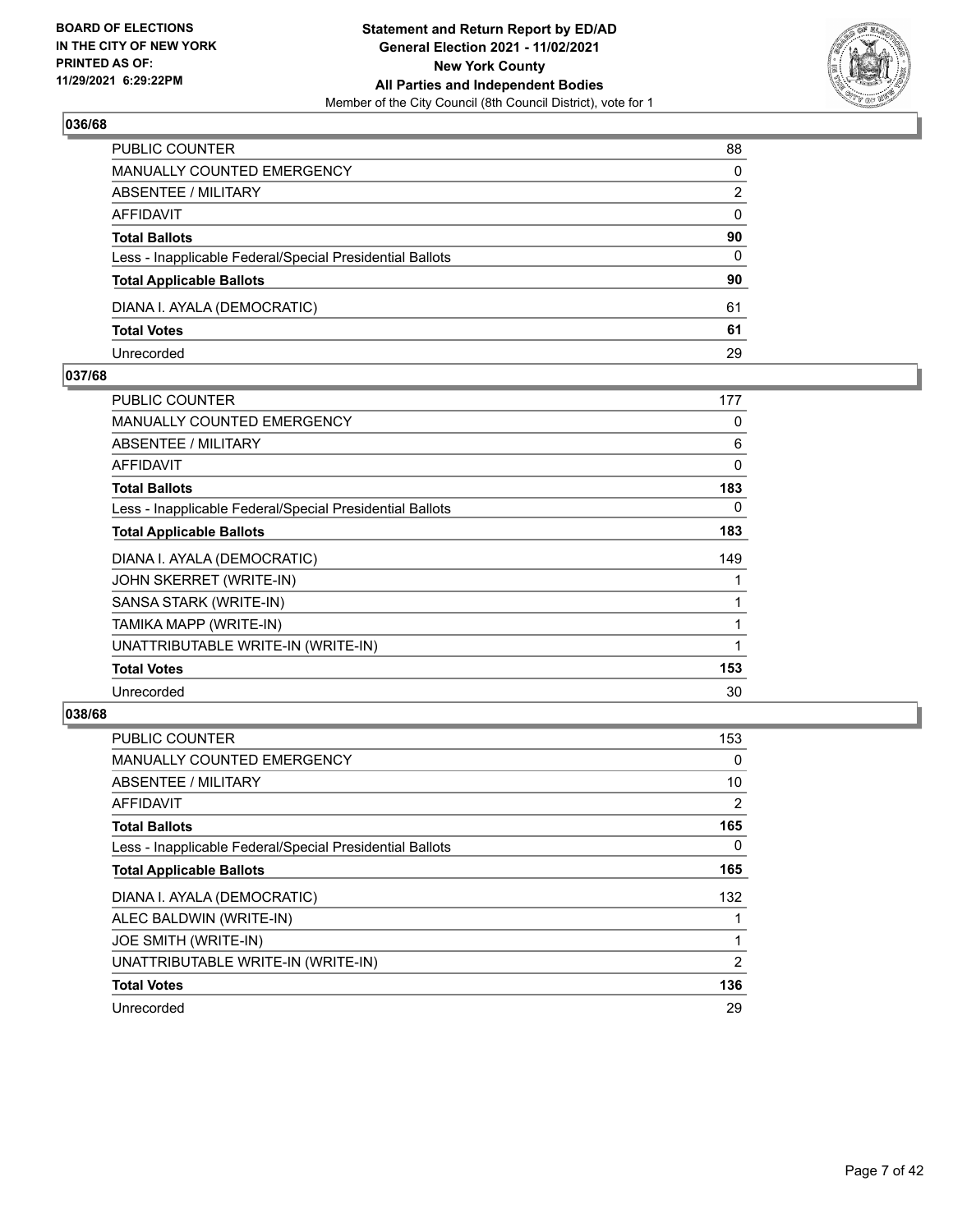

| PUBLIC COUNTER                                           | 168      |
|----------------------------------------------------------|----------|
| MANUALLY COUNTED EMERGENCY                               | $\Omega$ |
| ABSENTEE / MILITARY                                      | 2        |
| <b>AFFIDAVIT</b>                                         | 4        |
| <b>Total Ballots</b>                                     | 174      |
| Less - Inapplicable Federal/Special Presidential Ballots | 0        |
| <b>Total Applicable Ballots</b>                          | 174      |
| DIANA I. AYALA (DEMOCRATIC)                              | 137      |
| UNATTRIBUTABLE WRITE-IN (WRITE-IN)                       |          |
| <b>Total Votes</b>                                       | 138      |
| Unrecorded                                               | 36       |

## **040/68**

| PUBLIC COUNTER                                           | 183      |
|----------------------------------------------------------|----------|
| MANUALLY COUNTED EMERGENCY                               | $\Omega$ |
| ABSENTEE / MILITARY                                      | 14       |
| AFFIDAVIT                                                | $\Omega$ |
| <b>Total Ballots</b>                                     | 197      |
| Less - Inapplicable Federal/Special Presidential Ballots | 0        |
| <b>Total Applicable Ballots</b>                          | 197      |
| DIANA I. AYALA (DEMOCRATIC)                              | 155      |
| <b>Total Votes</b>                                       | 155      |
| Unrecorded                                               | 42       |

## **041/68**

| <b>PUBLIC COUNTER</b>                                    | 219      |
|----------------------------------------------------------|----------|
| MANUALLY COUNTED EMERGENCY                               | 0        |
| ABSENTEE / MILITARY                                      | 12       |
| AFFIDAVIT                                                | $\Omega$ |
| <b>Total Ballots</b>                                     | 231      |
| Less - Inapplicable Federal/Special Presidential Ballots | 0        |
| <b>Total Applicable Ballots</b>                          | 231      |
| DIANA I. AYALA (DEMOCRATIC)                              | 196      |
| UNATTRIBUTABLE WRITE-IN (WRITE-IN)                       |          |
| <b>Total Votes</b>                                       | 197      |
| Unrecorded                                               | 34       |

| PUBLIC COUNTER                                           | 216 |
|----------------------------------------------------------|-----|
| MANUALLY COUNTED EMERGENCY                               | 0   |
| ABSENTEE / MILITARY                                      | 13  |
| AFFIDAVIT                                                | 2   |
| <b>Total Ballots</b>                                     | 231 |
| Less - Inapplicable Federal/Special Presidential Ballots | 0   |
| <b>Total Applicable Ballots</b>                          | 231 |
| DIANA I. AYALA (DEMOCRATIC)                              | 201 |
| <b>Total Votes</b>                                       | 201 |
| Unrecorded                                               | 30  |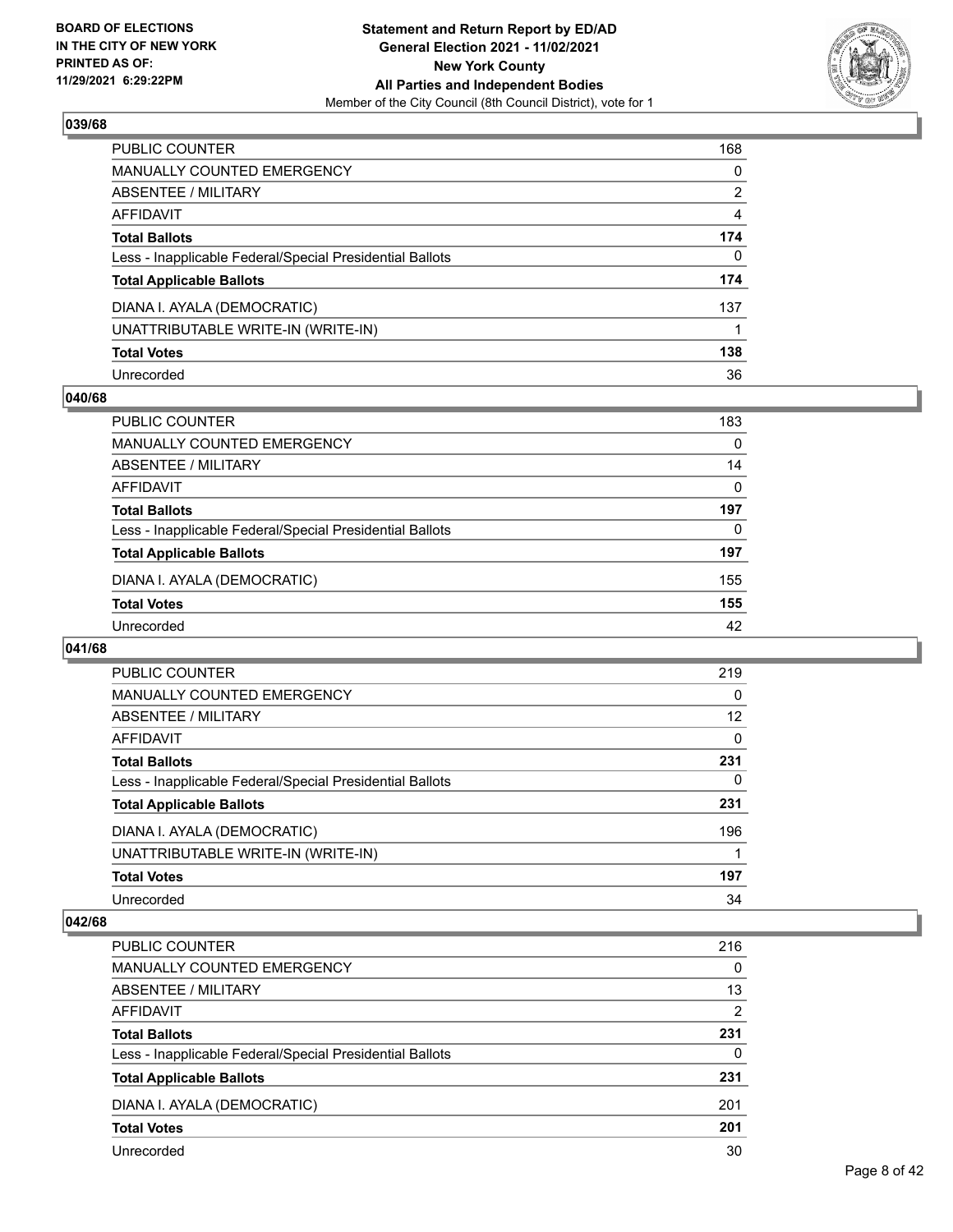

| <b>PUBLIC COUNTER</b>                                    | 197 |
|----------------------------------------------------------|-----|
| <b>MANUALLY COUNTED EMERGENCY</b>                        | 0   |
| ABSENTEE / MILITARY                                      | 6   |
| <b>AFFIDAVIT</b>                                         |     |
| <b>Total Ballots</b>                                     | 204 |
| Less - Inapplicable Federal/Special Presidential Ballots | 0   |
| <b>Total Applicable Ballots</b>                          | 204 |
| DIANA I. AYALA (DEMOCRATIC)                              | 163 |
| RYAN HAWKINS (WRITE-IN)                                  |     |
| SCOTT KINDER (WRITE-IN)                                  |     |
| UNATTRIBUTABLE WRITE-IN (WRITE-IN)                       |     |
| <b>Total Votes</b>                                       | 166 |
| Unrecorded                                               | 38  |

# **044/68**

| <b>PUBLIC COUNTER</b>                                    | 124      |
|----------------------------------------------------------|----------|
| MANUALLY COUNTED EMERGENCY                               | 0        |
| ABSENTEE / MILITARY                                      | 9        |
| AFFIDAVIT                                                | 0        |
| <b>Total Ballots</b>                                     | 133      |
| Less - Inapplicable Federal/Special Presidential Ballots | $\Omega$ |
| <b>Total Applicable Ballots</b>                          | 133      |
| DIANA I. AYALA (DEMOCRATIC)                              | 106      |
| <b>Total Votes</b>                                       | 106      |
| Unrecorded                                               | 27       |

| <b>PUBLIC COUNTER</b>                                    | 67       |
|----------------------------------------------------------|----------|
| MANUALLY COUNTED EMERGENCY                               | $\Omega$ |
| ABSENTEE / MILITARY                                      | 6        |
| AFFIDAVIT                                                | $\Omega$ |
| <b>Total Ballots</b>                                     | 73       |
| Less - Inapplicable Federal/Special Presidential Ballots | $\Omega$ |
| <b>Total Applicable Ballots</b>                          | 73       |
| DIANA I. AYALA (DEMOCRATIC)                              | 62       |
| <b>Total Votes</b>                                       | 62       |
| Unrecorded                                               | 11       |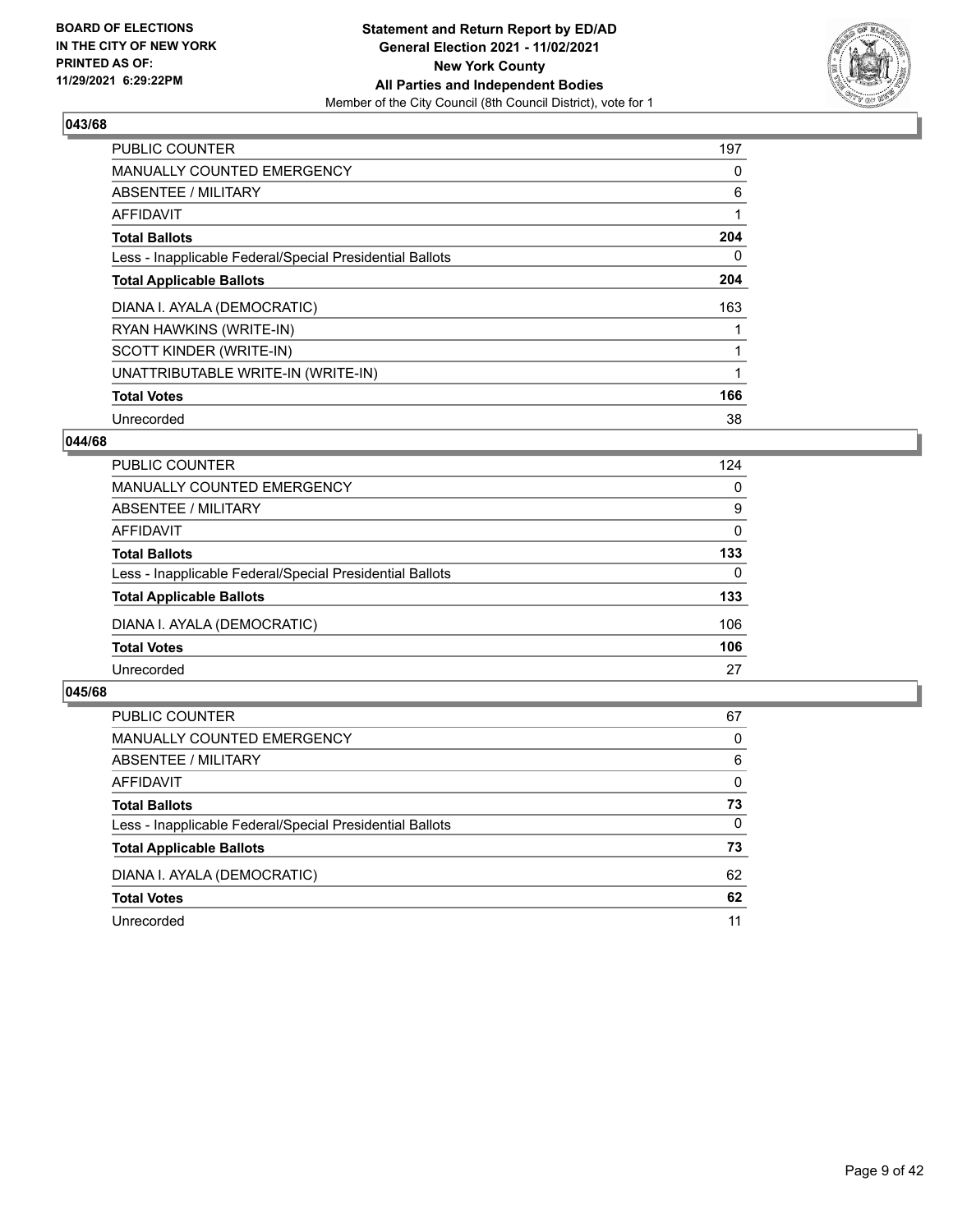

| <b>PUBLIC COUNTER</b>                                    | 185            |
|----------------------------------------------------------|----------------|
| <b>MANUALLY COUNTED EMERGENCY</b>                        | 0              |
| ABSENTEE / MILITARY                                      | $\overline{7}$ |
| <b>AFFIDAVIT</b>                                         | 0              |
| <b>Total Ballots</b>                                     | 192            |
| Less - Inapplicable Federal/Special Presidential Ballots | 0              |
| <b>Total Applicable Ballots</b>                          | 192            |
| DIANA I. AYALA (DEMOCRATIC)                              | 148            |
| <b>GALE BREWER (WRITE-IN)</b>                            |                |
| <b>JOHN MIRAS (WRITE-IN)</b>                             |                |
| UNATTRIBUTABLE WRITE-IN (WRITE-IN)                       |                |
| <b>Total Votes</b>                                       | 151            |
| Unrecorded                                               | 41             |

# **047/68**

| PUBLIC COUNTER                                           | 94       |
|----------------------------------------------------------|----------|
| <b>MANUALLY COUNTED EMERGENCY</b>                        | 0        |
| ABSENTEE / MILITARY                                      | 6        |
| <b>AFFIDAVIT</b>                                         | 0        |
| <b>Total Ballots</b>                                     | 100      |
| Less - Inapplicable Federal/Special Presidential Ballots | $\Omega$ |
| <b>Total Applicable Ballots</b>                          | 100      |
| DIANA I. AYALA (DEMOCRATIC)                              | 79       |
| JOE S. SMITH (WRITE-IN)                                  |          |
| <b>Total Votes</b>                                       | 80       |
| Unrecorded                                               | 20       |
|                                                          |          |

| PUBLIC COUNTER                                           | 113      |
|----------------------------------------------------------|----------|
| <b>MANUALLY COUNTED EMERGENCY</b>                        | $\Omega$ |
| ABSENTEE / MILITARY                                      | 14       |
| AFFIDAVIT                                                | $\Omega$ |
| <b>Total Ballots</b>                                     | 127      |
| Less - Inapplicable Federal/Special Presidential Ballots | 0        |
| <b>Total Applicable Ballots</b>                          | 127      |
| DIANA I. AYALA (DEMOCRATIC)                              | 98       |
| <b>Total Votes</b>                                       | 98       |
| Unrecorded                                               | 29       |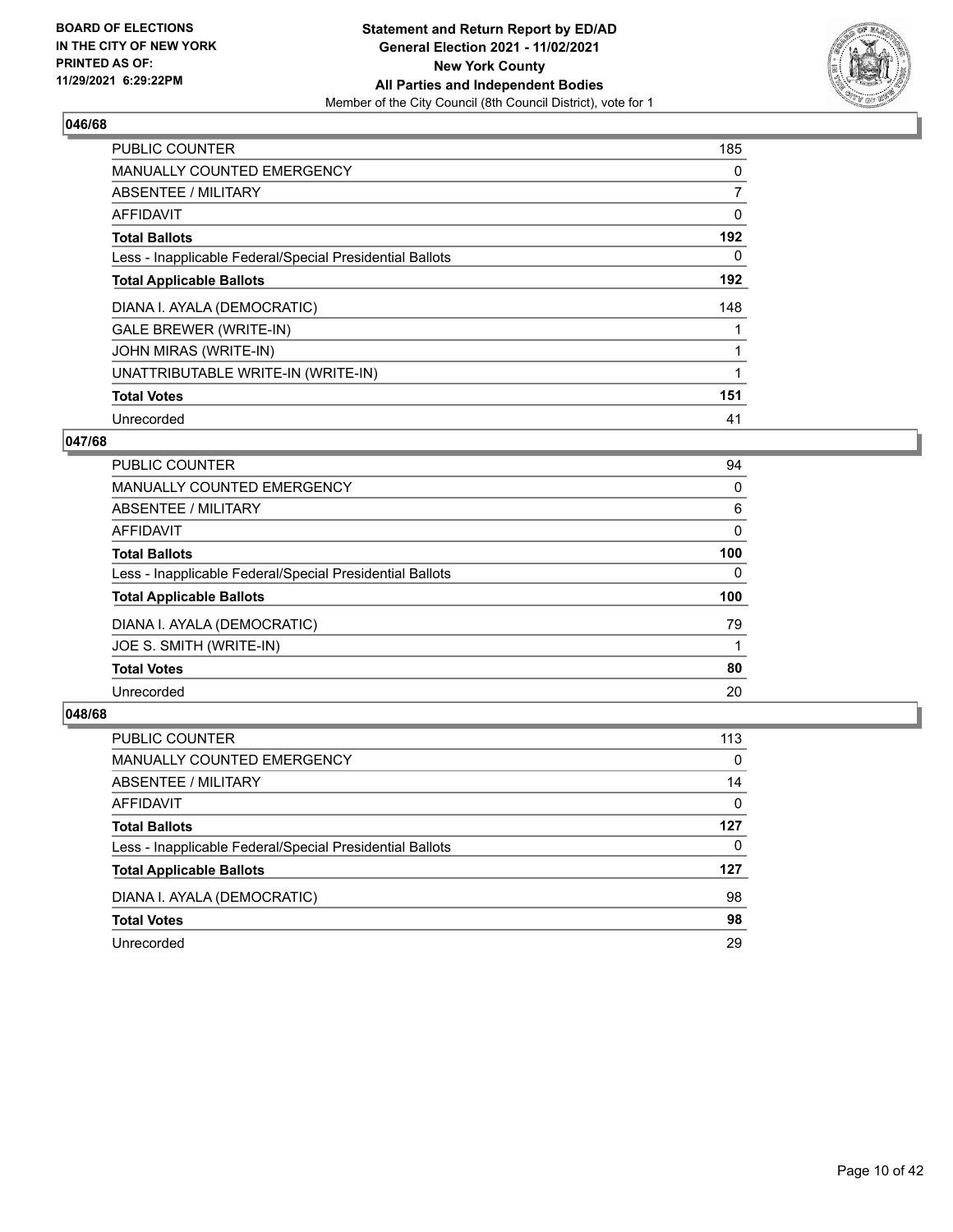

| PUBLIC COUNTER                                           | 124      |
|----------------------------------------------------------|----------|
| <b>MANUALLY COUNTED EMERGENCY</b>                        | $\Omega$ |
| <b>ABSENTEE / MILITARY</b>                               | 17       |
| AFFIDAVIT                                                |          |
| <b>Total Ballots</b>                                     | 142      |
| Less - Inapplicable Federal/Special Presidential Ballots | $\Omega$ |
| <b>Total Applicable Ballots</b>                          | 142      |
| DIANA I. AYALA (DEMOCRATIC)                              | 121      |
| <b>Total Votes</b>                                       | 121      |
| Unrecorded                                               | 21       |

## **050/68**

| <b>PUBLIC COUNTER</b>                                    | 210      |
|----------------------------------------------------------|----------|
| <b>MANUALLY COUNTED EMERGENCY</b>                        | $\Omega$ |
| ABSENTEE / MILITARY                                      |          |
| AFFIDAVIT                                                |          |
| <b>Total Ballots</b>                                     | 218      |
| Less - Inapplicable Federal/Special Presidential Ballots | 0        |
| <b>Total Applicable Ballots</b>                          | 218      |
| DIANA I. AYALA (DEMOCRATIC)                              | 175      |
| <b>Total Votes</b>                                       | 175      |
| Unrecorded                                               | 43       |

| <b>PUBLIC COUNTER</b>                                    | 181      |
|----------------------------------------------------------|----------|
| <b>MANUALLY COUNTED EMERGENCY</b>                        | $\Omega$ |
| ABSENTEE / MILITARY                                      | 20       |
| AFFIDAVIT                                                | $\Omega$ |
| <b>Total Ballots</b>                                     | 201      |
| Less - Inapplicable Federal/Special Presidential Ballots | $\Omega$ |
| <b>Total Applicable Ballots</b>                          | 201      |
| DIANA I. AYALA (DEMOCRATIC)                              | 159      |
| FATIMA DAUKARE (WRITE-IN)                                |          |
| <b>Total Votes</b>                                       | 160      |
| Unrecorded                                               | 41       |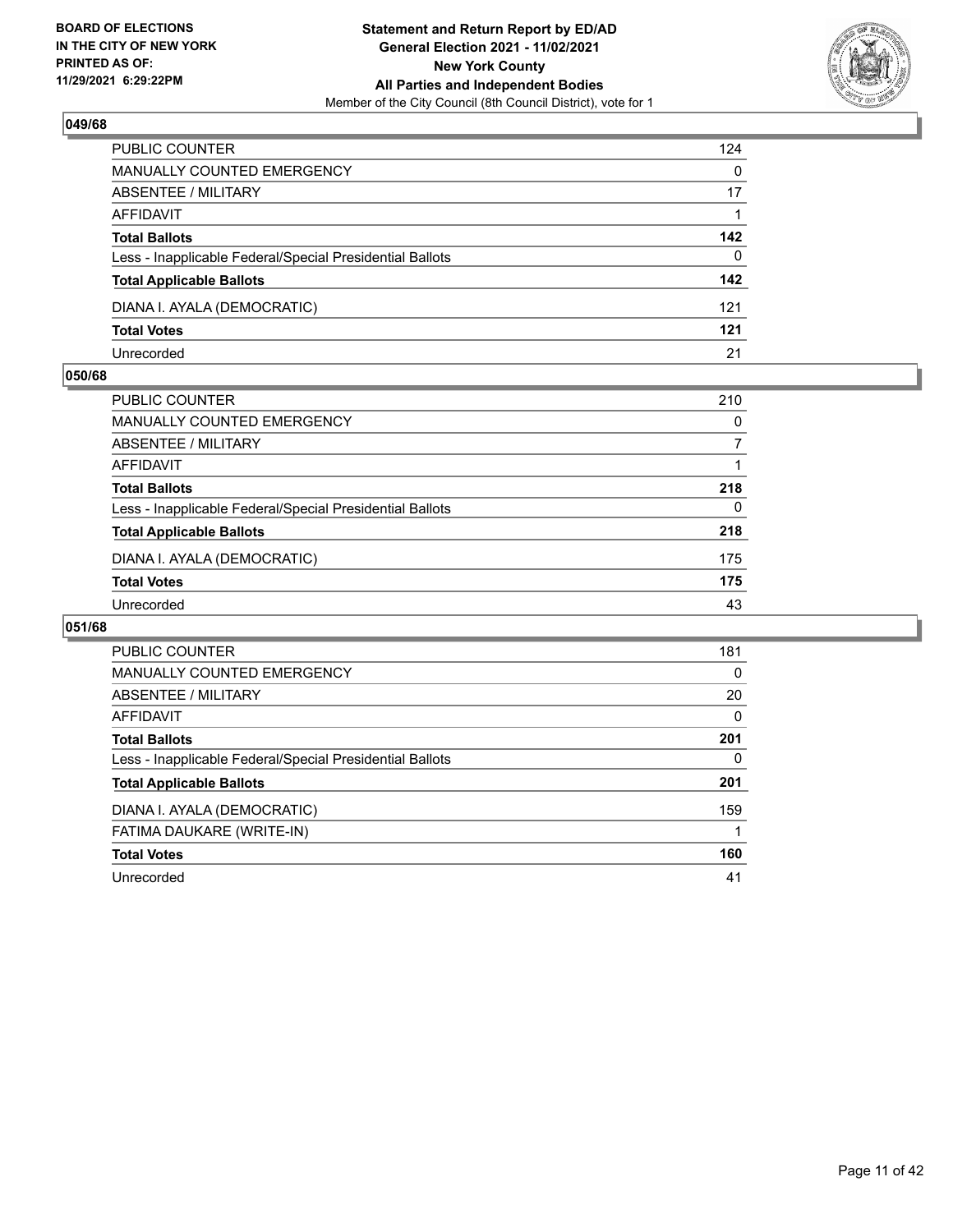

| <b>PUBLIC COUNTER</b>                                    | 218      |
|----------------------------------------------------------|----------|
| <b>MANUALLY COUNTED EMERGENCY</b>                        | $\Omega$ |
| ABSENTEE / MILITARY                                      | 14       |
| <b>AFFIDAVIT</b>                                         | 0        |
| <b>Total Ballots</b>                                     | 232      |
| Less - Inapplicable Federal/Special Presidential Ballots | 0        |
| <b>Total Applicable Ballots</b>                          | 232      |
| DIANA I. AYALA (DEMOCRATIC)                              | 191      |
| <b>GEMAYEL OSBORNE (WRITE-IN)</b>                        |          |
| <b>JOHN RUIZ (WRITE-IN)</b>                              |          |
| <b>Total Votes</b>                                       | 193      |
| Unrecorded                                               | 39       |

## **053/68**

| <b>PUBLIC COUNTER</b>                                    | 153      |
|----------------------------------------------------------|----------|
| MANUALLY COUNTED EMERGENCY                               | $\Omega$ |
| ABSENTEE / MILITARY                                      | 15       |
| AFFIDAVIT                                                | 2        |
| <b>Total Ballots</b>                                     | 170      |
| Less - Inapplicable Federal/Special Presidential Ballots | $\Omega$ |
| <b>Total Applicable Ballots</b>                          | 170      |
| DIANA I. AYALA (DEMOCRATIC)                              | 138      |
| <b>Total Votes</b>                                       | 138      |
| Unrecorded                                               | 32       |

| <b>PUBLIC COUNTER</b>                                    | 134            |
|----------------------------------------------------------|----------------|
| <b>MANUALLY COUNTED EMERGENCY</b>                        | $\Omega$       |
| ABSENTEE / MILITARY                                      | 18             |
| <b>AFFIDAVIT</b>                                         | $\Omega$       |
| <b>Total Ballots</b>                                     | 152            |
| Less - Inapplicable Federal/Special Presidential Ballots | 0              |
| <b>Total Applicable Ballots</b>                          | 152            |
| DIANA I. AYALA (DEMOCRATIC)                              | 131            |
| ROBERT J. RODRIGUEZ (WRITE-IN)                           | $\overline{2}$ |
| <b>Total Votes</b>                                       | 133            |
| Unrecorded                                               | 19             |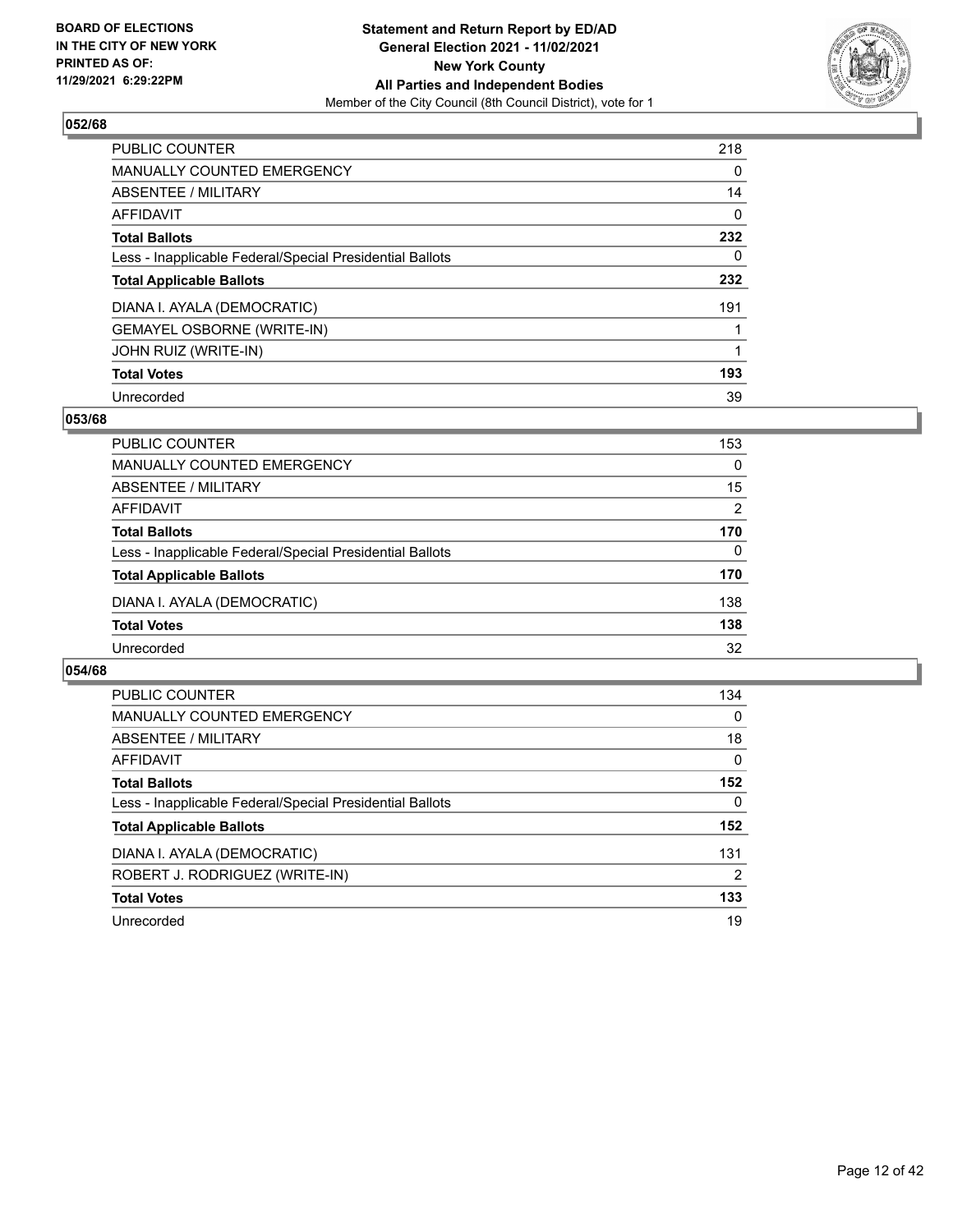

| <b>PUBLIC COUNTER</b>                                    | 215 |
|----------------------------------------------------------|-----|
| <b>MANUALLY COUNTED EMERGENCY</b>                        | 0   |
| <b>ABSENTEE / MILITARY</b>                               | 15  |
| <b>AFFIDAVIT</b>                                         | 2   |
| <b>Total Ballots</b>                                     | 232 |
| Less - Inapplicable Federal/Special Presidential Ballots | 0   |
| <b>Total Applicable Ballots</b>                          | 232 |
| DIANA I. AYALA (DEMOCRATIC)                              | 190 |
| DAVE EAST (WRITE-IN)                                     |     |
| KETIRIA CALDEON (WRITE-IN)                               |     |
| THOMAS SUTTON II (WRITE-IN)                              |     |
| WILLIAM A. PEPITONE (WRITE-IN)                           |     |
| <b>Total Votes</b>                                       | 194 |
| Unrecorded                                               | 38  |

# **056/68**

| <b>PUBLIC COUNTER</b>                                    | 144            |
|----------------------------------------------------------|----------------|
| <b>MANUALLY COUNTED EMERGENCY</b>                        | $\Omega$       |
| ABSENTEE / MILITARY                                      | 21             |
| AFFIDAVIT                                                | $\overline{2}$ |
| <b>Total Ballots</b>                                     | 167            |
| Less - Inapplicable Federal/Special Presidential Ballots | 0              |
| <b>Total Applicable Ballots</b>                          | 167            |
| DIANA I. AYALA (DEMOCRATIC)                              | 136            |
| EDWARD POULIN (WRITE-IN)                                 |                |
| <b>Total Votes</b>                                       | 137            |
| Unrecorded                                               | 30             |

| <b>PUBLIC COUNTER</b>                                    | 126      |
|----------------------------------------------------------|----------|
| <b>MANUALLY COUNTED EMERGENCY</b>                        | $\Omega$ |
| ABSENTEE / MILITARY                                      | 4        |
| AFFIDAVIT                                                | $\Omega$ |
| <b>Total Ballots</b>                                     | 130      |
| Less - Inapplicable Federal/Special Presidential Ballots | $\Omega$ |
| <b>Total Applicable Ballots</b>                          | 130      |
| DIANA I. AYALA (DEMOCRATIC)                              | 114      |
| UNATTRIBUTABLE WRITE-IN (WRITE-IN)                       | 2        |
| <b>Total Votes</b>                                       | 116      |
| Unrecorded                                               | 14       |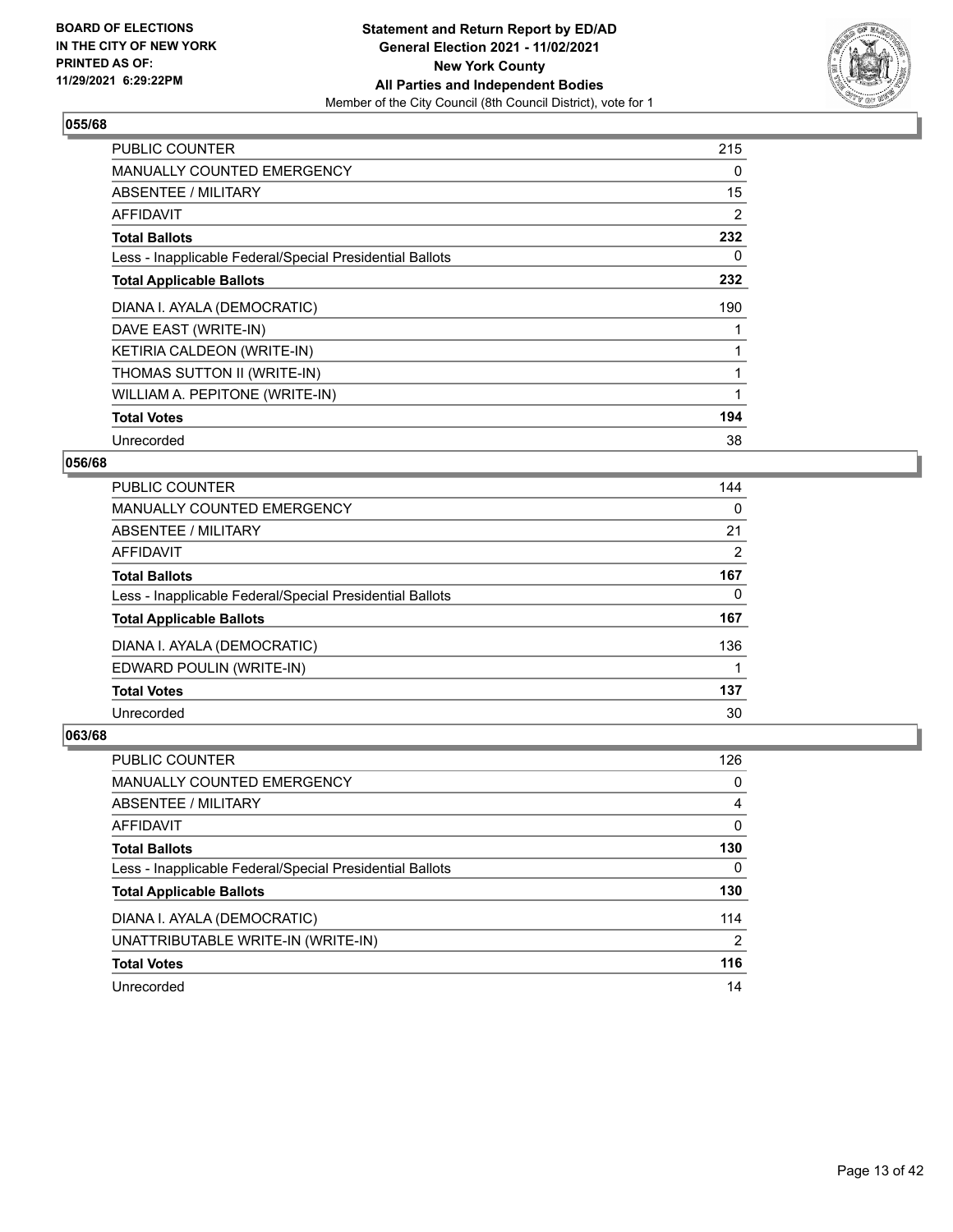

| PUBLIC COUNTER                                           | 79           |
|----------------------------------------------------------|--------------|
| MANUALLY COUNTED EMERGENCY                               | 0            |
| ABSENTEE / MILITARY                                      | 5            |
| AFFIDAVIT                                                | $\mathbf{0}$ |
| <b>Total Ballots</b>                                     | 84           |
| Less - Inapplicable Federal/Special Presidential Ballots | 0            |
| <b>Total Applicable Ballots</b>                          | 84           |
| DIANA I. AYALA (DEMOCRATIC)                              | 68           |
| <b>Total Votes</b>                                       | 68           |
| Unrecorded                                               | 16           |

## **065/68**

| PUBLIC COUNTER                                           | 113      |
|----------------------------------------------------------|----------|
| <b>MANUALLY COUNTED EMERGENCY</b>                        | 0        |
| ABSENTEE / MILITARY                                      | 3        |
| AFFIDAVIT                                                | $\Omega$ |
| <b>Total Ballots</b>                                     | 116      |
| Less - Inapplicable Federal/Special Presidential Ballots | 0        |
| <b>Total Applicable Ballots</b>                          | 116      |
| DIANA I. AYALA (DEMOCRATIC)                              | 86       |
| <b>Total Votes</b>                                       | 86       |
| Unrecorded                                               | 30       |

# **066/68**

| <b>PUBLIC COUNTER</b>                                    | 168          |
|----------------------------------------------------------|--------------|
| MANUALLY COUNTED EMERGENCY                               | $\Omega$     |
| ABSENTEE / MILITARY                                      | 12           |
| <b>AFFIDAVIT</b>                                         | $\Omega$     |
| <b>Total Ballots</b>                                     | 180          |
| Less - Inapplicable Federal/Special Presidential Ballots | $\mathbf{0}$ |
| <b>Total Applicable Ballots</b>                          | 180          |
| DIANA I. AYALA (DEMOCRATIC)                              | 143          |
| UNATTRIBUTABLE WRITE-IN (WRITE-IN)                       | 2            |
| <b>Total Votes</b>                                       | 145          |
| Unrecorded                                               | 35           |

| <b>PUBLIC COUNTER</b>                                    | 72       |
|----------------------------------------------------------|----------|
| <b>MANUALLY COUNTED EMERGENCY</b>                        | $\Omega$ |
| ABSENTEE / MILITARY                                      | 12       |
| AFFIDAVIT                                                | $\Omega$ |
| <b>Total Ballots</b>                                     | 84       |
| Less - Inapplicable Federal/Special Presidential Ballots | $\Omega$ |
| <b>Total Applicable Ballots</b>                          | 84       |
| DIANA I. AYALA (DEMOCRATIC)                              | 59       |
| UNATTRIBUTABLE WRITE-IN (WRITE-IN)                       |          |
|                                                          |          |
| <b>Total Votes</b>                                       | 60       |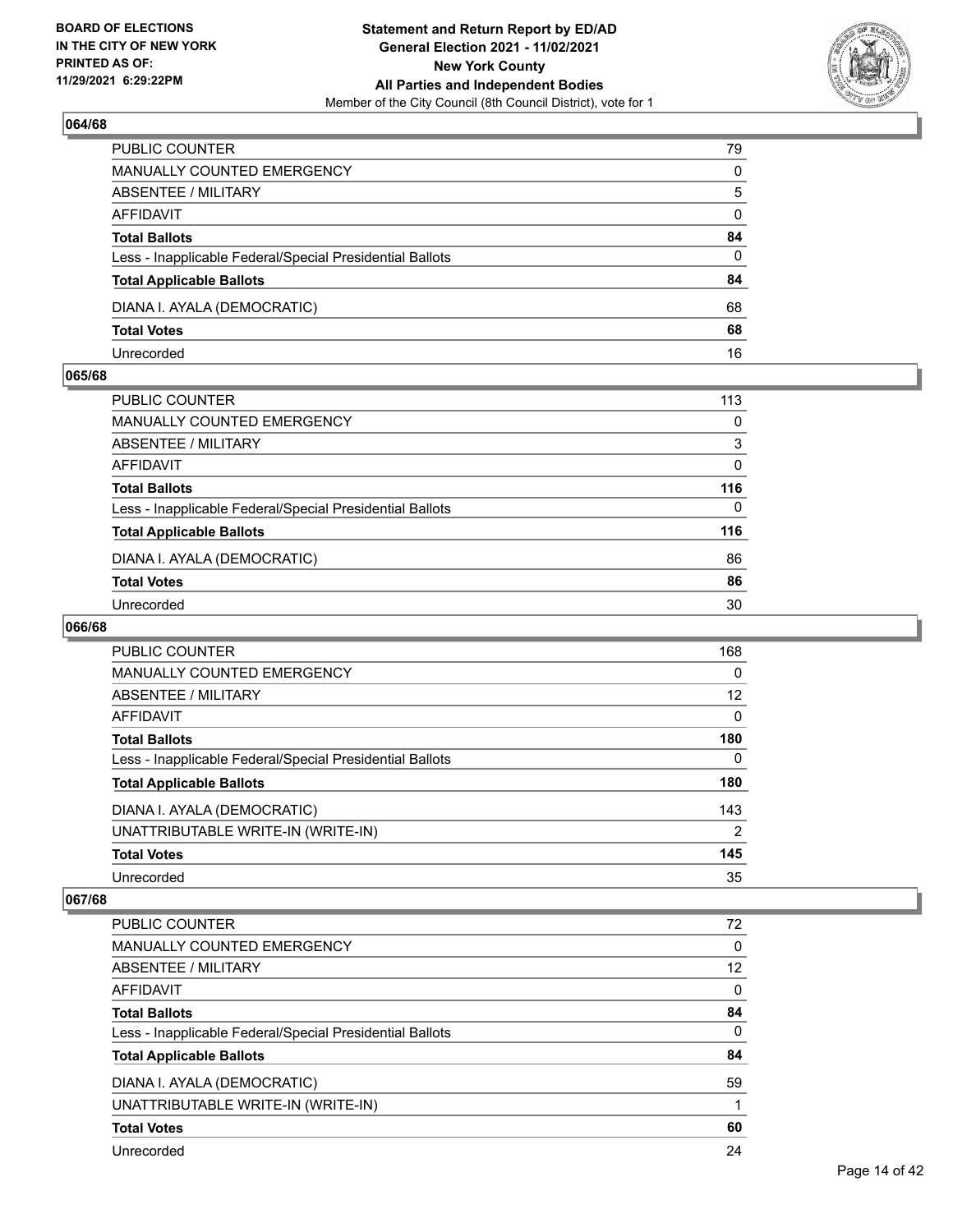

| PUBLIC COUNTER                                           | 115      |
|----------------------------------------------------------|----------|
| <b>MANUALLY COUNTED EMERGENCY</b>                        | $\Omega$ |
| <b>ABSENTEE / MILITARY</b>                               | 4        |
| AFFIDAVIT                                                | $\Omega$ |
| <b>Total Ballots</b>                                     | 119      |
| Less - Inapplicable Federal/Special Presidential Ballots | $\Omega$ |
| <b>Total Applicable Ballots</b>                          | 119      |
| DIANA I. AYALA (DEMOCRATIC)                              | 100      |
| <b>Total Votes</b>                                       | 100      |
| Unrecorded                                               | 19       |

## **069/68**

| <b>PUBLIC COUNTER</b>                                    | 132 |
|----------------------------------------------------------|-----|
|                                                          |     |
| MANUALLY COUNTED EMERGENCY                               | 0   |
| ABSENTEE / MILITARY                                      | 13  |
| AFFIDAVIT                                                | 0   |
| <b>Total Ballots</b>                                     | 145 |
| Less - Inapplicable Federal/Special Presidential Ballots | 0   |
| <b>Total Applicable Ballots</b>                          | 145 |
| DIANA I. AYALA (DEMOCRATIC)                              | 117 |
| <b>Total Votes</b>                                       | 117 |
| Unrecorded                                               | 28  |

| <b>PUBLIC COUNTER</b>                                    | 91       |
|----------------------------------------------------------|----------|
| <b>MANUALLY COUNTED EMERGENCY</b>                        | 0        |
| ABSENTEE / MILITARY                                      | 8        |
| AFFIDAVIT                                                | $\Omega$ |
| <b>Total Ballots</b>                                     | 99       |
| Less - Inapplicable Federal/Special Presidential Ballots | $\Omega$ |
| <b>Total Applicable Ballots</b>                          | 99       |
| DIANA I. AYALA (DEMOCRATIC)                              | 81       |
| UNATTRIBUTABLE WRITE-IN (WRITE-IN)                       |          |
| <b>Total Votes</b>                                       | 82       |
| Unrecorded                                               | 17       |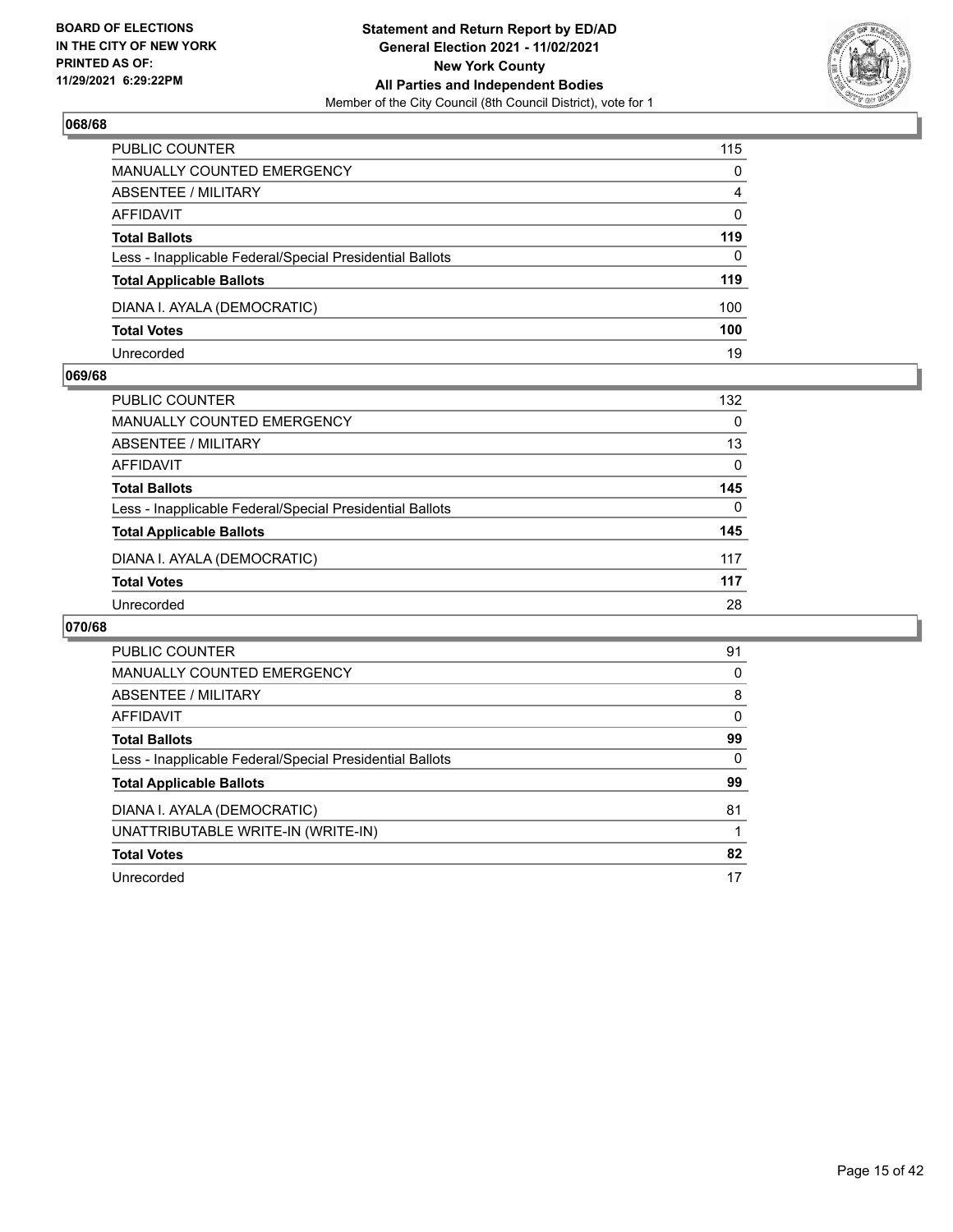

| <b>PUBLIC COUNTER</b>                                    | 145 |
|----------------------------------------------------------|-----|
| <b>MANUALLY COUNTED EMERGENCY</b>                        | 0   |
| ABSENTEE / MILITARY                                      | 6   |
| <b>AFFIDAVIT</b>                                         | 1   |
| <b>Total Ballots</b>                                     | 152 |
| Less - Inapplicable Federal/Special Presidential Ballots | 0   |
| <b>Total Applicable Ballots</b>                          | 152 |
| DIANA I. AYALA (DEMOCRATIC)                              | 128 |
| ALEXANDER MICHAEL NEEDHAM (WRITE-IN)                     |     |
| ANDREW N. WOODARD (WRITE-IN)                             |     |
| COLE C. STANLEY (WRITE-IN)                               | 1   |
| <b>Total Votes</b>                                       | 131 |
| Unrecorded                                               | 21  |

# **072/68**

| PUBLIC COUNTER                                           | 138      |
|----------------------------------------------------------|----------|
| <b>MANUALLY COUNTED EMERGENCY</b>                        | $\Omega$ |
| ABSENTEE / MILITARY                                      | 12       |
| AFFIDAVIT                                                | 0        |
| <b>Total Ballots</b>                                     | 150      |
| Less - Inapplicable Federal/Special Presidential Ballots | 0        |
| <b>Total Applicable Ballots</b>                          | 150      |
| DIANA I. AYALA (DEMOCRATIC)                              | 116      |
| ALIDA W. MORGAN (WRITE-IN)                               |          |
| MADDOX GUERILLA (WRITE-IN)                               |          |
| ROSA GRICE (WRITE-IN)                                    |          |
| <b>Total Votes</b>                                       | 119      |
| Unrecorded                                               | 31       |

| PUBLIC COUNTER                                           | 159            |
|----------------------------------------------------------|----------------|
| MANUALLY COUNTED EMERGENCY                               | 0              |
| ABSENTEE / MILITARY                                      | 4              |
| AFFIDAVIT                                                | $\overline{2}$ |
| <b>Total Ballots</b>                                     | 165            |
| Less - Inapplicable Federal/Special Presidential Ballots | 0              |
| <b>Total Applicable Ballots</b>                          | 165            |
| DIANA I. AYALA (DEMOCRATIC)                              | 121            |
| <b>JASON CRUZ (WRITE-IN)</b>                             | 1              |
| ROBERT J. RODRIGUEZ (WRITE-IN)                           | 1              |
| UNATTRIBUTABLE WRITE-IN (WRITE-IN)                       | $\overline{2}$ |
| ZACHARY ZAGGER (WRITE-IN)                                | 1              |
| <b>Total Votes</b>                                       | 126            |
| Unrecorded                                               | 39             |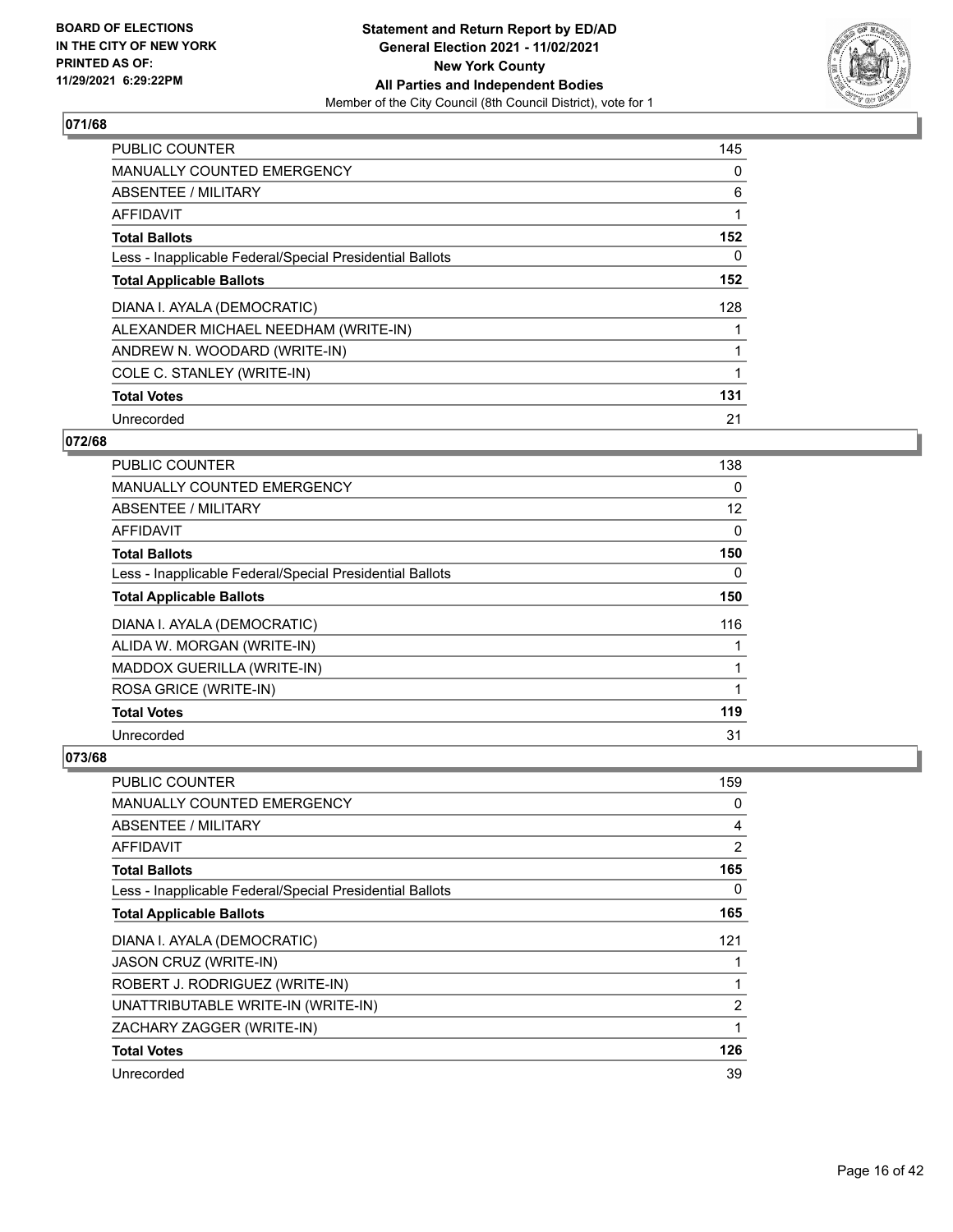

| <b>PUBLIC COUNTER</b>                                    | 118 |
|----------------------------------------------------------|-----|
| <b>MANUALLY COUNTED EMERGENCY</b>                        | 0   |
| ABSENTEE / MILITARY                                      | 3   |
| <b>AFFIDAVIT</b>                                         |     |
| <b>Total Ballots</b>                                     | 122 |
| Less - Inapplicable Federal/Special Presidential Ballots | 0   |
| <b>Total Applicable Ballots</b>                          | 122 |
| DIANA I. AYALA (DEMOCRATIC)                              | 105 |
| MICHAEL EKEMA-AGBAW (WRITE-IN)                           |     |
| SARO GIAMLASYAN (WRITE-IN)                               |     |
| SHAKIRA JONES (WRITE-IN)                                 |     |
| <b>Total Votes</b>                                       | 108 |
| Unrecorded                                               | 14  |

# **076/68**

| <b>PUBLIC COUNTER</b>                                    | 145 |
|----------------------------------------------------------|-----|
| <b>MANUALLY COUNTED EMERGENCY</b>                        | 0   |
| ABSENTEE / MILITARY                                      | 7   |
| <b>AFFIDAVIT</b>                                         | 3   |
| <b>Total Ballots</b>                                     | 155 |
| Less - Inapplicable Federal/Special Presidential Ballots | 0   |
| <b>Total Applicable Ballots</b>                          | 155 |
| DIANA I. AYALA (DEMOCRATIC)                              | 123 |
| ALVIN JOHNSON (WRITE-IN)                                 |     |
| DANIEL ZETAZATE (WRITE-IN)                               | 1   |
| GILES INDIC (WRITE-IN)                                   |     |
| JOSEPH RIENTI (WRITE-IN)                                 | 1   |
| MAITE JUNCO (WRITE-IN)                                   | 1   |
| UNATTRIBUTABLE WRITE-IN (WRITE-IN)                       |     |
| <b>Total Votes</b>                                       | 129 |
| Unrecorded                                               | 26  |

| <b>PUBLIC COUNTER</b>                                    | 101            |
|----------------------------------------------------------|----------------|
| <b>MANUALLY COUNTED EMERGENCY</b>                        | 0              |
| ABSENTEE / MILITARY                                      |                |
| AFFIDAVIT                                                |                |
| <b>Total Ballots</b>                                     | 109            |
| Less - Inapplicable Federal/Special Presidential Ballots | 0              |
| <b>Total Applicable Ballots</b>                          | 109            |
| DIANA I. AYALA (DEMOCRATIC)                              | 89             |
| LUIS J. GOMEZ (WRITE-IN)                                 |                |
| UNATTRIBUTABLE WRITE-IN (WRITE-IN)                       | $\overline{2}$ |
| <b>Total Votes</b>                                       | 92             |
| Unrecorded                                               | 17             |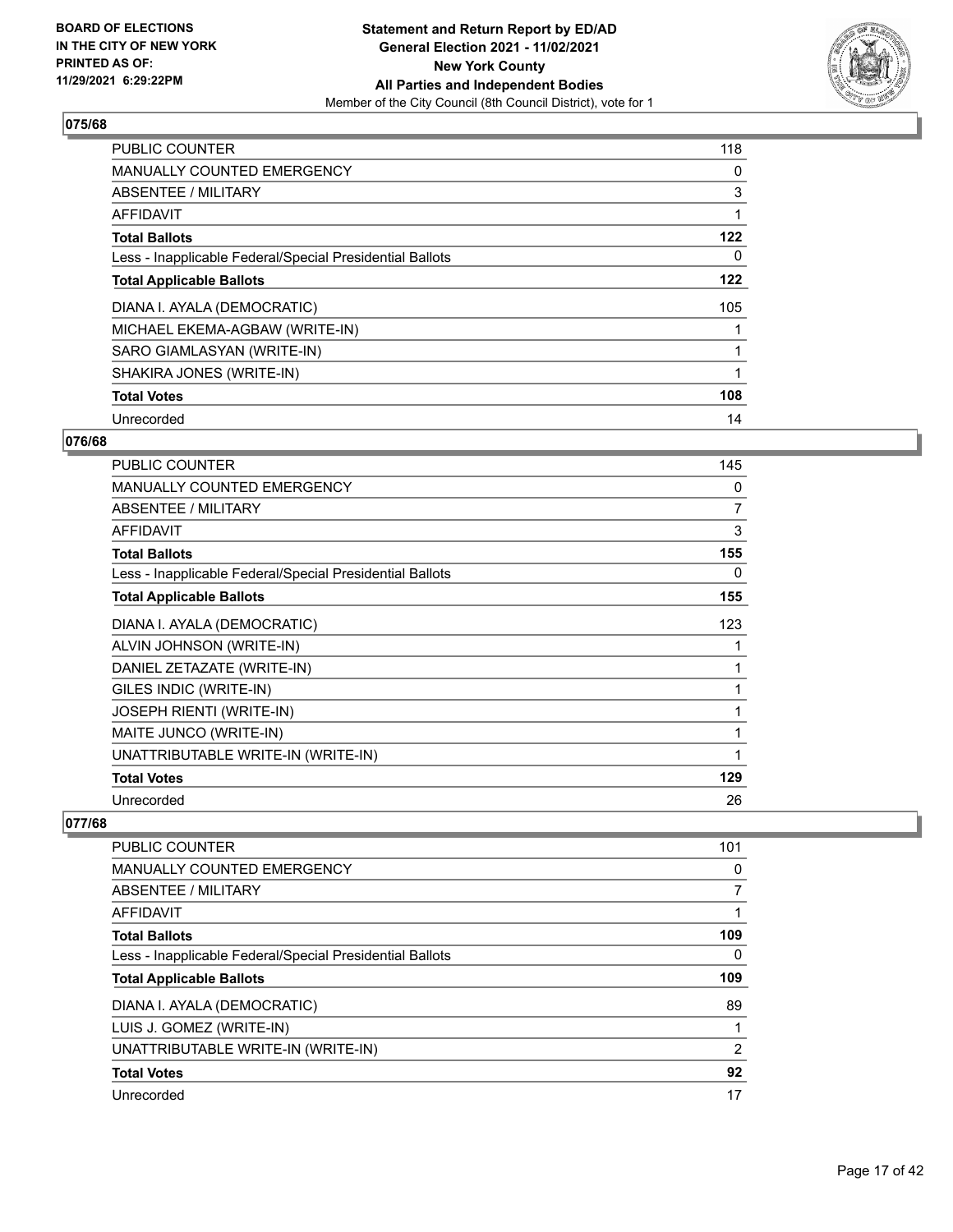

| <b>PUBLIC COUNTER</b>                                    | 190 |
|----------------------------------------------------------|-----|
| <b>MANUALLY COUNTED EMERGENCY</b>                        | 0   |
| ABSENTEE / MILITARY                                      | 31  |
| <b>AFFIDAVIT</b>                                         |     |
| <b>Total Ballots</b>                                     | 222 |
| Less - Inapplicable Federal/Special Presidential Ballots | 0   |
| <b>Total Applicable Ballots</b>                          | 222 |
| DIANA I. AYALA (DEMOCRATIC)                              | 177 |
| EVELYN DEROBERTIS (WRITE-IN)                             |     |
| JOHN VAN CLIFF (WRITE-IN)                                |     |
| SAMUEL F. HERNANDEZ (WRITE-IN)                           |     |
| TAMIKA MAPP (WRITE-IN)                                   |     |
| UNATTRIBUTABLE WRITE-IN (WRITE-IN)                       | 1   |
| <b>Total Votes</b>                                       | 182 |
| Unrecorded                                               | 40  |

#### **079/68**

| <b>PUBLIC COUNTER</b>                                    | 207 |
|----------------------------------------------------------|-----|
| <b>MANUALLY COUNTED EMERGENCY</b>                        | 0   |
| <b>ABSENTEE / MILITARY</b>                               | 21  |
| <b>AFFIDAVIT</b>                                         | 2   |
| <b>Total Ballots</b>                                     | 230 |
| Less - Inapplicable Federal/Special Presidential Ballots | 0   |
| <b>Total Applicable Ballots</b>                          | 230 |
| DIANA I. AYALA (DEMOCRATIC)                              | 182 |
| TAMIKA MAPP (WRITE-IN)                                   | 2   |
| UNATTRIBUTABLE WRITE-IN (WRITE-IN)                       | 2   |
| <b>Total Votes</b>                                       | 186 |
| Unrecorded                                               | 44  |

| PUBLIC COUNTER                                           | 90       |
|----------------------------------------------------------|----------|
| MANUALLY COUNTED EMERGENCY                               | $\Omega$ |
| ABSENTEE / MILITARY                                      | 15       |
| AFFIDAVIT                                                | 3        |
| <b>Total Ballots</b>                                     | 108      |
| Less - Inapplicable Federal/Special Presidential Ballots | 0        |
| <b>Total Applicable Ballots</b>                          | 108      |
| DIANA I. AYALA (DEMOCRATIC)                              | 91       |
| GAVIN WAX (WRITE-IN)                                     |          |
| SHEMEEN CHAPPELL (WRITE-IN)                              |          |
| UNATTRIBUTABLE WRITE-IN (WRITE-IN)                       |          |
| <b>Total Votes</b>                                       | 94       |
| Unrecorded                                               | 14       |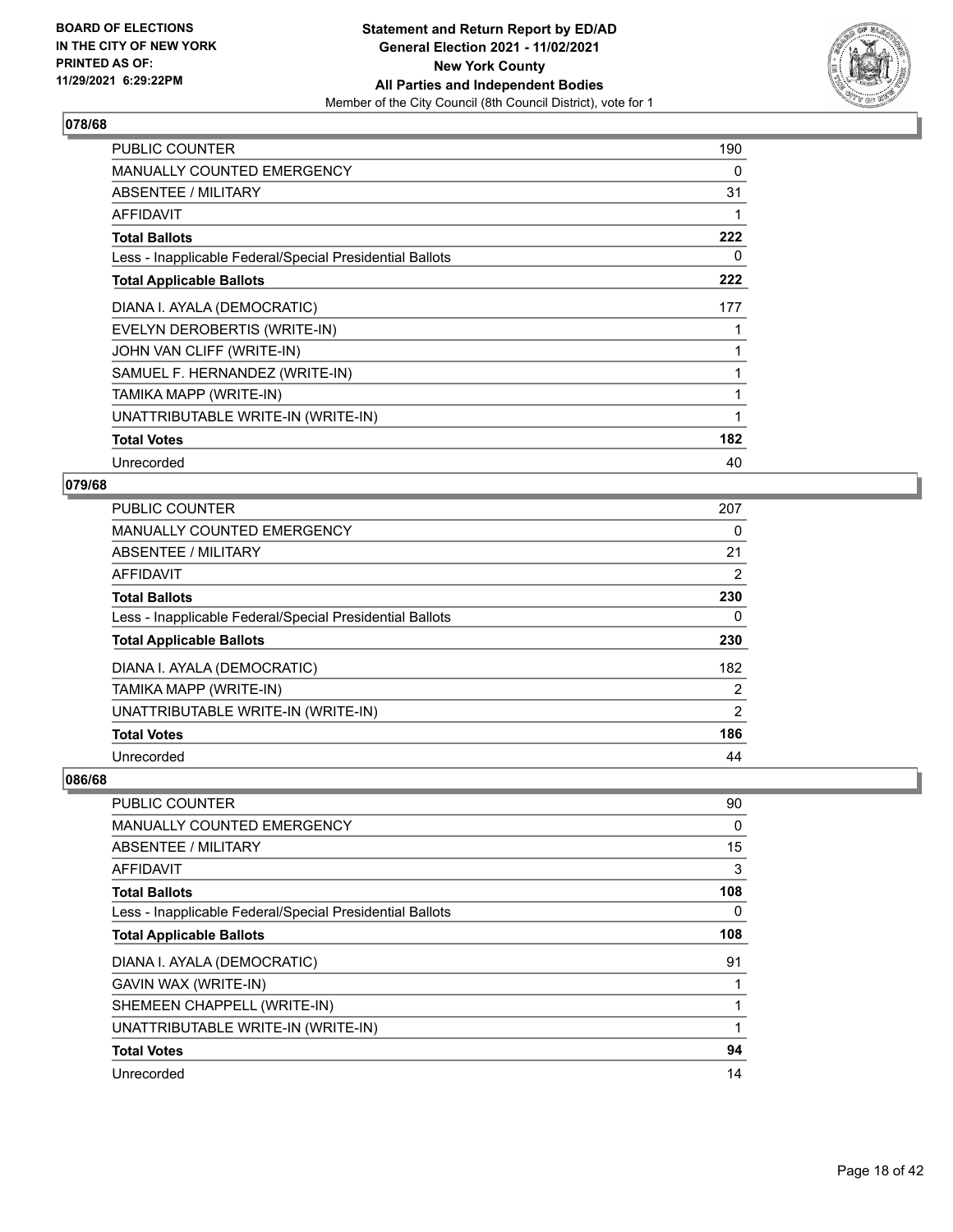

| PUBLIC COUNTER                                           | 109      |
|----------------------------------------------------------|----------|
| <b>MANUALLY COUNTED EMERGENCY</b>                        | 0        |
| <b>ABSENTEE / MILITARY</b>                               | 2        |
| AFFIDAVIT                                                | $\Omega$ |
| <b>Total Ballots</b>                                     | 111      |
| Less - Inapplicable Federal/Special Presidential Ballots | 0        |
| <b>Total Applicable Ballots</b>                          | 111      |
| DIANA I. AYALA (DEMOCRATIC)                              | 92       |
| UNATTRIBUTABLE WRITE-IN (WRITE-IN)                       |          |
| <b>Total Votes</b>                                       | 93       |
| Unrecorded                                               | 18       |

## **089/68**

| <b>PUBLIC COUNTER</b>                                    | 123 |
|----------------------------------------------------------|-----|
| MANUALLY COUNTED EMERGENCY                               | 0   |
| ABSENTEE / MILITARY                                      | 8   |
| AFFIDAVIT                                                | 0   |
| <b>Total Ballots</b>                                     | 131 |
| Less - Inapplicable Federal/Special Presidential Ballots | 0   |
| <b>Total Applicable Ballots</b>                          | 131 |
| DIANA I. AYALA (DEMOCRATIC)                              | 100 |
| <b>Total Votes</b>                                       | 100 |
| Unrecorded                                               | 31  |

## **090/68**

| <b>PUBLIC COUNTER</b>                                    | 159      |
|----------------------------------------------------------|----------|
| <b>MANUALLY COUNTED EMERGENCY</b>                        | $\Omega$ |
| ABSENTEE / MILITARY                                      | 13       |
| AFFIDAVIT                                                | 0        |
| <b>Total Ballots</b>                                     | 172      |
| Less - Inapplicable Federal/Special Presidential Ballots | $\Omega$ |
| <b>Total Applicable Ballots</b>                          | 172      |
| DIANA I. AYALA (DEMOCRATIC)                              | 134      |
| <b>Total Votes</b>                                       | 134      |
| Unrecorded                                               | 38       |

| <b>PUBLIC COUNTER</b>                                    | 100      |
|----------------------------------------------------------|----------|
| <b>MANUALLY COUNTED EMERGENCY</b>                        | $\Omega$ |
| <b>ABSENTEE / MILITARY</b>                               | 7        |
| AFFIDAVIT                                                | $\Omega$ |
| <b>Total Ballots</b>                                     | 107      |
| Less - Inapplicable Federal/Special Presidential Ballots | 0        |
| <b>Total Applicable Ballots</b>                          | 107      |
| DIANA I. AYALA (DEMOCRATIC)                              | 89       |
| <b>Total Votes</b>                                       | 89       |
| Unrecorded                                               | 18       |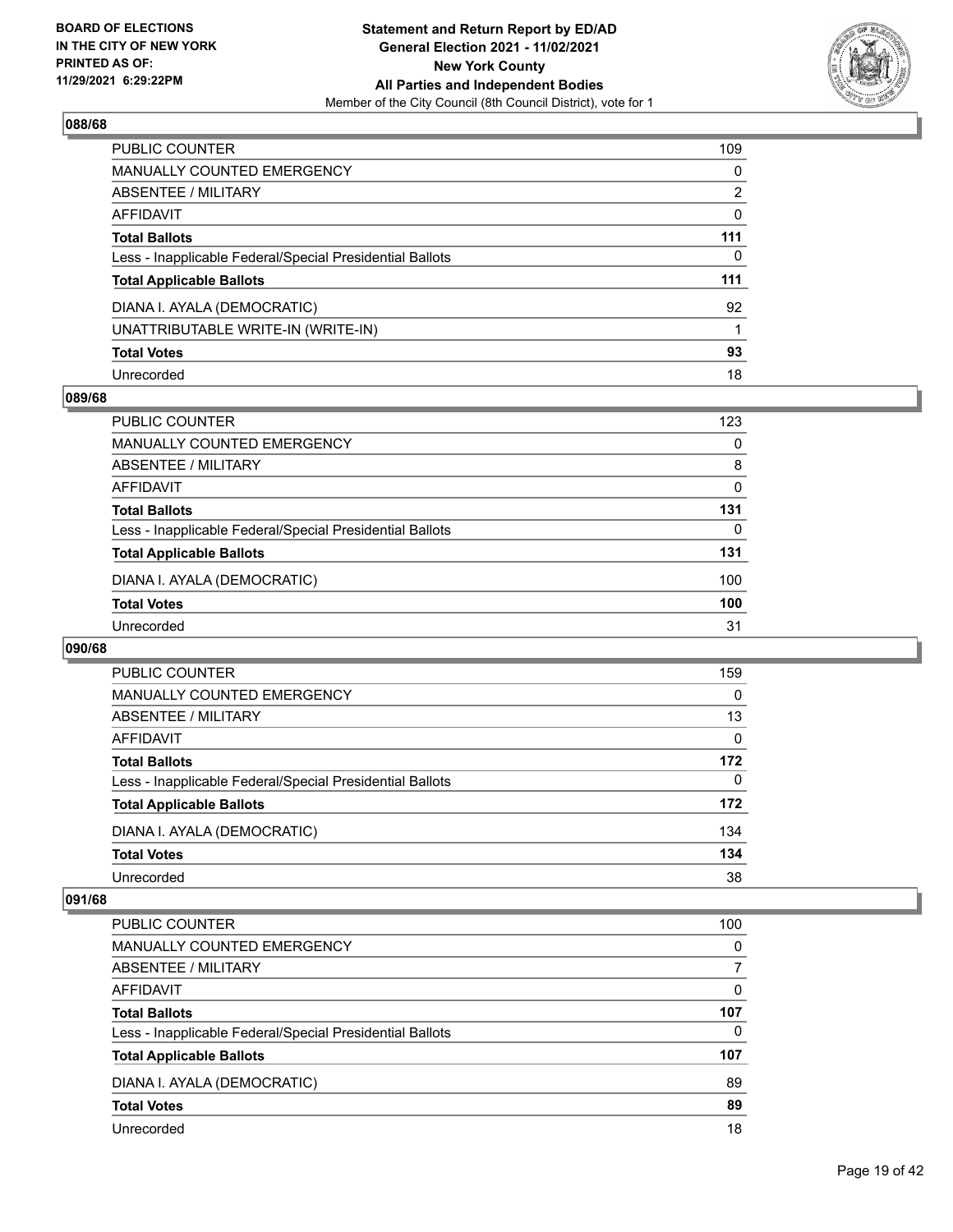

| PUBLIC COUNTER                                           | 144      |
|----------------------------------------------------------|----------|
| <b>MANUALLY COUNTED EMERGENCY</b>                        | $\Omega$ |
| <b>ABSENTEE / MILITARY</b>                               | 13       |
| AFFIDAVIT                                                | $\Omega$ |
| <b>Total Ballots</b>                                     | 157      |
| Less - Inapplicable Federal/Special Presidential Ballots | 0        |
| <b>Total Applicable Ballots</b>                          | 157      |
| DIANA I. AYALA (DEMOCRATIC)                              | 121      |
| UNATTRIBUTABLE WRITE-IN (WRITE-IN)                       | 2        |
| <b>Total Votes</b>                                       | 123      |
| Unrecorded                                               | 34       |

## **093/68**

| <b>PUBLIC COUNTER</b>                                    | 136      |
|----------------------------------------------------------|----------|
| MANUALLY COUNTED EMERGENCY                               | $\Omega$ |
| ABSENTEE / MILITARY                                      | 10       |
| AFFIDAVIT                                                |          |
| <b>Total Ballots</b>                                     | 147      |
| Less - Inapplicable Federal/Special Presidential Ballots | 0        |
| <b>Total Applicable Ballots</b>                          | 147      |
| DIANA I. AYALA (DEMOCRATIC)                              | 118      |
| <b>Total Votes</b>                                       | 118      |
| Unrecorded                                               | 29       |

## **094/68**

| <b>PUBLIC COUNTER</b>                                    | 12       |
|----------------------------------------------------------|----------|
| <b>MANUALLY COUNTED EMERGENCY</b>                        | $\Omega$ |
| ABSENTEE / MILITARY                                      | 8        |
| AFFIDAVIT                                                | $\Omega$ |
| <b>Total Ballots</b>                                     | 20       |
| Less - Inapplicable Federal/Special Presidential Ballots | $\Omega$ |
| <b>Total Applicable Ballots</b>                          | 20       |
| DIANA I. AYALA (DEMOCRATIC)                              | 16       |
| <b>Total Votes</b>                                       | 16       |
| Unrecorded                                               | 4        |

| 101/68 COMBINED into: 095/68 |                                                          |          |
|------------------------------|----------------------------------------------------------|----------|
| <b>Total Votes</b>           |                                                          | 0        |
|                              | DIANA I. AYALA (DEMOCRATIC)                              | $\Omega$ |
|                              | <b>Total Applicable Ballots</b>                          | 0        |
|                              | Less - Inapplicable Federal/Special Presidential Ballots | 0        |
| <b>Total Ballots</b>         |                                                          | 0        |
| AFFIDAVIT                    |                                                          | 0        |
|                              | ABSENTEE / MILITARY                                      | 0        |
|                              | MANUALLY COUNTED EMERGENCY                               | 0        |
|                              | PUBLIC COUNTER                                           | 0        |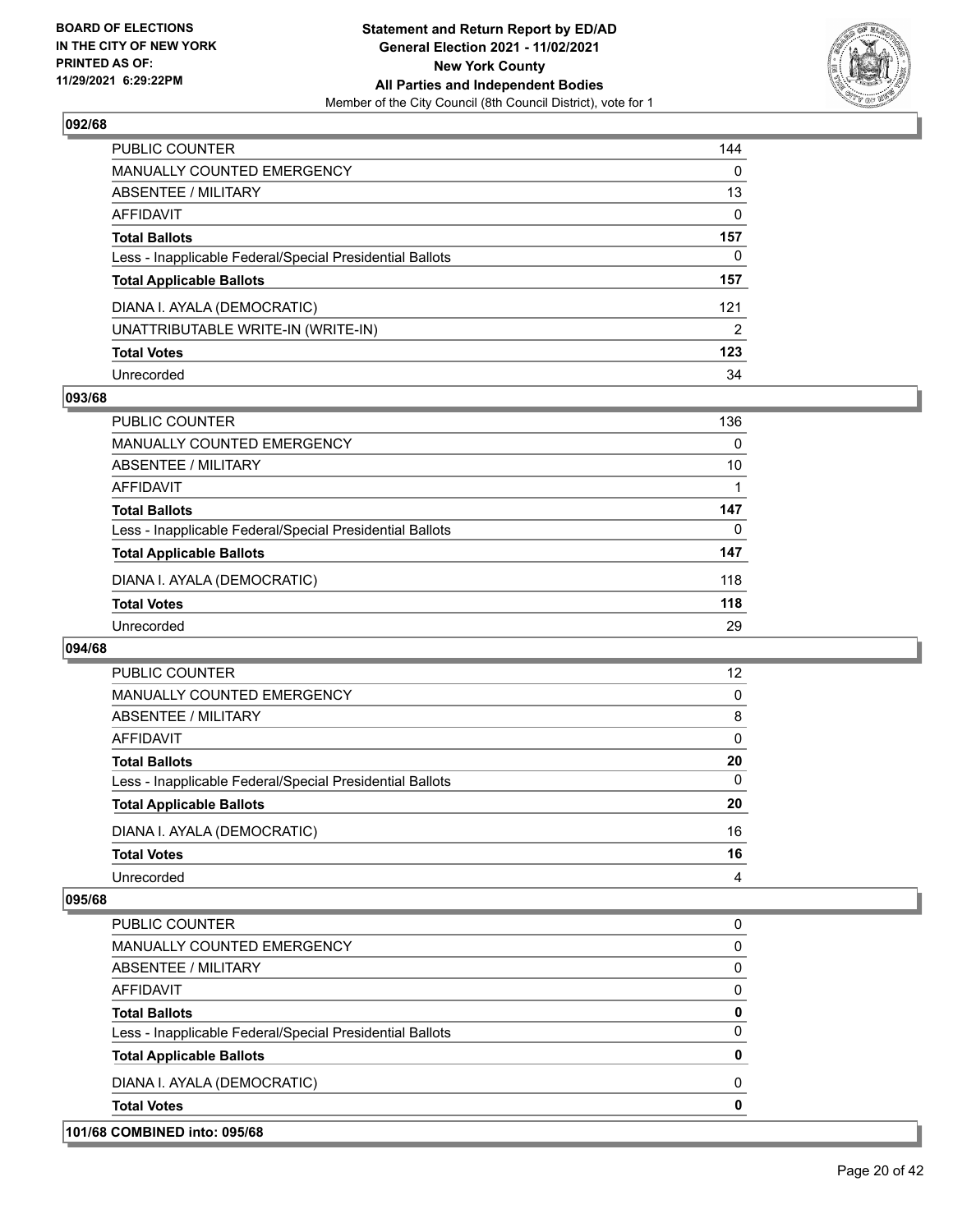

# **103/68 COMBINED into: 095/68**

#### **104/68 COMBINED into: 095/68**

#### **107/68 COMBINED into: 094/68**

#### **110/68**

| PUBLIC COUNTER                                           | 79 |
|----------------------------------------------------------|----|
| <b>MANUALLY COUNTED EMERGENCY</b>                        | 0  |
| <b>ABSENTEE / MILITARY</b>                               | 12 |
| <b>AFFIDAVIT</b>                                         | 0  |
| <b>Total Ballots</b>                                     | 91 |
| Less - Inapplicable Federal/Special Presidential Ballots | 0  |
| <b>Total Applicable Ballots</b>                          | 91 |
| DIANA I. AYALA (DEMOCRATIC)                              | 72 |
| <b>Total Votes</b>                                       | 72 |
| Unrecorded                                               | 19 |

#### **114/68**

| <b>MANUALLY COUNTED EMERGENCY</b>                        | $\Omega$<br>9<br>$\Omega$ |
|----------------------------------------------------------|---------------------------|
|                                                          |                           |
| ABSENTEE / MILITARY                                      |                           |
| AFFIDAVIT                                                |                           |
| <b>Total Ballots</b>                                     | 85                        |
| Less - Inapplicable Federal/Special Presidential Ballots | $\Omega$                  |
| <b>Total Applicable Ballots</b>                          | 85                        |
| DIANA I. AYALA (DEMOCRATIC)                              | 60                        |
| <b>Total Votes</b>                                       | 60                        |
| Unrecorded                                               | 25                        |

| PUBLIC COUNTER                                           | 87       |
|----------------------------------------------------------|----------|
| <b>MANUALLY COUNTED EMERGENCY</b>                        | 0        |
| ABSENTEE / MILITARY                                      | 6        |
| AFFIDAVIT                                                |          |
| <b>Total Ballots</b>                                     | 94       |
| Less - Inapplicable Federal/Special Presidential Ballots | $\Omega$ |
| <b>Total Applicable Ballots</b>                          | 94       |
| DIANA I. AYALA (DEMOCRATIC)                              | 75       |
| DEBBIE QUINONES (WRITE-IN)                               |          |
| <b>Total Votes</b>                                       | 76       |
| Unrecorded                                               | 18       |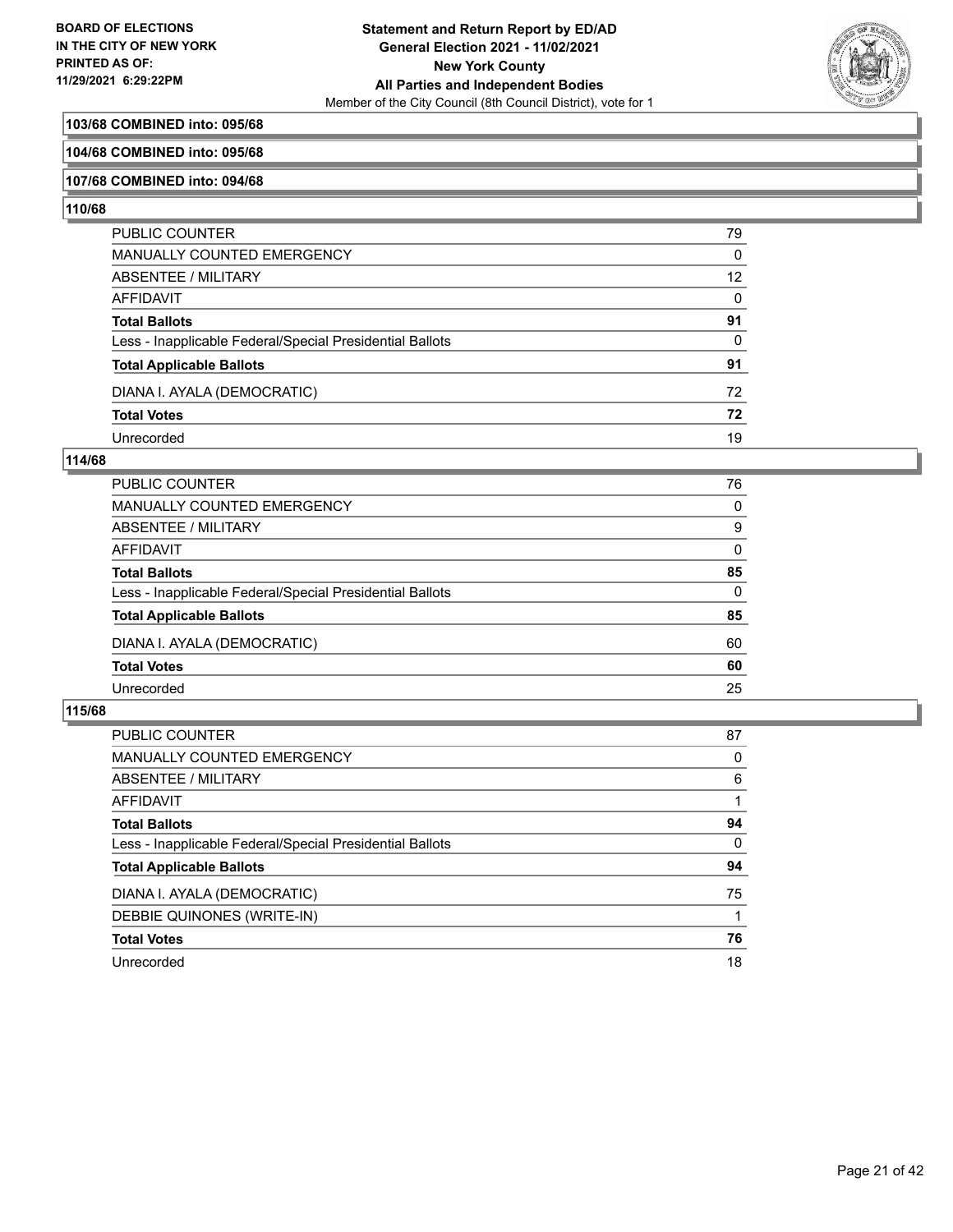

| PUBLIC COUNTER                                           | 40           |
|----------------------------------------------------------|--------------|
| <b>MANUALLY COUNTED EMERGENCY</b>                        | $\Omega$     |
| ABSENTEE / MILITARY                                      | $\mathbf{0}$ |
| AFFIDAVIT                                                | $\mathbf{0}$ |
| <b>Total Ballots</b>                                     | 40           |
| Less - Inapplicable Federal/Special Presidential Ballots | $\Omega$     |
| <b>Total Applicable Ballots</b>                          | 40           |
| DIANA I. AYALA (DEMOCRATIC)                              | 28           |
| <b>Total Votes</b>                                       | 28           |
| Unrecorded                                               | 12           |

## **049/77**

| PUBLIC COUNTER                                           | 78       |
|----------------------------------------------------------|----------|
| <b>MANUALLY COUNTED EMERGENCY</b>                        | $\Omega$ |
| <b>ABSENTEE / MILITARY</b>                               | 3        |
| <b>AFFIDAVIT</b>                                         | 0        |
| <b>Total Ballots</b>                                     | 81       |
| Less - Inapplicable Federal/Special Presidential Ballots | $\Omega$ |
| <b>Total Applicable Ballots</b>                          | 81       |
| DIANA I. AYALA (DEMOCRATIC)                              | 58       |
| <b>Total Votes</b>                                       | 58       |
| Unrecorded                                               | 23       |

| <b>PUBLIC COUNTER</b>                                    | 94       |
|----------------------------------------------------------|----------|
| MANUALLY COUNTED EMERGENCY                               | $\Omega$ |
| <b>ABSENTEE / MILITARY</b>                               | 6        |
| AFFIDAVIT                                                |          |
| <b>Total Ballots</b>                                     | 101      |
| Less - Inapplicable Federal/Special Presidential Ballots | 0        |
| <b>Total Applicable Ballots</b>                          | 101      |
| DIANA I. AYALA (DEMOCRATIC)                              | 69       |
| <b>Total Votes</b>                                       | 69       |
| Unrecorded                                               | 32       |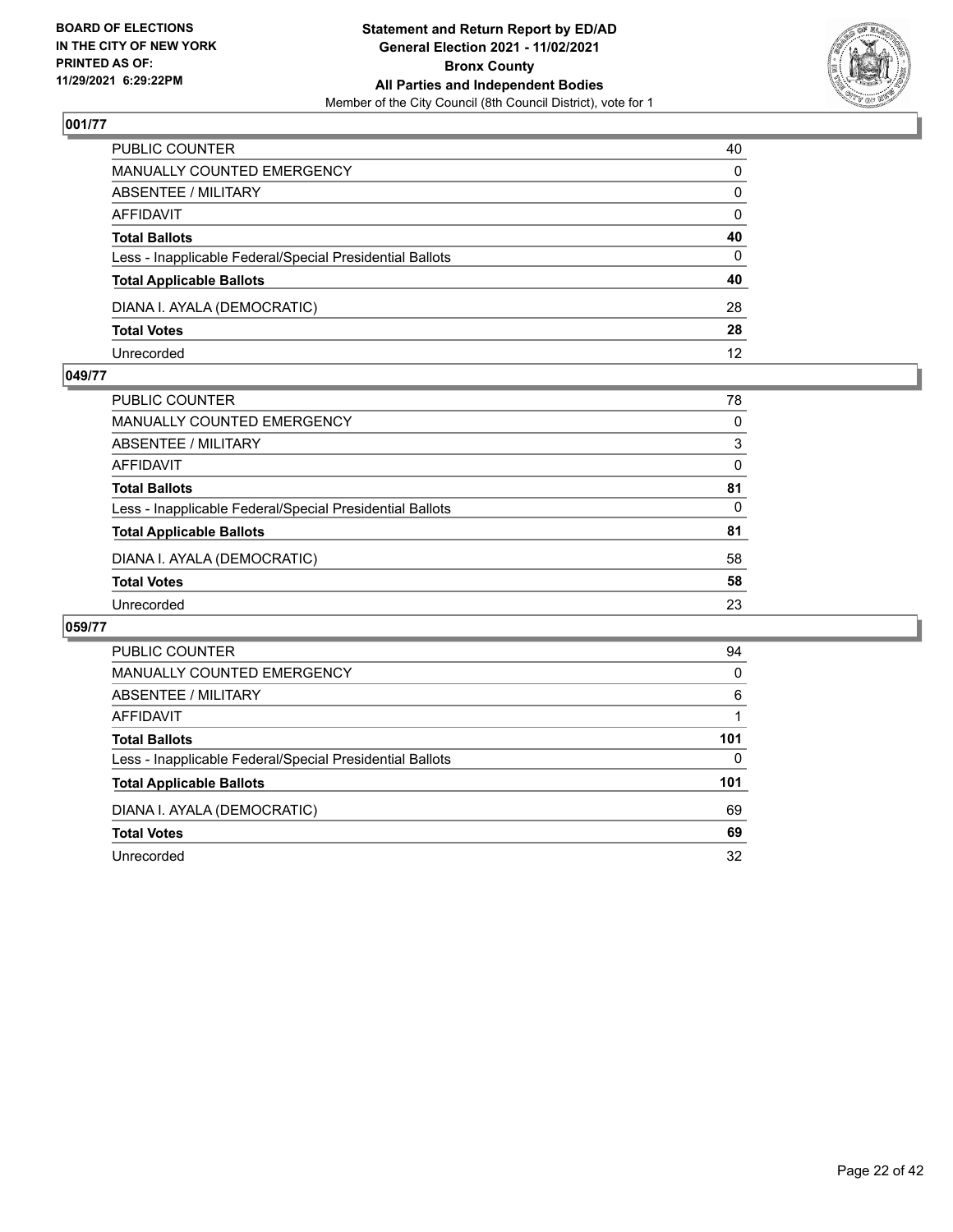

| <b>PUBLIC COUNTER</b>                                    | 135            |
|----------------------------------------------------------|----------------|
| MANUALLY COUNTED EMERGENCY                               | 0              |
| ABSENTEE / MILITARY                                      | $\overline{7}$ |
| <b>AFFIDAVIT</b>                                         | $\overline{2}$ |
| <b>Total Ballots</b>                                     | 144            |
| Less - Inapplicable Federal/Special Presidential Ballots | 0              |
| <b>Total Applicable Ballots</b>                          | 144            |
| DIANA I. AYALA (DEMOCRATIC)                              | 105            |
| DOUGLAS JOSEPH MATHEWS (WRITE-IN)                        |                |
| SUZI MARTE (WRITE-IN)                                    |                |
| UNATTRIBUTABLE WRITE-IN (WRITE-IN)                       | 2              |
| <b>Total Votes</b>                                       | 109            |
| Unrecorded                                               | 35             |

# **066/77**

| PUBLIC COUNTER                                           | 18       |
|----------------------------------------------------------|----------|
| MANUALLY COUNTED EMERGENCY                               | $\Omega$ |
| ABSENTEE / MILITARY                                      | $\Omega$ |
| AFFIDAVIT                                                | $\Omega$ |
| <b>Total Ballots</b>                                     | 18       |
| Less - Inapplicable Federal/Special Presidential Ballots | $\Omega$ |
| <b>Total Applicable Ballots</b>                          | 18       |
| DIANA I. AYALA (DEMOCRATIC)                              | 14       |
| <b>Total Votes</b>                                       | 14       |
| Unrecorded                                               | 4        |

| PUBLIC COUNTER                                           | 120 |
|----------------------------------------------------------|-----|
| <b>MANUALLY COUNTED EMERGENCY</b>                        | 0   |
| ABSENTEE / MILITARY                                      | 7   |
| <b>AFFIDAVIT</b>                                         | 4   |
| <b>Total Ballots</b>                                     | 131 |
| Less - Inapplicable Federal/Special Presidential Ballots | 0   |
| <b>Total Applicable Ballots</b>                          | 131 |
| DIANA I. AYALA (DEMOCRATIC)                              | 103 |
| <b>Total Votes</b>                                       | 103 |
| Unrecorded                                               | 28  |
| 069/77 COMBINED into: 049/77                             |     |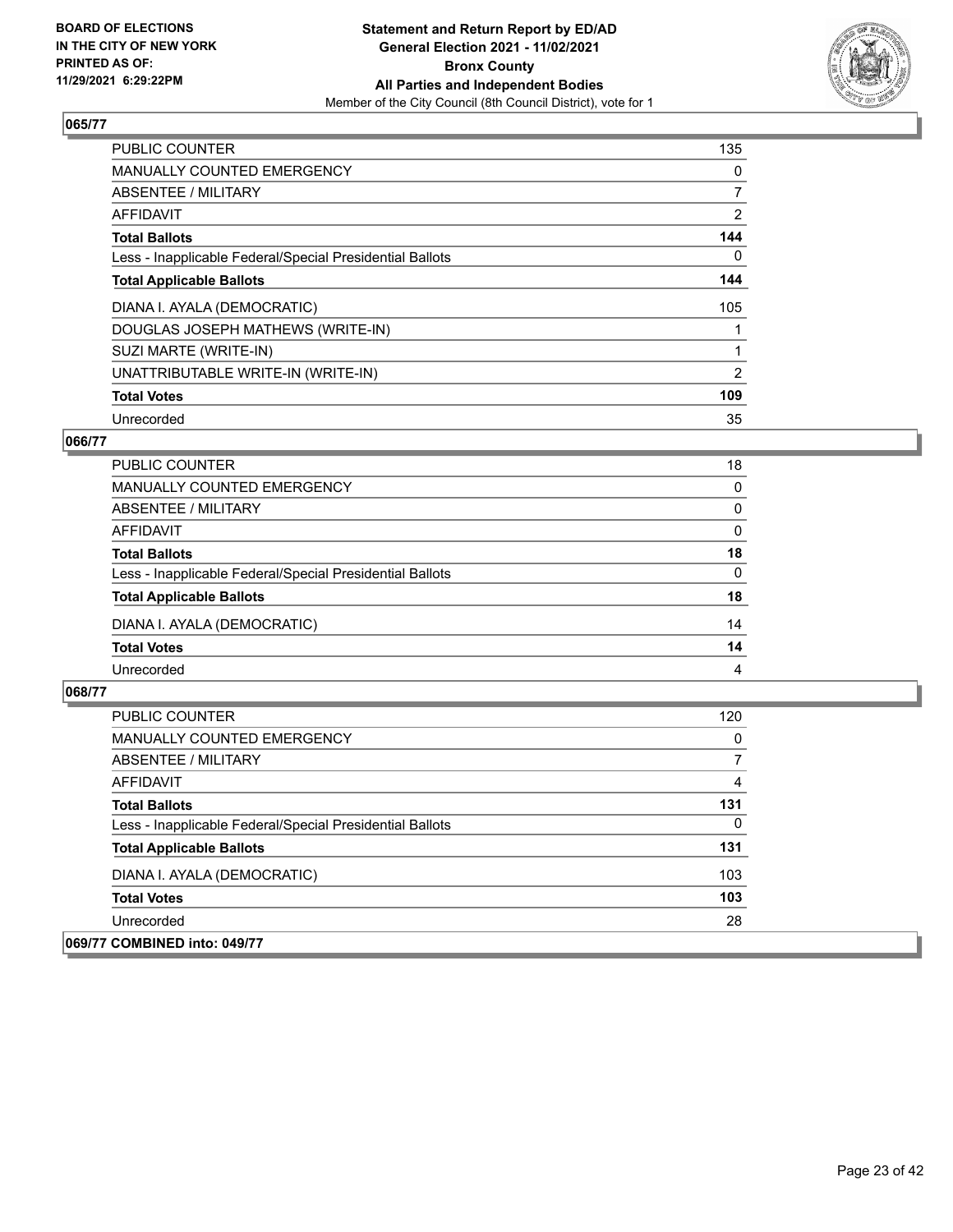

| PUBLIC COUNTER                                           | 0            |
|----------------------------------------------------------|--------------|
| MANUALLY COUNTED EMERGENCY                               | 0            |
| ABSENTEE / MILITARY                                      | 0            |
| AFFIDAVIT                                                | $\Omega$     |
| <b>Total Ballots</b>                                     | 0            |
| Less - Inapplicable Federal/Special Presidential Ballots | $\Omega$     |
| <b>Total Applicable Ballots</b>                          | 0            |
| DIANA I. AYALA (DEMOCRATIC)                              | <sup>0</sup> |
| <b>Total Votes</b>                                       | 0            |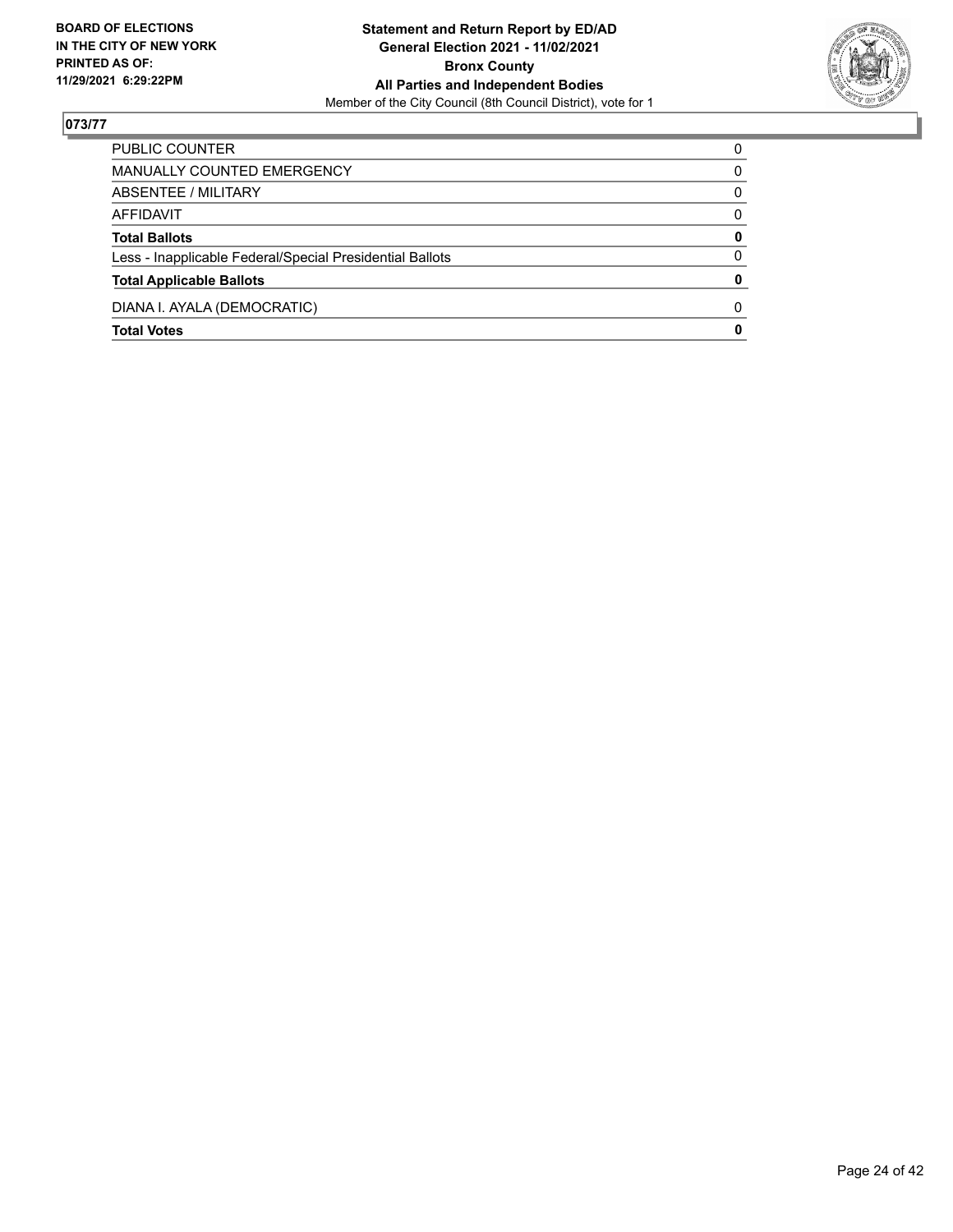

| PUBLIC COUNTER                                           | 104          |
|----------------------------------------------------------|--------------|
| <b>MANUALLY COUNTED EMERGENCY</b>                        | $\mathbf{0}$ |
| <b>ABSENTEE / MILITARY</b>                               | 2            |
| <b>AFFIDAVIT</b>                                         |              |
| <b>Total Ballots</b>                                     | 107          |
| Less - Inapplicable Federal/Special Presidential Ballots | 0            |
| <b>Total Applicable Ballots</b>                          | 107          |
| DIANA I. AYALA (DEMOCRATIC)                              | 79           |
| TAMIKA MAPP (WRITE-IN)                                   |              |
| <b>Total Votes</b>                                       | 80           |
| Unrecorded                                               | 27           |

## **010/84**

| <b>PUBLIC COUNTER</b>                                    | 150      |
|----------------------------------------------------------|----------|
| MANUALLY COUNTED EMERGENCY                               | $\Omega$ |
| ABSENTEE / MILITARY                                      | 7        |
| AFFIDAVIT                                                | $\Omega$ |
| <b>Total Ballots</b>                                     | 157      |
| Less - Inapplicable Federal/Special Presidential Ballots | $\Omega$ |
| <b>Total Applicable Ballots</b>                          | 157      |
| DIANA I. AYALA (DEMOCRATIC)                              | 119      |
| <b>Total Votes</b>                                       | 119      |
| Unrecorded                                               | 38       |

| <b>PUBLIC COUNTER</b>                                    | 167 |
|----------------------------------------------------------|-----|
| <b>MANUALLY COUNTED EMERGENCY</b>                        | 0   |
| ABSENTEE / MILITARY                                      | 16  |
| AFFIDAVIT                                                | 2   |
| <b>Total Ballots</b>                                     | 185 |
| Less - Inapplicable Federal/Special Presidential Ballots | 0   |
| <b>Total Applicable Ballots</b>                          | 185 |
| DIANA I. AYALA (DEMOCRATIC)                              | 125 |
| CARMEN DE LA ROSA (WRITE-IN)                             |     |
| DEAN ANTONETTY (WRITE-IN)                                |     |
| <b>Total Votes</b>                                       | 127 |
| Unrecorded                                               | 58  |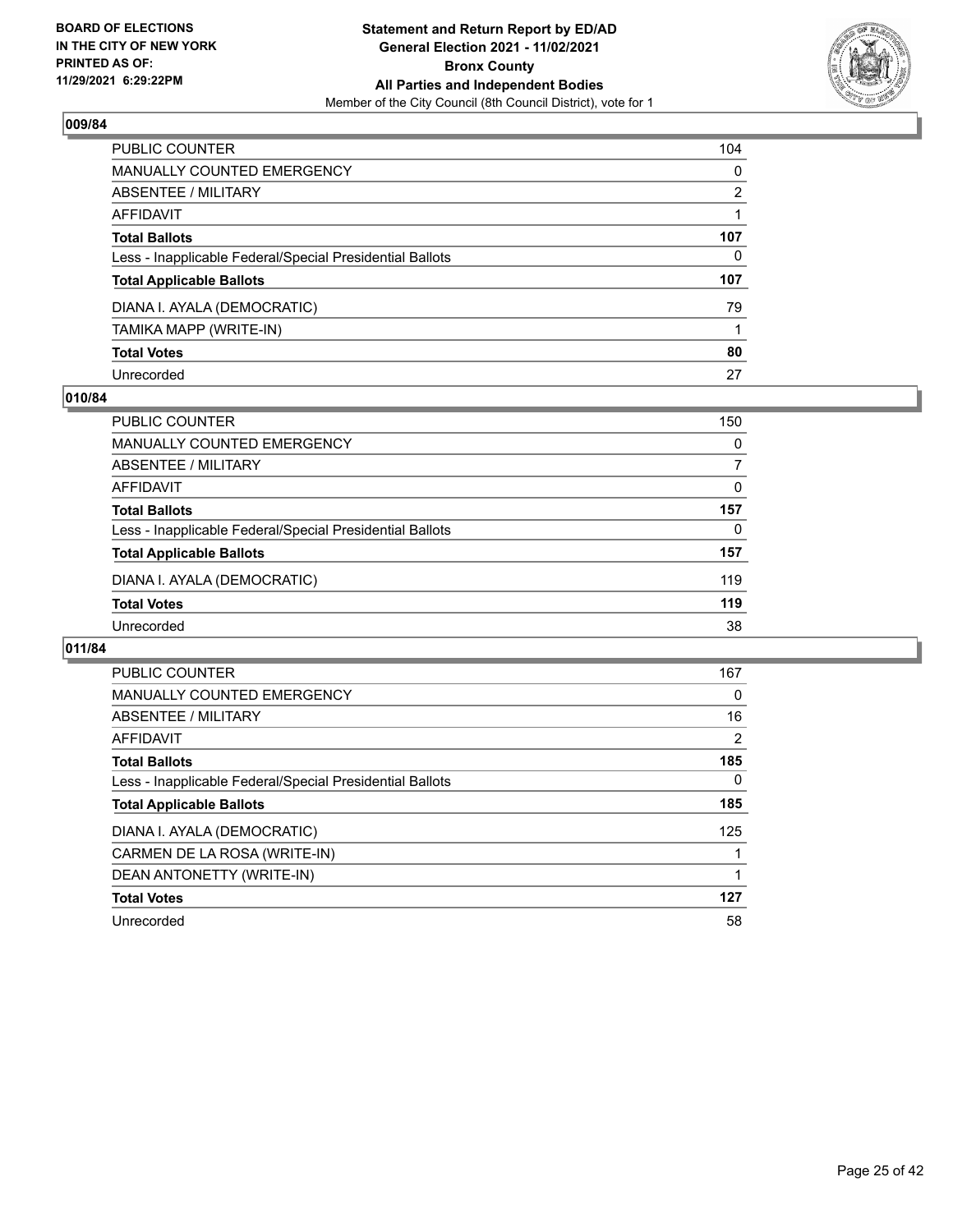

| PUBLIC COUNTER                                           | 94           |
|----------------------------------------------------------|--------------|
| <b>MANUALLY COUNTED EMERGENCY</b>                        | $\mathbf{0}$ |
| ABSENTEE / MILITARY                                      | 3            |
| AFFIDAVIT                                                |              |
| <b>Total Ballots</b>                                     | 98           |
| Less - Inapplicable Federal/Special Presidential Ballots | $\Omega$     |
| <b>Total Applicable Ballots</b>                          | 98           |
| DIANA I. AYALA (DEMOCRATIC)                              | 75           |
| <b>Total Votes</b>                                       | 75           |
| Unrecorded                                               | 23           |

## **013/84**

| <b>PUBLIC COUNTER</b>                                    | 121      |
|----------------------------------------------------------|----------|
| MANUALLY COUNTED EMERGENCY                               | $\Omega$ |
| ABSENTEE / MILITARY                                      | 11       |
| AFFIDAVIT                                                | 5        |
| <b>Total Ballots</b>                                     | 137      |
| Less - Inapplicable Federal/Special Presidential Ballots | 0        |
| <b>Total Applicable Ballots</b>                          | 137      |
| DIANA I. AYALA (DEMOCRATIC)                              | 104      |
| <b>Total Votes</b>                                       | 104      |
| Unrecorded                                               | 33       |
|                                                          |          |

| <b>PUBLIC COUNTER</b>                                    | 156 |
|----------------------------------------------------------|-----|
| MANUALLY COUNTED EMERGENCY                               | 0   |
| ABSENTEE / MILITARY                                      | 10  |
| AFFIDAVIT                                                | 1   |
| <b>Total Ballots</b>                                     | 167 |
| Less - Inapplicable Federal/Special Presidential Ballots | 0   |
| <b>Total Applicable Ballots</b>                          | 167 |
| DIANA I. AYALA (DEMOCRATIC)                              | 128 |
| ALBERT GREEN III (WRITE-IN)                              | 1   |
| <b>CURTIS SLIWA (WRITE-IN)</b>                           | 1   |
| HEATHER LEE DIAZ (WRITE-IN)                              | 1   |
| <b>JENNY BRIGHT (WRITE-IN)</b>                           | 1   |
| <b>Total Votes</b>                                       | 132 |
| Unrecorded                                               | 35  |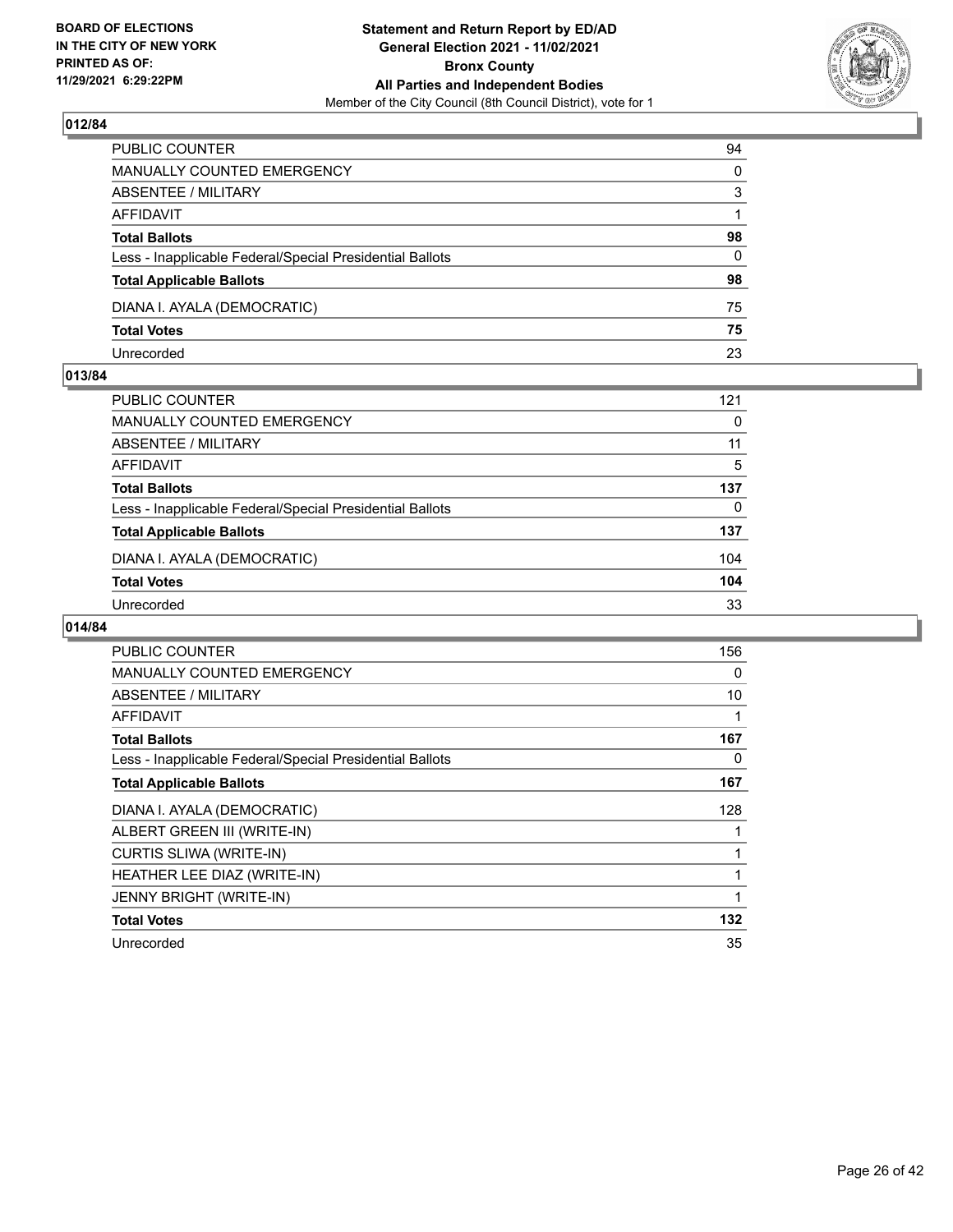

| PUBLIC COUNTER                                           | 109      |
|----------------------------------------------------------|----------|
| <b>MANUALLY COUNTED EMERGENCY</b>                        | $\Omega$ |
| <b>ABSENTEE / MILITARY</b>                               | 8        |
| AFFIDAVIT                                                | $\Omega$ |
| <b>Total Ballots</b>                                     | 117      |
| Less - Inapplicable Federal/Special Presidential Ballots | $\Omega$ |
| <b>Total Applicable Ballots</b>                          | 117      |
| DIANA I. AYALA (DEMOCRATIC)                              | 82       |
| <b>Total Votes</b>                                       | 82       |
| Unrecorded                                               | 35       |

## **016/84**

| PUBLIC COUNTER                                           | 152      |
|----------------------------------------------------------|----------|
| <b>MANUALLY COUNTED EMERGENCY</b>                        | $\Omega$ |
| ABSENTEE / MILITARY                                      | 8        |
| AFFIDAVIT                                                | $\Omega$ |
| <b>Total Ballots</b>                                     | 160      |
| Less - Inapplicable Federal/Special Presidential Ballots | $\Omega$ |
| <b>Total Applicable Ballots</b>                          | 160      |
| DIANA I. AYALA (DEMOCRATIC)                              | 129      |
| <b>Total Votes</b>                                       | 129      |
| Unrecorded                                               | 31       |
|                                                          |          |

# **018/84**

| PUBLIC COUNTER                                           | 86       |
|----------------------------------------------------------|----------|
| MANUALLY COUNTED EMERGENCY                               | 0        |
| ABSENTEE / MILITARY                                      | 4        |
| AFFIDAVIT                                                | 2        |
| <b>Total Ballots</b>                                     | 92       |
| Less - Inapplicable Federal/Special Presidential Ballots | $\Omega$ |
| <b>Total Applicable Ballots</b>                          | 92       |
| DIANA I. AYALA (DEMOCRATIC)                              | 70       |
| <b>Total Votes</b>                                       | 70       |
| Unrecorded                                               | 22       |

| PUBLIC COUNTER                                           | 163 |
|----------------------------------------------------------|-----|
| <b>MANUALLY COUNTED EMERGENCY</b>                        | 0   |
| ABSENTEE / MILITARY                                      | 5   |
| AFFIDAVIT                                                | 0   |
| <b>Total Ballots</b>                                     | 168 |
| Less - Inapplicable Federal/Special Presidential Ballots | 0   |
| <b>Total Applicable Ballots</b>                          | 168 |
| DIANA I. AYALA (DEMOCRATIC)                              | 119 |
| UNATTRIBUTABLE WRITE-IN (WRITE-IN)                       | 1   |
| <b>Total Votes</b>                                       | 120 |
| Unrecorded                                               | 48  |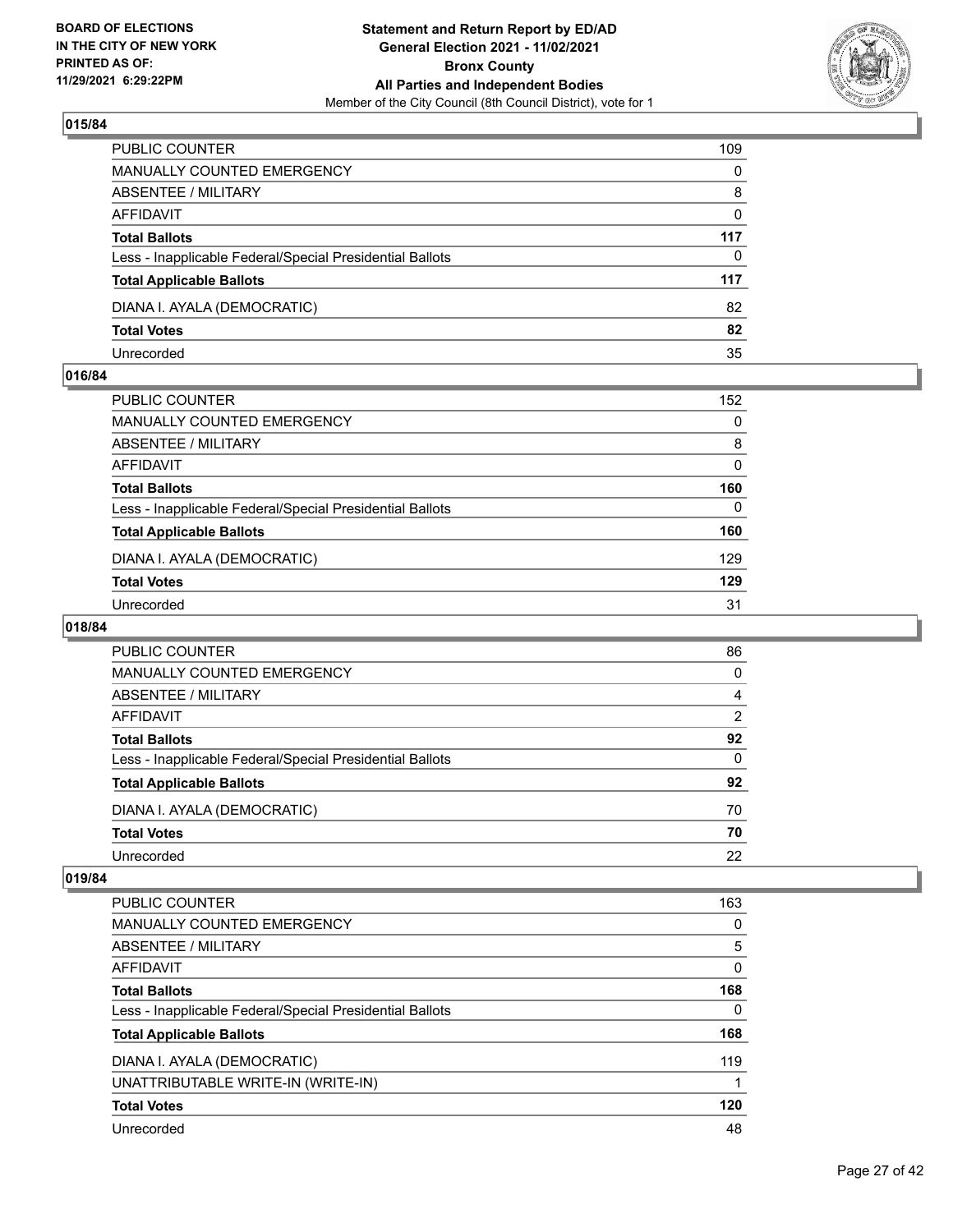

| <b>PUBLIC COUNTER</b>                                    | 161      |
|----------------------------------------------------------|----------|
| <b>MANUALLY COUNTED EMERGENCY</b>                        | $\Omega$ |
| ABSENTEE / MILITARY                                      | 6        |
| AFFIDAVIT                                                |          |
| <b>Total Ballots</b>                                     | 168      |
| Less - Inapplicable Federal/Special Presidential Ballots | 0        |
| <b>Total Applicable Ballots</b>                          | 168      |
| DIANA I. AYALA (DEMOCRATIC)                              | 142      |
| MICHAEL BRADY (WRITE-IN)                                 |          |
| UNATTRIBUTABLE WRITE-IN (WRITE-IN)                       | 3        |
| <b>Total Votes</b>                                       | 146      |
| Unrecorded                                               | 22       |

## **021/84**

| <b>PUBLIC COUNTER</b>                                    | 19       |
|----------------------------------------------------------|----------|
| MANUALLY COUNTED EMERGENCY                               | $\Omega$ |
| ABSENTEE / MILITARY                                      | 4        |
| AFFIDAVIT                                                | $\Omega$ |
| <b>Total Ballots</b>                                     | 23       |
| Less - Inapplicable Federal/Special Presidential Ballots | $\Omega$ |
| <b>Total Applicable Ballots</b>                          | 23       |
| DIANA I. AYALA (DEMOCRATIC)                              | 20       |
| <b>Total Votes</b>                                       | 20       |
| Unrecorded                                               | 3        |

| <b>PUBLIC COUNTER</b>                                    | 126 |
|----------------------------------------------------------|-----|
| <b>MANUALLY COUNTED EMERGENCY</b>                        | 0   |
| ABSENTEE / MILITARY                                      | 6   |
| AFFIDAVIT                                                |     |
| <b>Total Ballots</b>                                     | 133 |
| Less - Inapplicable Federal/Special Presidential Ballots | 0   |
| <b>Total Applicable Ballots</b>                          | 133 |
| DIANA I. AYALA (DEMOCRATIC)                              | 106 |
| UNATTRIBUTABLE WRITE-IN (WRITE-IN)                       |     |
| <b>Total Votes</b>                                       | 107 |
| Unrecorded                                               | 26  |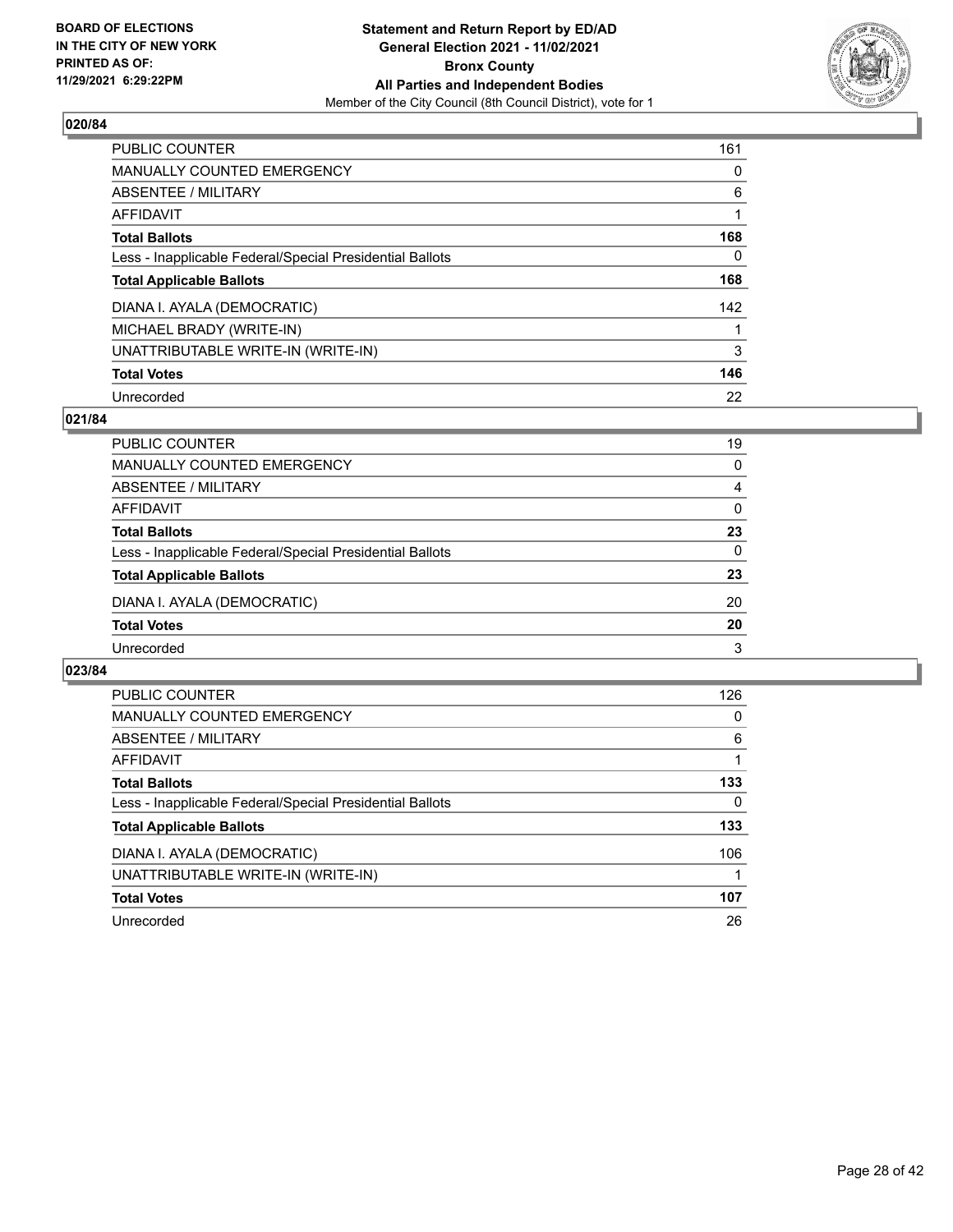

| PUBLIC COUNTER                                           | 120          |
|----------------------------------------------------------|--------------|
| MANUALLY COUNTED EMERGENCY                               | $\Omega$     |
| <b>ABSENTEE / MILITARY</b>                               | 10           |
| AFFIDAVIT                                                | $\mathbf{0}$ |
| <b>Total Ballots</b>                                     | 130          |
| Less - Inapplicable Federal/Special Presidential Ballots | $\mathbf{0}$ |
| <b>Total Applicable Ballots</b>                          | 130          |
| DIANA I. AYALA (DEMOCRATIC)                              | 83           |
| <b>Total Votes</b>                                       | 83           |
| Unrecorded                                               | 47           |

## **025/84**

| PUBLIC COUNTER                                           | 120 |
|----------------------------------------------------------|-----|
| <b>MANUALLY COUNTED EMERGENCY</b>                        | 0   |
| ABSENTEE / MILITARY                                      | 6   |
| AFFIDAVIT                                                | 0   |
| <b>Total Ballots</b>                                     | 126 |
| Less - Inapplicable Federal/Special Presidential Ballots | 0   |
| <b>Total Applicable Ballots</b>                          | 126 |
| DIANA I. AYALA (DEMOCRATIC)                              | 94  |
| ANTONIO SEGRAVE (WRITE-IN)                               |     |
| ARTHUR M JOHNSON (WRITE-IN)                              |     |
| <b>Total Votes</b>                                       | 96  |
| Unrecorded                                               | 30  |
|                                                          |     |

| PUBLIC COUNTER                                           | 73       |
|----------------------------------------------------------|----------|
| <b>MANUALLY COUNTED EMERGENCY</b>                        | 0        |
| ABSENTEE / MILITARY                                      | 6        |
| AFFIDAVIT                                                | $\Omega$ |
| <b>Total Ballots</b>                                     | 79       |
| Less - Inapplicable Federal/Special Presidential Ballots | 0        |
| <b>Total Applicable Ballots</b>                          | 79       |
| DIANA I. AYALA (DEMOCRATIC)                              | 56       |
| <b>Total Votes</b>                                       | 56       |
| Unrecorded                                               | 23       |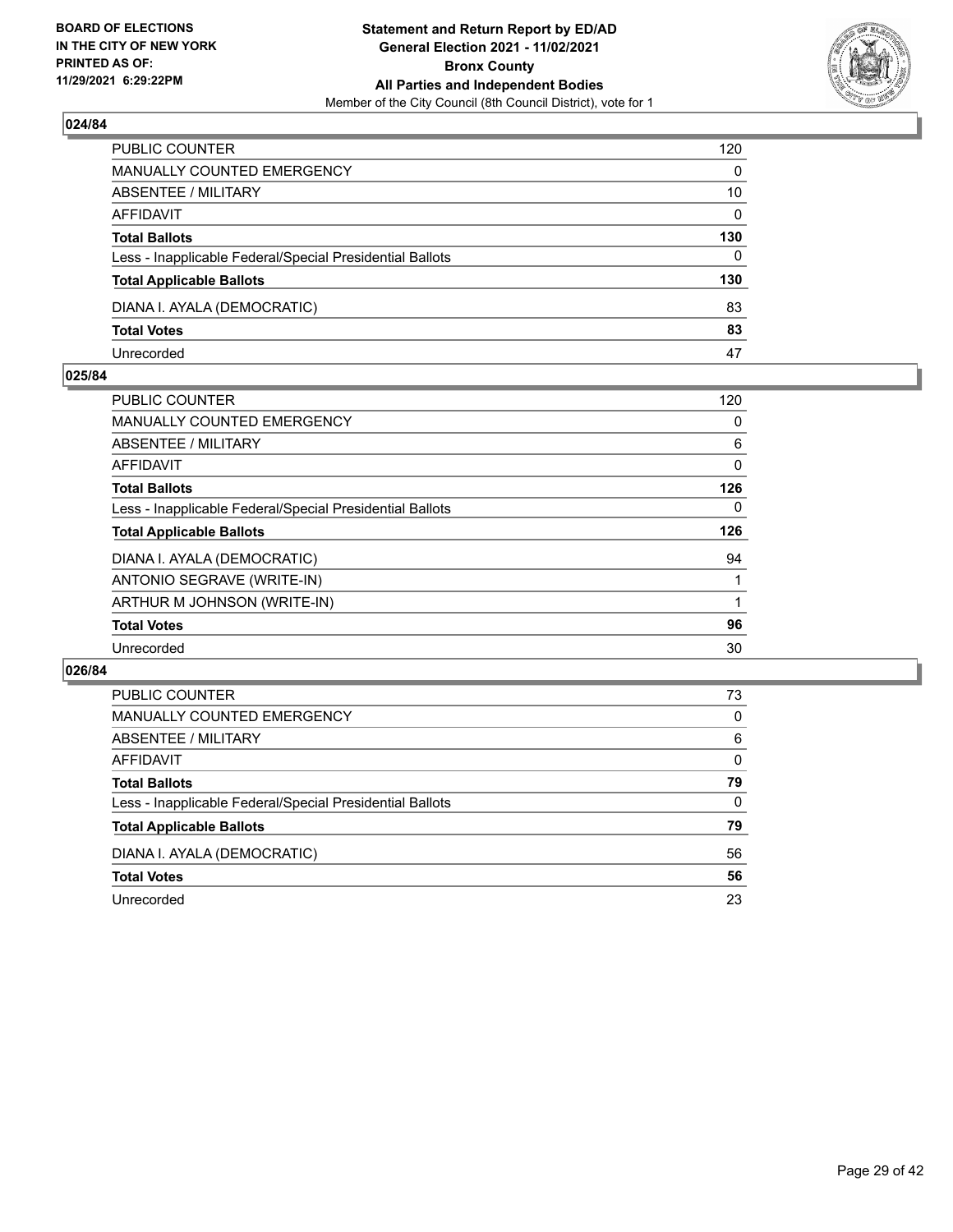

| PUBLIC COUNTER                                           | 115          |
|----------------------------------------------------------|--------------|
| MANUALLY COUNTED EMERGENCY                               | 0            |
| ABSENTEE / MILITARY                                      | 5            |
| AFFIDAVIT                                                | $\mathbf{0}$ |
| Total Ballots                                            | 120          |
| Less - Inapplicable Federal/Special Presidential Ballots | $\Omega$     |
| <b>Total Applicable Ballots</b>                          | 120          |
| DIANA I. AYALA (DEMOCRATIC)                              | 97           |
| UNATTRIBUTABLE WRITE-IN (WRITE-IN)                       |              |
| <b>Total Votes</b>                                       | 98           |
| Unrecorded                                               | 22           |

## **028/84**

| PUBLIC COUNTER                                           | 107      |
|----------------------------------------------------------|----------|
| <b>MANUALLY COUNTED EMERGENCY</b>                        | 0        |
| ABSENTEE / MILITARY                                      |          |
| AFFIDAVIT                                                | $\Omega$ |
| <b>Total Ballots</b>                                     | 108      |
| Less - Inapplicable Federal/Special Presidential Ballots | $\Omega$ |
| <b>Total Applicable Ballots</b>                          | 108      |
| DIANA I. AYALA (DEMOCRATIC)                              | 81       |
| <b>Total Votes</b>                                       | 81       |
| Unrecorded                                               | 27       |
|                                                          |          |

#### **029/84**

| PUBLIC COUNTER                                           | 90       |
|----------------------------------------------------------|----------|
| <b>MANUALLY COUNTED EMERGENCY</b>                        | $\Omega$ |
| ABSENTEE / MILITARY                                      | 3        |
| AFFIDAVIT                                                |          |
| <b>Total Ballots</b>                                     | 94       |
| Less - Inapplicable Federal/Special Presidential Ballots | $\Omega$ |
| <b>Total Applicable Ballots</b>                          | 94       |
| DIANA I. AYALA (DEMOCRATIC)                              | 69       |
| <b>Total Votes</b>                                       | 69       |
| Unrecorded                                               | 25       |

| PUBLIC COUNTER                                           | 69       |
|----------------------------------------------------------|----------|
| <b>MANUALLY COUNTED EMERGENCY</b>                        | 0        |
| ABSENTEE / MILITARY                                      | 2        |
| AFFIDAVIT                                                |          |
| <b>Total Ballots</b>                                     | 72       |
| Less - Inapplicable Federal/Special Presidential Ballots | $\Omega$ |
| <b>Total Applicable Ballots</b>                          | 72       |
| DIANA I. AYALA (DEMOCRATIC)                              | 56       |
| <b>Total Votes</b>                                       | 56       |
| Unrecorded                                               | 16       |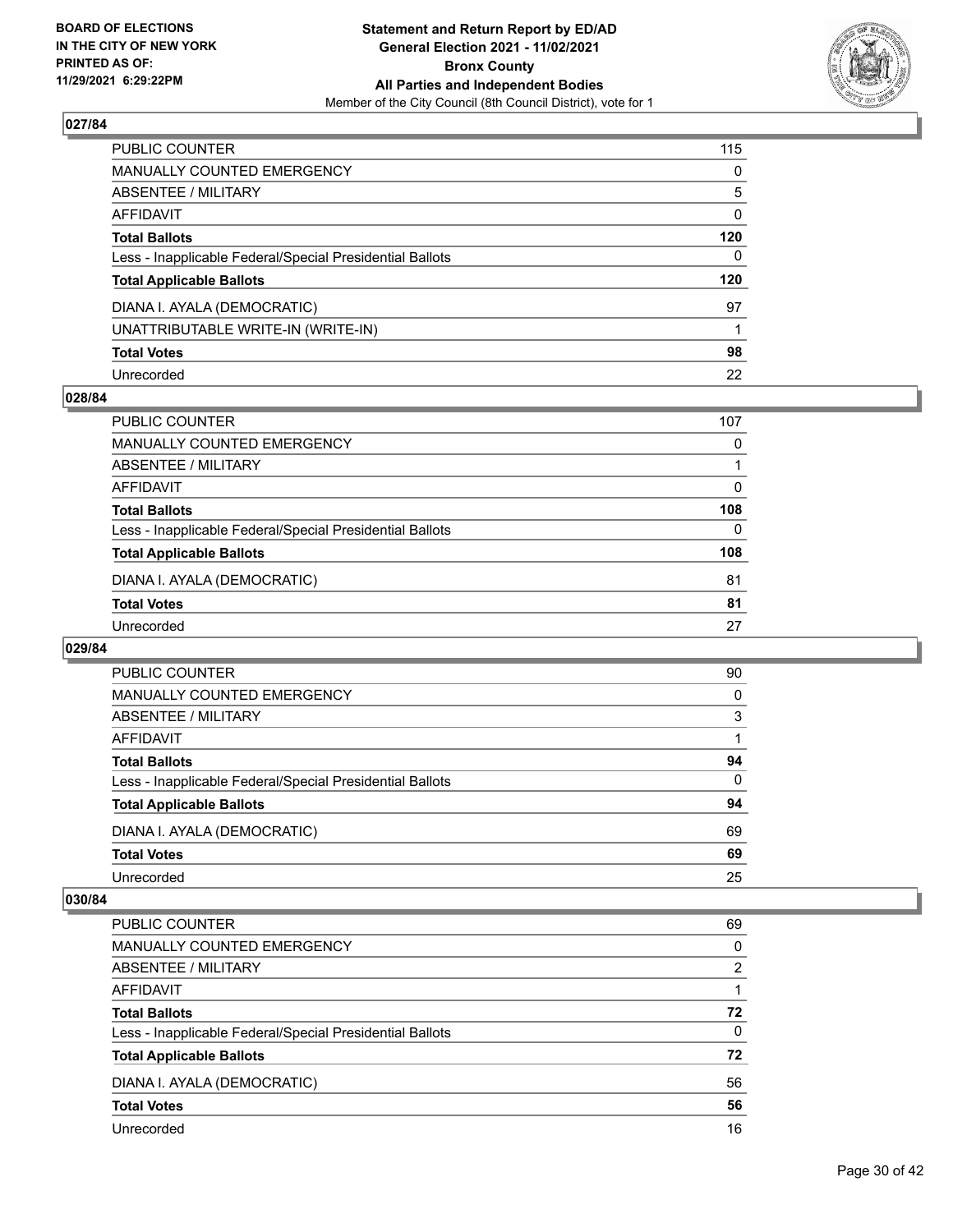

| PUBLIC COUNTER                                           | 59       |
|----------------------------------------------------------|----------|
| MANUALLY COUNTED EMERGENCY                               | $\Omega$ |
| <b>ABSENTEE / MILITARY</b>                               | 2        |
| AFFIDAVIT                                                | $\Omega$ |
| <b>Total Ballots</b>                                     | 61       |
| Less - Inapplicable Federal/Special Presidential Ballots | $\Omega$ |
| <b>Total Applicable Ballots</b>                          | 61       |
| DIANA I. AYALA (DEMOCRATIC)                              | 50       |
| <b>Total Votes</b>                                       | 50       |
| Unrecorded                                               | 11       |

## **032/84**

| PUBLIC COUNTER                                           | 61       |
|----------------------------------------------------------|----------|
| <b>MANUALLY COUNTED EMERGENCY</b>                        | 0        |
| <b>ABSENTEE / MILITARY</b>                               | 4        |
| <b>AFFIDAVIT</b>                                         | 0        |
| <b>Total Ballots</b>                                     | 65       |
| Less - Inapplicable Federal/Special Presidential Ballots | $\Omega$ |
| <b>Total Applicable Ballots</b>                          | 65       |
| DIANA I. AYALA (DEMOCRATIC)                              | 45       |
| <b>Total Votes</b>                                       | 45       |
| Unrecorded                                               | 20       |

| <b>PUBLIC COUNTER</b>                                    | 71       |
|----------------------------------------------------------|----------|
| MANUALLY COUNTED EMERGENCY                               | 0        |
| ABSENTEE / MILITARY                                      | 2        |
| AFFIDAVIT                                                | 2        |
| <b>Total Ballots</b>                                     | 75       |
| Less - Inapplicable Federal/Special Presidential Ballots | $\Omega$ |
| <b>Total Applicable Ballots</b>                          | 75       |
| DIANA I. AYALA (DEMOCRATIC)                              | 47       |
| KARLA VALASQUEZ (WRITE-IN)                               |          |
| <b>Total Votes</b>                                       | 48       |
| Unrecorded                                               | 27       |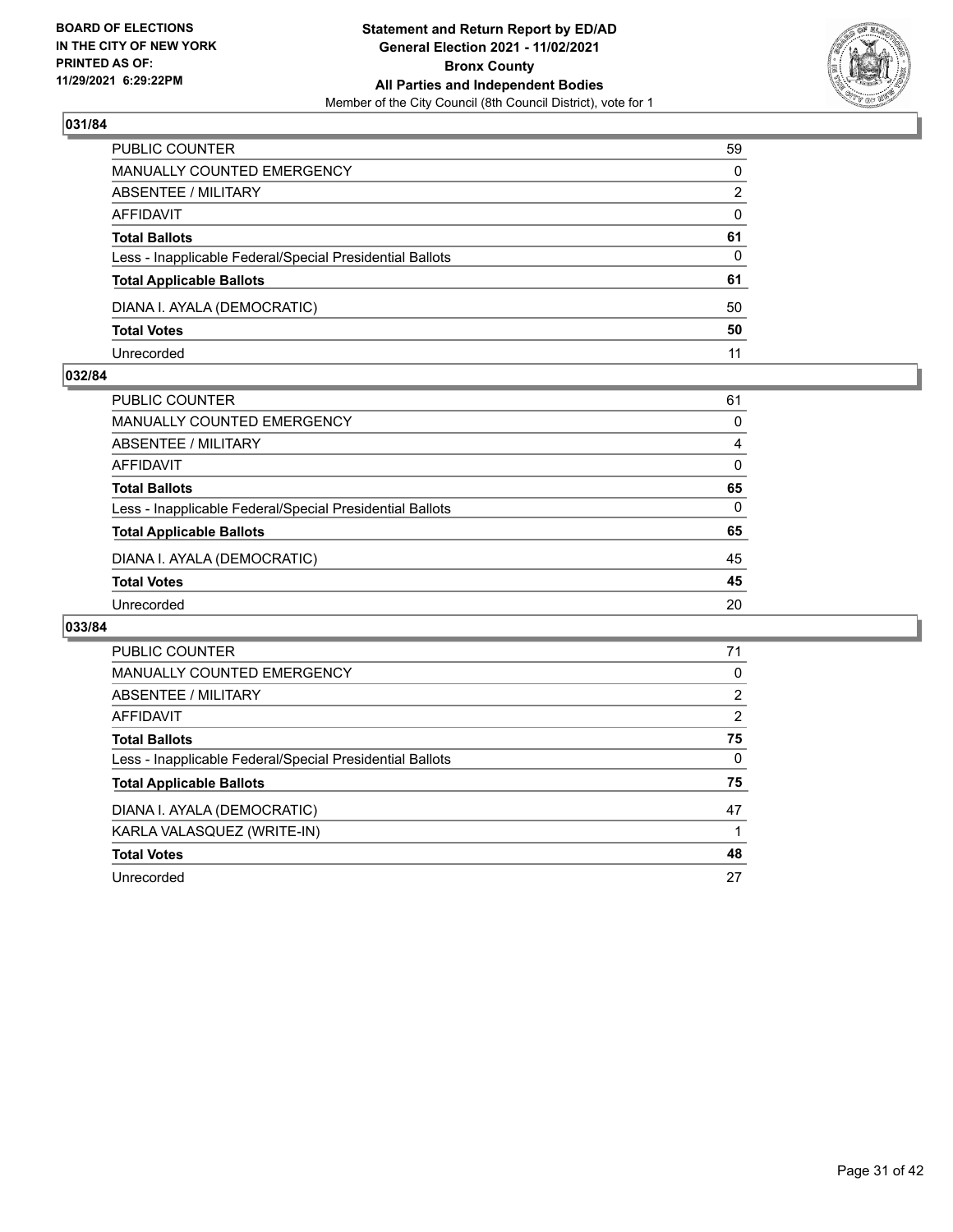

| <b>PUBLIC COUNTER</b>                                    | 122      |
|----------------------------------------------------------|----------|
| <b>MANUALLY COUNTED EMERGENCY</b>                        | $\Omega$ |
| ABSENTEE / MILITARY                                      | 9        |
| AFFIDAVIT                                                | 0        |
| <b>Total Ballots</b>                                     | 131      |
| Less - Inapplicable Federal/Special Presidential Ballots | 0        |
| <b>Total Applicable Ballots</b>                          | 131      |
| DIANA I. AYALA (DEMOCRATIC)                              | 99       |
| KARLA VALASQUEZ (WRITE-IN)                               |          |
| UNATTRIBUTABLE WRITE-IN (WRITE-IN)                       |          |
| <b>Total Votes</b>                                       | 101      |
| Unrecorded                                               | 30       |

## **041/84**

| <b>PUBLIC COUNTER</b>                                    | 130      |
|----------------------------------------------------------|----------|
| MANUALLY COUNTED EMERGENCY                               | 0        |
| ABSENTEE / MILITARY                                      | 6        |
| <b>AFFIDAVIT</b>                                         |          |
| <b>Total Ballots</b>                                     | 137      |
| Less - Inapplicable Federal/Special Presidential Ballots | $\Omega$ |
| <b>Total Applicable Ballots</b>                          | 137      |
| DIANA I. AYALA (DEMOCRATIC)                              | 99       |
| SAMELYS LOPEZ (WRITE-IN)                                 |          |
| <b>Total Votes</b>                                       | 100      |
| Unrecorded                                               | 37       |

| <b>PUBLIC COUNTER</b>                                    | 151      |
|----------------------------------------------------------|----------|
| MANUALLY COUNTED EMERGENCY                               | $\Omega$ |
| ABSENTEE / MILITARY                                      |          |
| AFFIDAVIT                                                |          |
| <b>Total Ballots</b>                                     | 153      |
| Less - Inapplicable Federal/Special Presidential Ballots | $\Omega$ |
| <b>Total Applicable Ballots</b>                          | 153      |
| DIANA I. AYALA (DEMOCRATIC)                              | 101      |
| <b>Total Votes</b>                                       | 101      |
| Unrecorded                                               | 52       |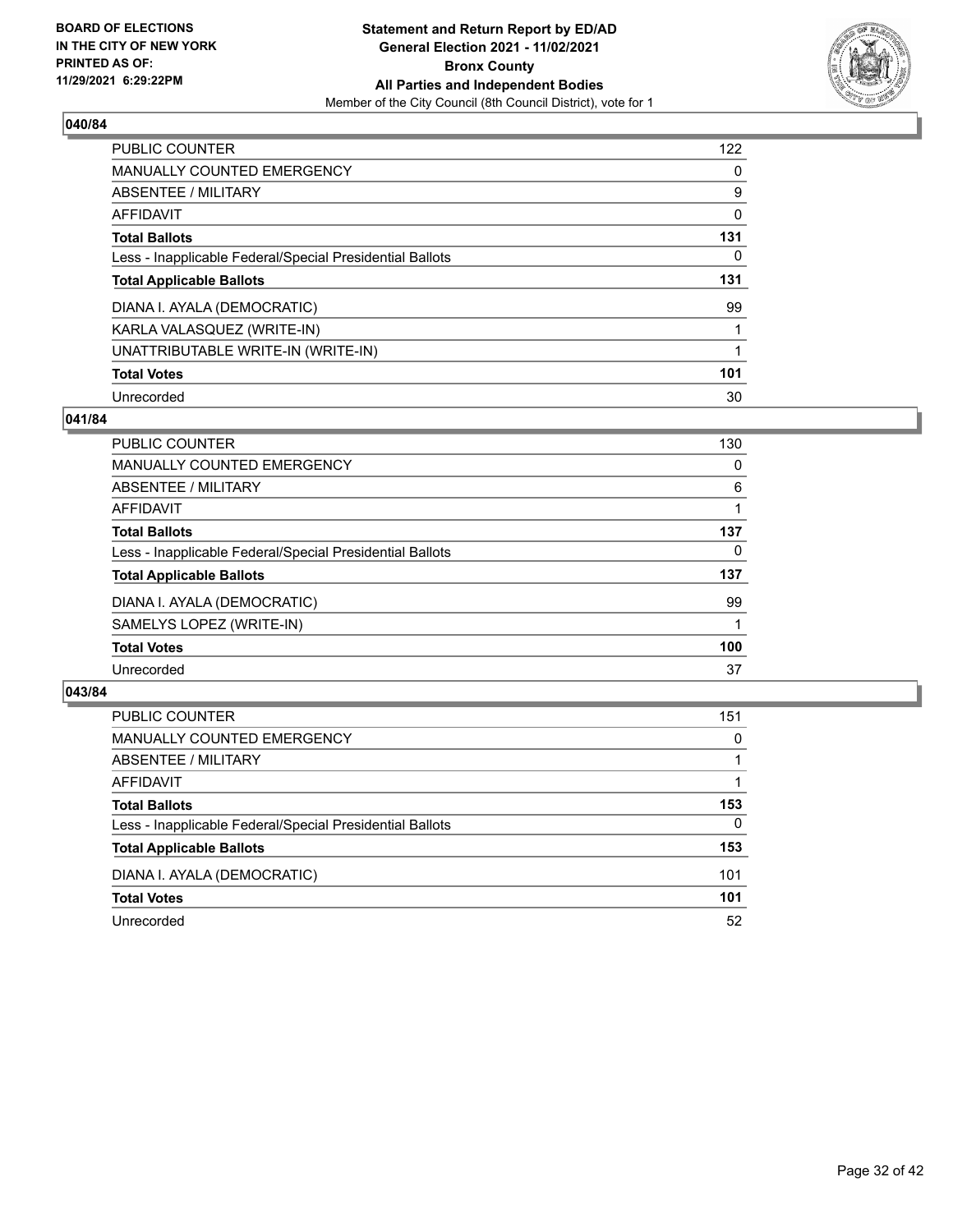

| PUBLIC COUNTER                                           | 118      |
|----------------------------------------------------------|----------|
| <b>MANUALLY COUNTED EMERGENCY</b>                        | 0        |
| <b>ABSENTEE / MILITARY</b>                               |          |
| AFFIDAVIT                                                |          |
| <b>Total Ballots</b>                                     | 126      |
| Less - Inapplicable Federal/Special Presidential Ballots | $\Omega$ |
| <b>Total Applicable Ballots</b>                          | 126      |
| DIANA I. AYALA (DEMOCRATIC)                              | 93       |
| <b>Total Votes</b>                                       | 93       |
| Unrecorded                                               | 33       |

## **047/84**

| <b>PUBLIC COUNTER</b>                                    | 38 |
|----------------------------------------------------------|----|
| <b>MANUALLY COUNTED EMERGENCY</b>                        | 0  |
| <b>ABSENTEE / MILITARY</b>                               |    |
| AFFIDAVIT                                                |    |
| <b>Total Ballots</b>                                     | 40 |
| Less - Inapplicable Federal/Special Presidential Ballots | 0  |
| <b>Total Applicable Ballots</b>                          | 40 |
| DIANA I. AYALA (DEMOCRATIC)                              | 29 |
| TRACY WOODALL (WRITE-IN)                                 |    |
| UNATTRIBUTABLE WRITE-IN (WRITE-IN)                       |    |
| <b>Total Votes</b>                                       | 31 |
| Unrecorded                                               | 9  |

## **052/84**

| <b>PUBLIC COUNTER</b>                                    | 59       |
|----------------------------------------------------------|----------|
| <b>MANUALLY COUNTED EMERGENCY</b>                        | 0        |
| ABSENTEE / MILITARY                                      | 2        |
| AFFIDAVIT                                                | $\Omega$ |
| <b>Total Ballots</b>                                     | 61       |
| Less - Inapplicable Federal/Special Presidential Ballots | $\Omega$ |
| <b>Total Applicable Ballots</b>                          | 61       |
| DIANA I. AYALA (DEMOCRATIC)                              | 40       |
| <b>Total Votes</b>                                       | 40       |
| Unrecorded                                               | 21       |
|                                                          |          |

| PUBLIC COUNTER                                           | 95               |
|----------------------------------------------------------|------------------|
| <b>MANUALLY COUNTED EMERGENCY</b>                        | 0                |
| ABSENTEE / MILITARY                                      | 6                |
| AFFIDAVIT                                                |                  |
| <b>Total Ballots</b>                                     | 102 <sub>2</sub> |
| Less - Inapplicable Federal/Special Presidential Ballots | $\Omega$         |
| <b>Total Applicable Ballots</b>                          | 102 <sub>2</sub> |
| DIANA I. AYALA (DEMOCRATIC)                              | 67               |
| <b>Total Votes</b>                                       | 67               |
| Unrecorded                                               | 35               |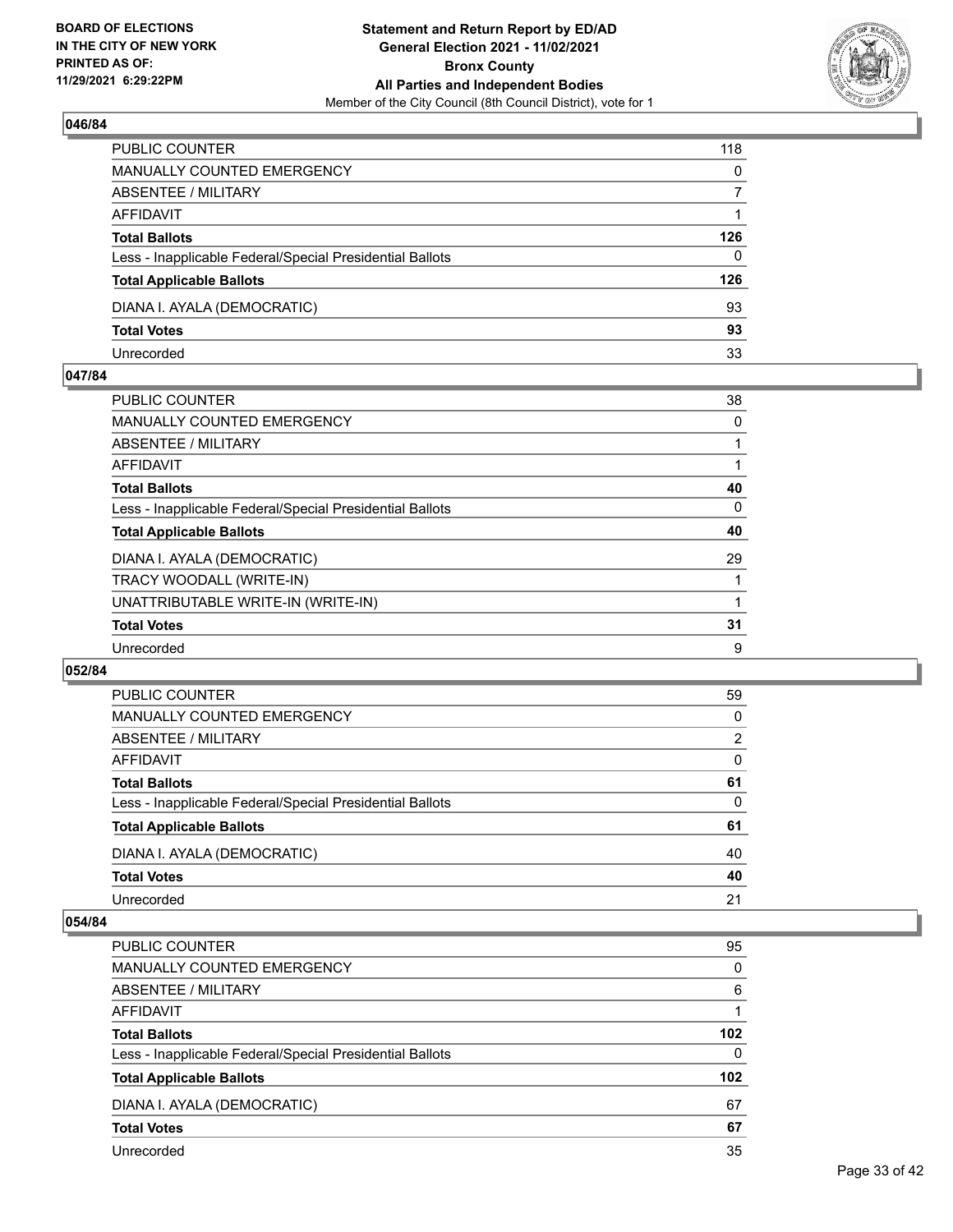

| PUBLIC COUNTER                                           | 82           |
|----------------------------------------------------------|--------------|
| <b>MANUALLY COUNTED EMERGENCY</b>                        | 0            |
| <b>ABSENTEE / MILITARY</b>                               | 5            |
| AFFIDAVIT                                                | $\mathbf{0}$ |
| <b>Total Ballots</b>                                     | 87           |
| Less - Inapplicable Federal/Special Presidential Ballots | 0            |
| <b>Total Applicable Ballots</b>                          | 87           |
| DIANA I. AYALA (DEMOCRATIC)                              | 62           |
| <b>Total Votes</b>                                       | 62           |
| Unrecorded                                               | 25           |

## **056/84**

| PUBLIC COUNTER                                           | 95 |
|----------------------------------------------------------|----|
| <b>MANUALLY COUNTED EMERGENCY</b>                        | 0  |
| ABSENTEE / MILITARY                                      | 3  |
| AFFIDAVIT                                                | 0  |
| <b>Total Ballots</b>                                     | 98 |
| Less - Inapplicable Federal/Special Presidential Ballots | 0  |
| <b>Total Applicable Ballots</b>                          | 98 |
| DIANA I. AYALA (DEMOCRATIC)                              | 66 |
| CLAUDIA RAHMAN (WRITE-IN)                                |    |
| MOHAMMED MUTAWAKIL (WRITE-IN)                            |    |
| MYCHAL JOHNSON (WRITE-IN)                                |    |
| <b>Total Votes</b>                                       | 69 |
| Unrecorded                                               | 29 |
|                                                          |    |

| <b>PUBLIC COUNTER</b>                                    | 124            |
|----------------------------------------------------------|----------------|
| <b>MANUALLY COUNTED EMERGENCY</b>                        | 0              |
| ABSENTEE / MILITARY                                      | $\overline{2}$ |
| <b>AFFIDAVIT</b>                                         | $\overline{2}$ |
| <b>Total Ballots</b>                                     | 128            |
| Less - Inapplicable Federal/Special Presidential Ballots | $\Omega$       |
| <b>Total Applicable Ballots</b>                          | 128            |
| DIANA I. AYALA (DEMOCRATIC)                              | 93             |
| JOSIE BYRNE (WRITE-IN)                                   |                |
| SAMMY RAVELO (WRITE-IN)                                  |                |
| <b>Total Votes</b>                                       | 95             |
| Unrecorded                                               | 33             |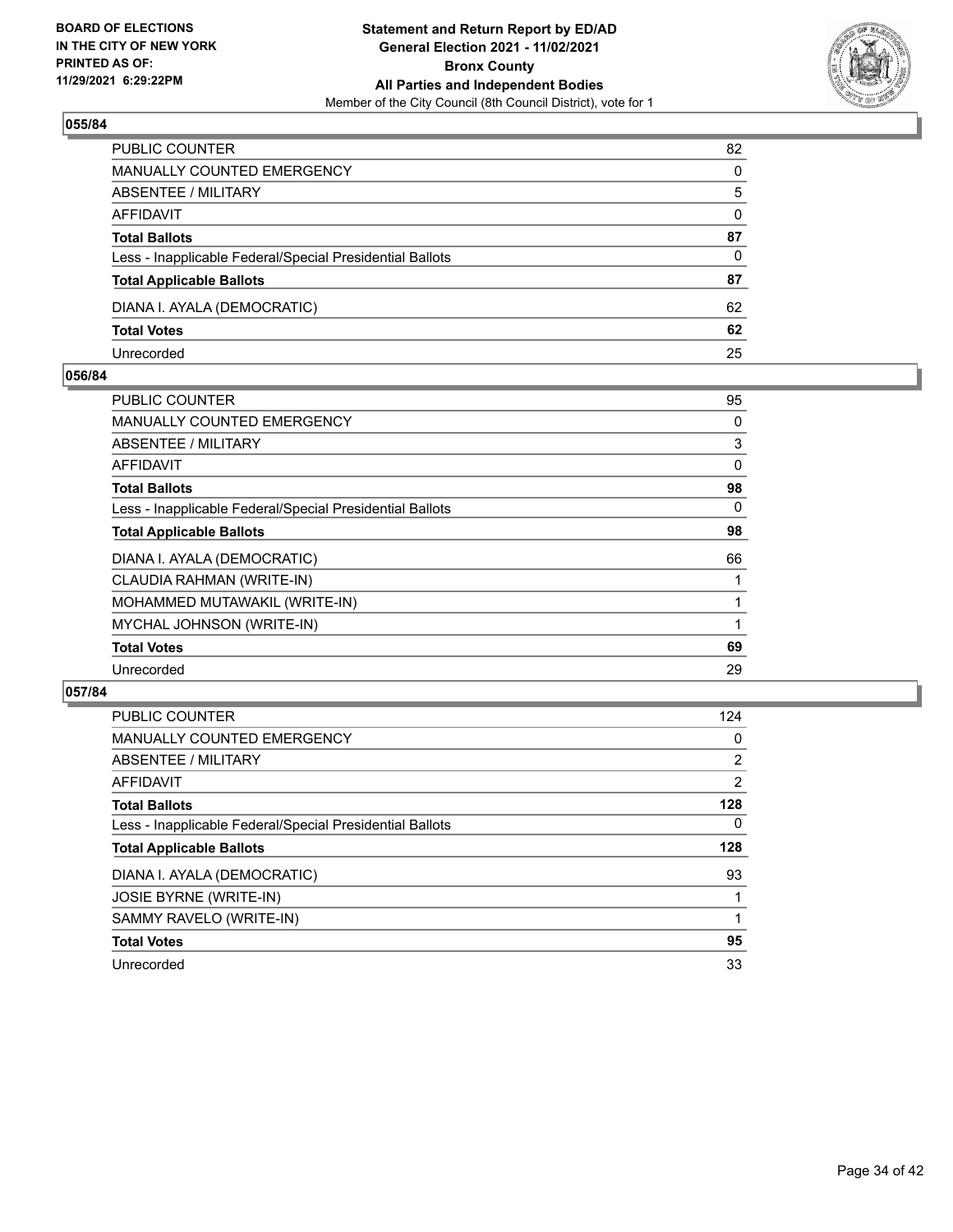

| PUBLIC COUNTER                                           | 113          |
|----------------------------------------------------------|--------------|
| MANUALLY COUNTED EMERGENCY                               | $\mathbf{0}$ |
| <b>ABSENTEE / MILITARY</b>                               | 5            |
| AFFIDAVIT                                                | $\mathbf{0}$ |
| <b>Total Ballots</b>                                     | 118          |
| Less - Inapplicable Federal/Special Presidential Ballots | $\Omega$     |
| <b>Total Applicable Ballots</b>                          | 118          |
| DIANA I. AYALA (DEMOCRATIC)                              | 100          |
| <b>Total Votes</b>                                       | 100          |
| Unrecorded                                               | 18           |

## **059/84**

| <b>PUBLIC COUNTER</b>                                    | 109 |
|----------------------------------------------------------|-----|
| <b>MANUALLY COUNTED EMERGENCY</b>                        | 0   |
| ABSENTEE / MILITARY                                      | 6   |
| AFFIDAVIT                                                | 0   |
| <b>Total Ballots</b>                                     | 115 |
| Less - Inapplicable Federal/Special Presidential Ballots | 0   |
| <b>Total Applicable Ballots</b>                          | 115 |
| DIANA I. AYALA (DEMOCRATIC)                              | 94  |
| <b>GEORGE COLON (WRITE-IN)</b>                           |     |
| MYCHAL JOHNSON (WRITE-IN)                                |     |
| <b>Total Votes</b>                                       | 96  |
| Unrecorded                                               | 19  |
|                                                          |     |

| PUBLIC COUNTER                                           | 84             |
|----------------------------------------------------------|----------------|
| <b>MANUALLY COUNTED EMERGENCY</b>                        | $\Omega$       |
| ABSENTEE / MILITARY                                      | $\overline{2}$ |
| <b>AFFIDAVIT</b>                                         | $\Omega$       |
| <b>Total Ballots</b>                                     | 86             |
| Less - Inapplicable Federal/Special Presidential Ballots | $\Omega$       |
| <b>Total Applicable Ballots</b>                          | 86             |
| DIANA I. AYALA (DEMOCRATIC)                              | 57             |
| UNATTRIBUTABLE WRITE-IN (WRITE-IN)                       |                |
| <b>Total Votes</b>                                       | 58             |
| Unrecorded                                               | 28             |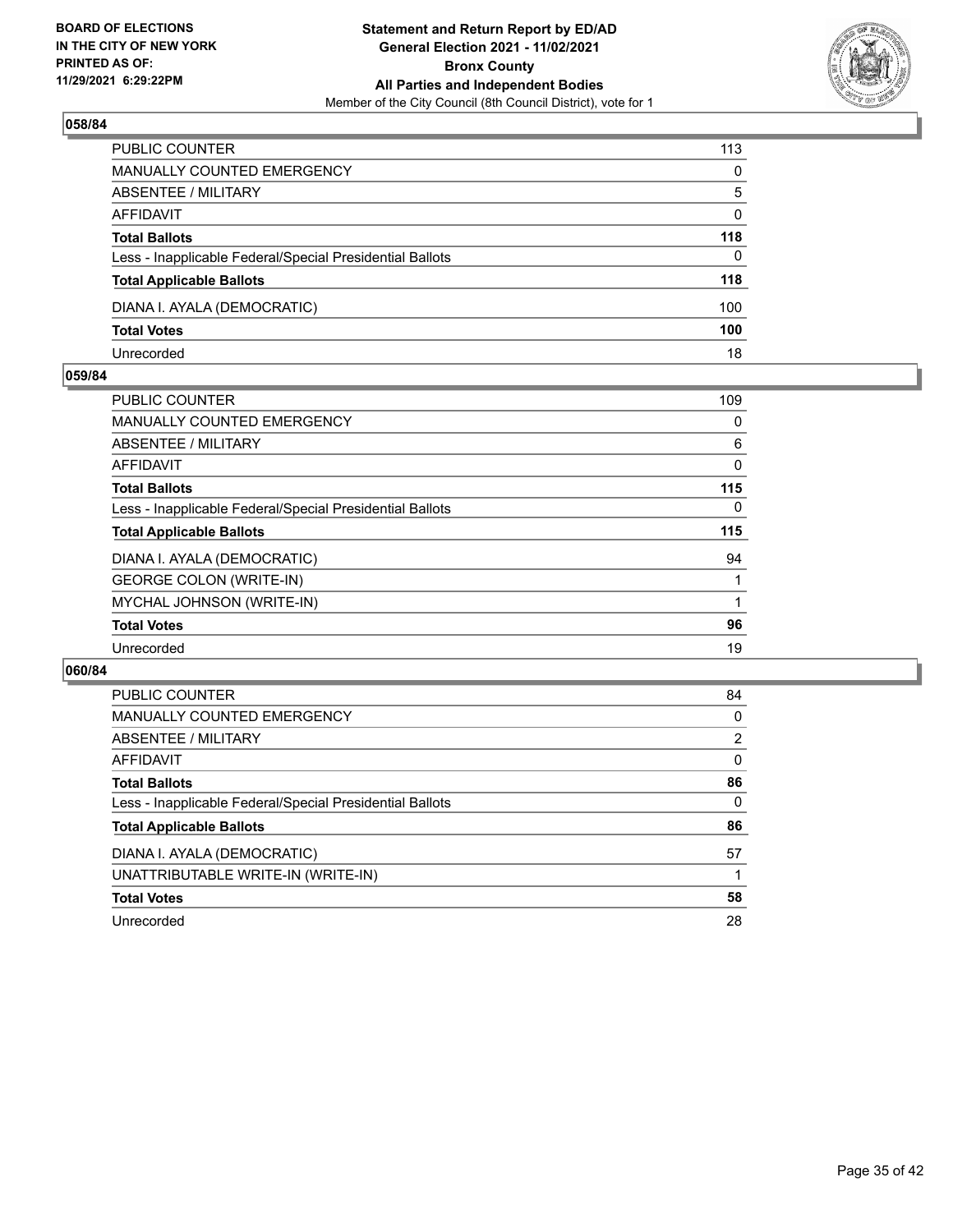

| PUBLIC COUNTER                                           | 115          |
|----------------------------------------------------------|--------------|
| <b>MANUALLY COUNTED EMERGENCY</b>                        | 0            |
| <b>ABSENTEE / MILITARY</b>                               | 5            |
| <b>AFFIDAVIT</b>                                         | $\mathbf{0}$ |
| <b>Total Ballots</b>                                     | 120          |
| Less - Inapplicable Federal/Special Presidential Ballots | 0            |
| <b>Total Applicable Ballots</b>                          | 120          |
| DIANA I. AYALA (DEMOCRATIC)                              | 92           |
| <b>Total Votes</b>                                       | 92           |
| Unrecorded                                               | 28           |

## **062/84**

| PUBLIC COUNTER                                           | 112      |
|----------------------------------------------------------|----------|
| <b>MANUALLY COUNTED EMERGENCY</b>                        | $\Omega$ |
| ABSENTEE / MILITARY                                      |          |
| AFFIDAVIT                                                | 3        |
| <b>Total Ballots</b>                                     | 122      |
| Less - Inapplicable Federal/Special Presidential Ballots | 0        |
| <b>Total Applicable Ballots</b>                          | 122      |
| DIANA I. AYALA (DEMOCRATIC)                              | 87       |
| <b>Total Votes</b>                                       | 87       |
| Unrecorded                                               | 35       |

| <b>PUBLIC COUNTER</b>                                    | 110      |
|----------------------------------------------------------|----------|
| MANUALLY COUNTED EMERGENCY                               | 0        |
| ABSENTEE / MILITARY                                      | 2        |
| AFFIDAVIT                                                | 0        |
| <b>Total Ballots</b>                                     | $112$    |
| Less - Inapplicable Federal/Special Presidential Ballots | $\Omega$ |
| <b>Total Applicable Ballots</b>                          | $112$    |
| DIANA I. AYALA (DEMOCRATIC)                              | 79       |
| UNATTRIBUTABLE WRITE-IN (WRITE-IN)                       |          |
| <b>Total Votes</b>                                       | 80       |
| Unrecorded                                               | 32       |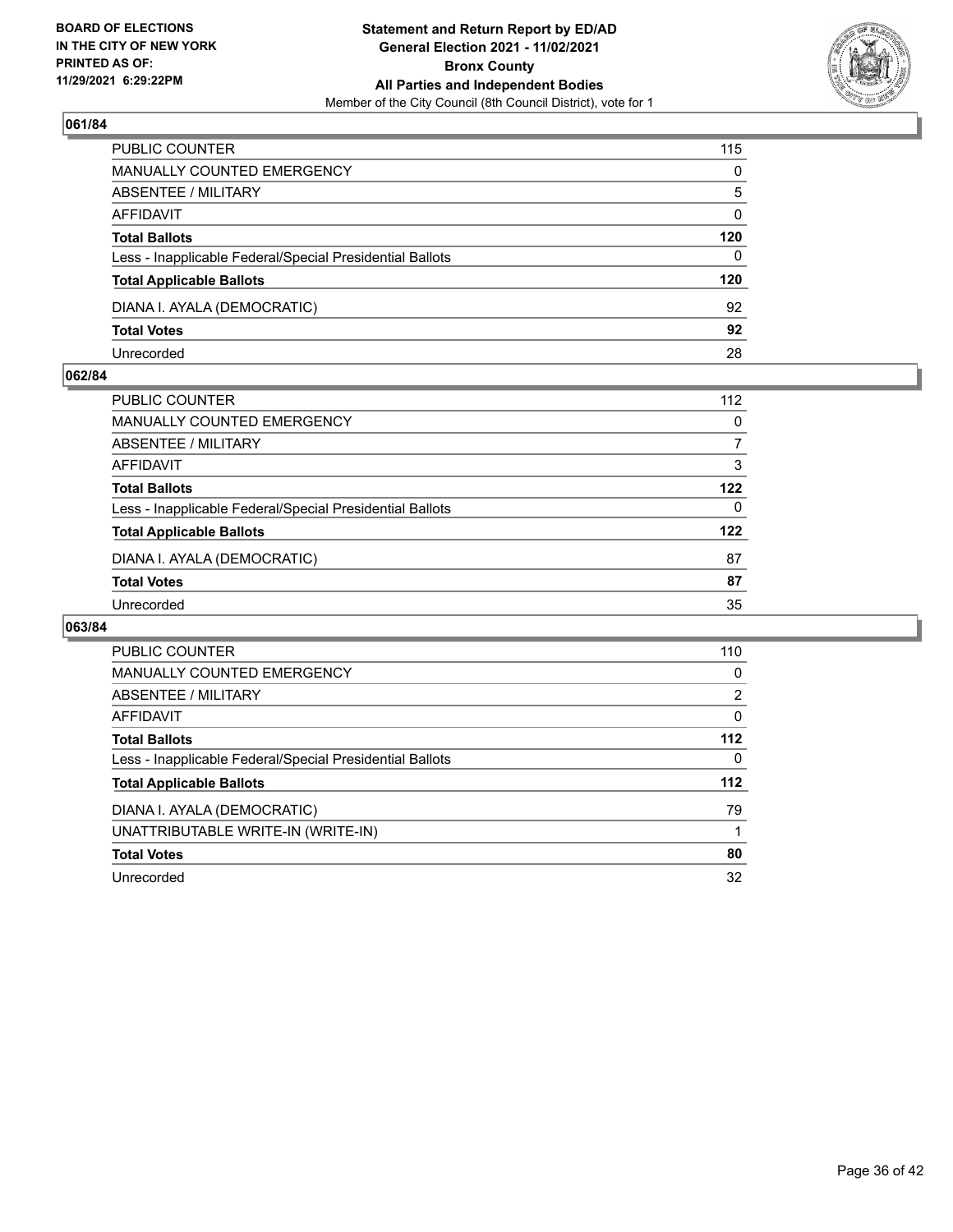

| <b>PUBLIC COUNTER</b>                                    | 129      |
|----------------------------------------------------------|----------|
| <b>MANUALLY COUNTED EMERGENCY</b>                        | $\Omega$ |
| ABSENTEE / MILITARY                                      |          |
| AFFIDAVIT                                                | 0        |
| <b>Total Ballots</b>                                     | 136      |
| Less - Inapplicable Federal/Special Presidential Ballots | 0        |
| <b>Total Applicable Ballots</b>                          | 136      |
| DIANA I. AYALA (DEMOCRATIC)                              | 94       |
| JEFFERY GEORGE (WRITE-IN)                                |          |
| UNATTRIBUTABLE WRITE-IN (WRITE-IN)                       |          |
| <b>Total Votes</b>                                       | 96       |
| Unrecorded                                               | 40       |

## **065/84**

| PUBLIC COUNTER                                           | 88       |
|----------------------------------------------------------|----------|
| MANUALLY COUNTED EMERGENCY                               | $\Omega$ |
| ABSENTEE / MILITARY                                      | 5        |
| AFFIDAVIT                                                | 2        |
| <b>Total Ballots</b>                                     | 95       |
| Less - Inapplicable Federal/Special Presidential Ballots | $\Omega$ |
| <b>Total Applicable Ballots</b>                          | 95       |
| DIANA I. AYALA (DEMOCRATIC)                              | 64       |
| <b>Total Votes</b>                                       | 64       |
| Unrecorded                                               | 31       |

| PUBLIC COUNTER                                           | 85       |
|----------------------------------------------------------|----------|
| <b>MANUALLY COUNTED EMERGENCY</b>                        | 0        |
| ABSENTEE / MILITARY                                      | 6        |
| AFFIDAVIT                                                | $\Omega$ |
| <b>Total Ballots</b>                                     | 91       |
| Less - Inapplicable Federal/Special Presidential Ballots | 0        |
| <b>Total Applicable Ballots</b>                          | 91       |
| DIANA I. AYALA (DEMOCRATIC)                              | 72       |
| <b>Total Votes</b>                                       | 72       |
| Unrecorded                                               | 19       |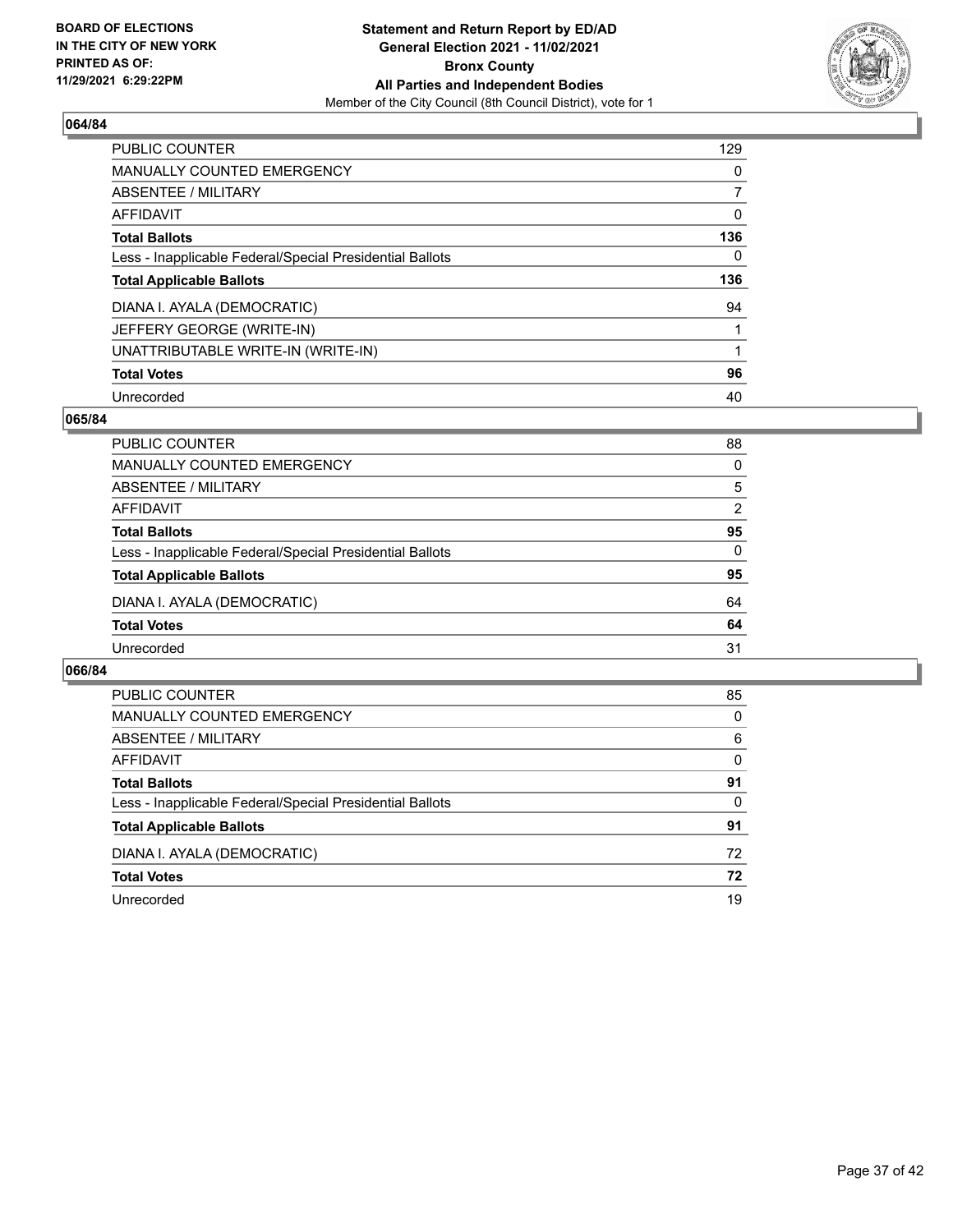

| <b>PUBLIC COUNTER</b>                                    | 118      |
|----------------------------------------------------------|----------|
| <b>MANUALLY COUNTED EMERGENCY</b>                        | $\Omega$ |
| ABSENTEE / MILITARY                                      |          |
| AFFIDAVIT                                                | 2        |
| <b>Total Ballots</b>                                     | 127      |
| Less - Inapplicable Federal/Special Presidential Ballots | 0        |
| <b>Total Applicable Ballots</b>                          | 127      |
|                                                          |          |
| DIANA I. AYALA (DEMOCRATIC)                              | 91       |
| LESLIE LYGA (WRITE-IN)                                   |          |
| UNATTRIBUTABLE WRITE-IN (WRITE-IN)                       |          |
| <b>Total Votes</b>                                       | 93       |

## **068/84**

| <b>PUBLIC COUNTER</b>                                    | 102      |
|----------------------------------------------------------|----------|
| MANUALLY COUNTED EMERGENCY                               | $\Omega$ |
| ABSENTEE / MILITARY                                      | 3        |
| AFFIDAVIT                                                | 3        |
| <b>Total Ballots</b>                                     | 108      |
| Less - Inapplicable Federal/Special Presidential Ballots | $\Omega$ |
| <b>Total Applicable Ballots</b>                          | 108      |
| DIANA I. AYALA (DEMOCRATIC)                              | 77       |
| <b>Total Votes</b>                                       | 77       |
| Unrecorded                                               | 31       |

| <b>PUBLIC COUNTER</b>                                    | 51 |
|----------------------------------------------------------|----|
| <b>MANUALLY COUNTED EMERGENCY</b>                        | 0  |
| ABSENTEE / MILITARY                                      |    |
| <b>AFFIDAVIT</b>                                         | 0  |
| <b>Total Ballots</b>                                     | 52 |
| Less - Inapplicable Federal/Special Presidential Ballots | 0  |
| <b>Total Applicable Ballots</b>                          | 52 |
| DIANA I. AYALA (DEMOCRATIC)                              | 27 |
| UNATTRIBUTABLE WRITE-IN (WRITE-IN)                       |    |
| <b>Total Votes</b>                                       | 28 |
| Unrecorded                                               | 24 |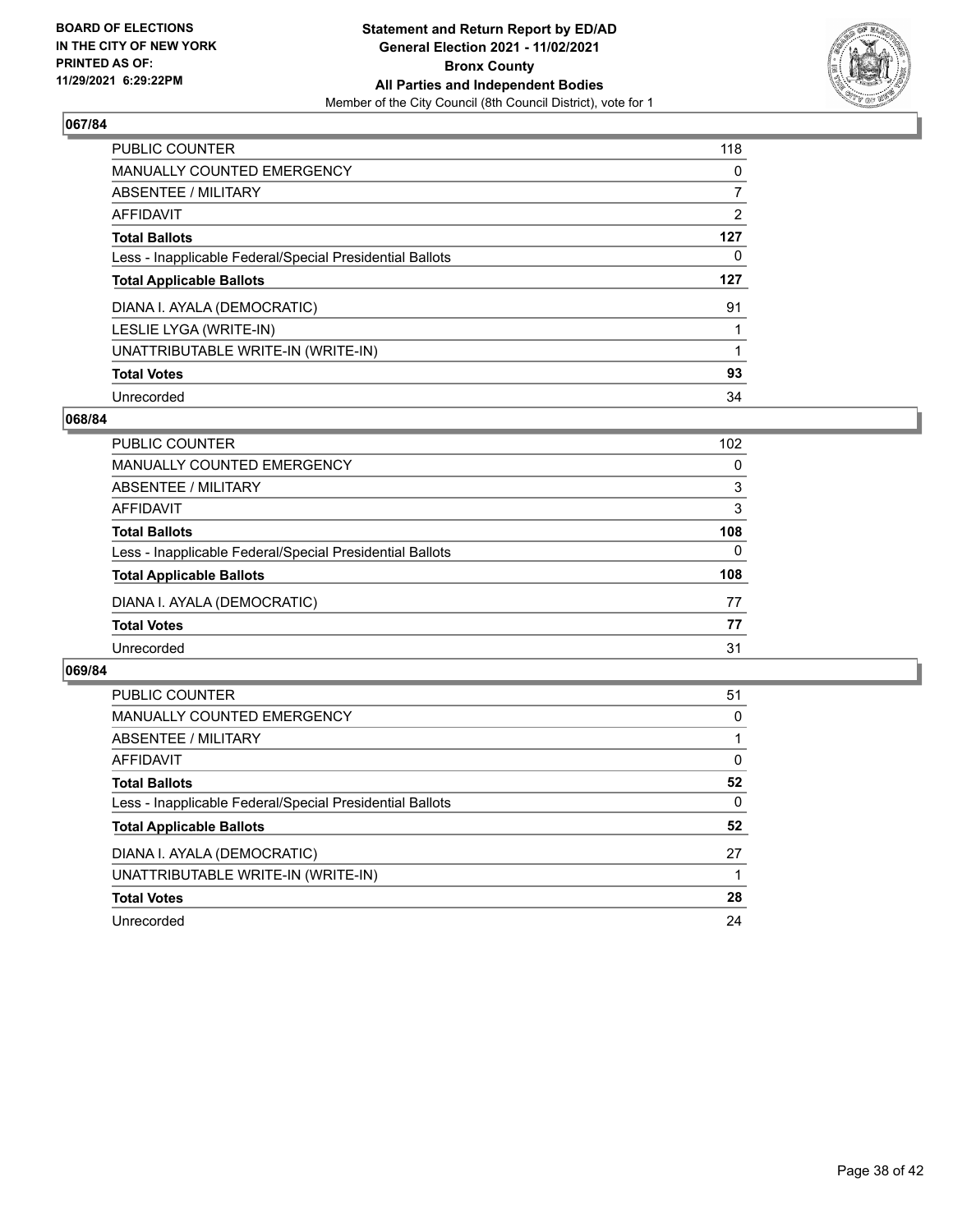

| PUBLIC COUNTER                                           | 101            |
|----------------------------------------------------------|----------------|
| MANUALLY COUNTED EMERGENCY                               | $\mathbf{0}$   |
| ABSENTEE / MILITARY                                      | $\overline{4}$ |
| AFFIDAVIT                                                |                |
| Total Ballots                                            | 106            |
| Less - Inapplicable Federal/Special Presidential Ballots | $\mathbf{0}$   |
| <b>Total Applicable Ballots</b>                          | 106            |
| DIANA I. AYALA (DEMOCRATIC)                              | 80             |
| UNATTRIBUTABLE WRITE-IN (WRITE-IN)                       |                |
| <b>Total Votes</b>                                       | 81             |
| Unrecorded                                               | 25             |

## **071/84**

| <b>PUBLIC COUNTER</b>                                    | 136      |
|----------------------------------------------------------|----------|
| MANUALLY COUNTED EMERGENCY                               | 0        |
| ABSENTEE / MILITARY                                      | 6        |
| AFFIDAVIT                                                | 0        |
| <b>Total Ballots</b>                                     | 142      |
| Less - Inapplicable Federal/Special Presidential Ballots | $\Omega$ |
| <b>Total Applicable Ballots</b>                          | 142      |
| DIANA I. AYALA (DEMOCRATIC)                              | 98       |
| <b>Total Votes</b>                                       | 98       |
| Unrecorded                                               | 44       |

## **072/84**

| <b>PUBLIC COUNTER</b>                                    | 133 |
|----------------------------------------------------------|-----|
| <b>MANUALLY COUNTED EMERGENCY</b>                        | 0   |
| ABSENTEE / MILITARY                                      | 4   |
| AFFIDAVIT                                                |     |
| <b>Total Ballots</b>                                     | 138 |
| Less - Inapplicable Federal/Special Presidential Ballots | 0   |
| <b>Total Applicable Ballots</b>                          | 138 |
| DIANA I. AYALA (DEMOCRATIC)                              | 101 |
| ED GARCIA (WRITE-IN)                                     |     |
| <b>Total Votes</b>                                       | 102 |
| Unrecorded                                               | 36  |

| <b>PUBLIC COUNTER</b>                                    | 21             |
|----------------------------------------------------------|----------------|
| MANUALLY COUNTED EMERGENCY                               | 0              |
| ABSENTEE / MILITARY                                      | 4              |
| AFFIDAVIT                                                | $\Omega$       |
| <b>Total Ballots</b>                                     | 25             |
| Less - Inapplicable Federal/Special Presidential Ballots | $\Omega$       |
| <b>Total Applicable Ballots</b>                          | 25             |
| DIANA I. AYALA (DEMOCRATIC)                              | 23             |
| <b>Total Votes</b>                                       | 23             |
| Unrecorded                                               | $\overline{2}$ |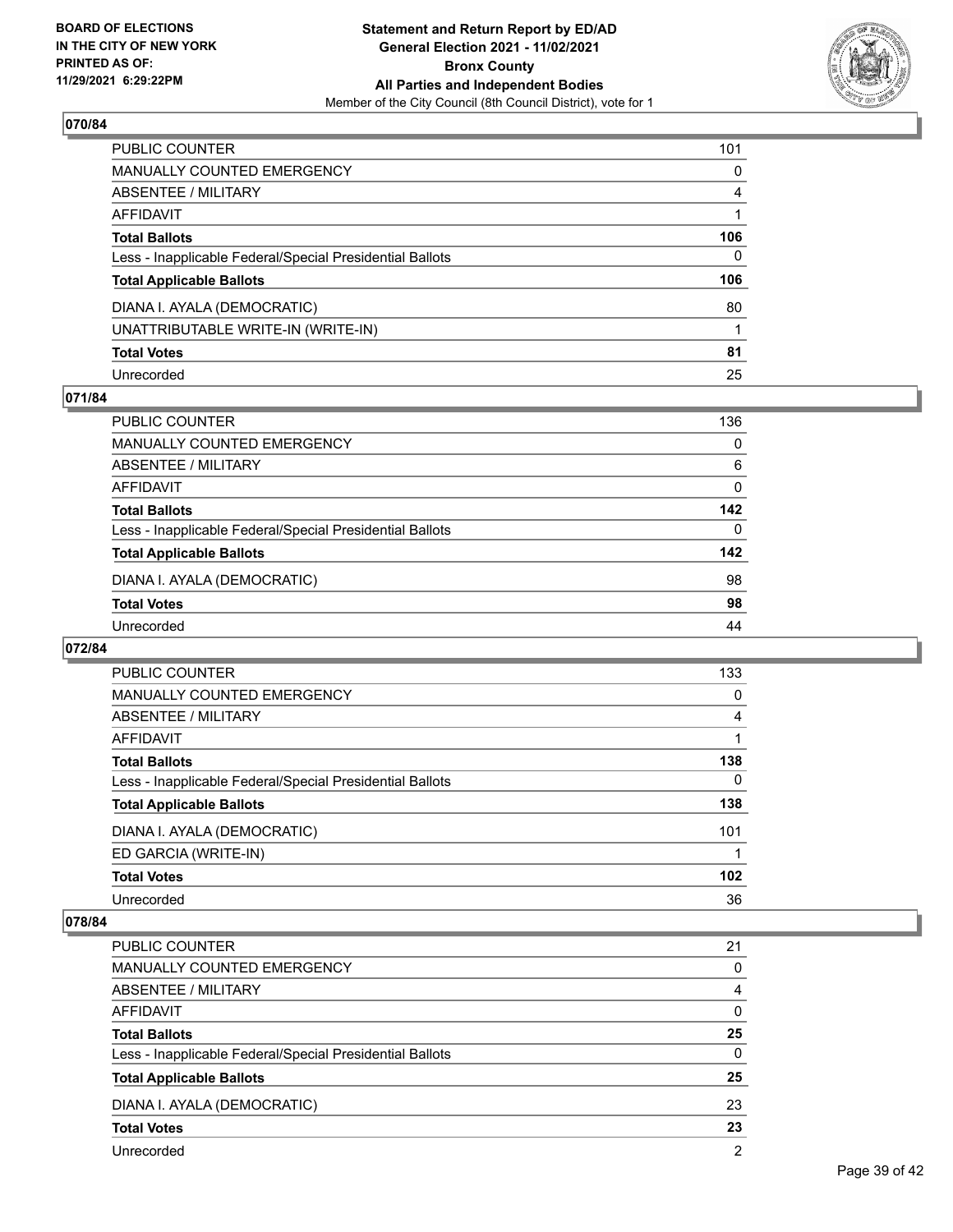

| PUBLIC COUNTER                                           |          |
|----------------------------------------------------------|----------|
| <b>MANUALLY COUNTED EMERGENCY</b>                        | 0        |
| <b>ABSENTEE / MILITARY</b>                               | 0        |
| AFFIDAVIT                                                | $\Omega$ |
| <b>Total Ballots</b>                                     |          |
| Less - Inapplicable Federal/Special Presidential Ballots | $\Omega$ |
| <b>Total Applicable Ballots</b>                          |          |
| DIANA I. AYALA (DEMOCRATIC)                              |          |
| <b>Total Votes</b>                                       |          |

# **084/84**

| PUBLIC COUNTER                                           | 39       |
|----------------------------------------------------------|----------|
| MANUALLY COUNTED EMERGENCY                               | 0        |
| ABSENTEE / MILITARY                                      | 3        |
| AFFIDAVIT                                                | 0        |
| Total Ballots                                            | 42       |
| Less - Inapplicable Federal/Special Presidential Ballots | $\Omega$ |
| <b>Total Applicable Ballots</b>                          | 42       |
| DIANA I. AYALA (DEMOCRATIC)                              | 32       |
| TAMIKA MAPP (WRITE-IN)                                   |          |
| <b>Total Votes</b>                                       | 33       |
| Unrecorded                                               | 9        |

| <b>PUBLIC COUNTER</b>                                    | 65       |
|----------------------------------------------------------|----------|
| MANUALLY COUNTED EMERGENCY                               | 0        |
| ABSENTEE / MILITARY                                      | 0        |
| AFFIDAVIT                                                | $\Omega$ |
| <b>Total Ballots</b>                                     | 65       |
| Less - Inapplicable Federal/Special Presidential Ballots | $\Omega$ |
| <b>Total Applicable Ballots</b>                          | 65       |
| DIANA I. AYALA (DEMOCRATIC)                              | 51       |
| <b>Total Votes</b>                                       | 51       |
| Unrecorded                                               | 14       |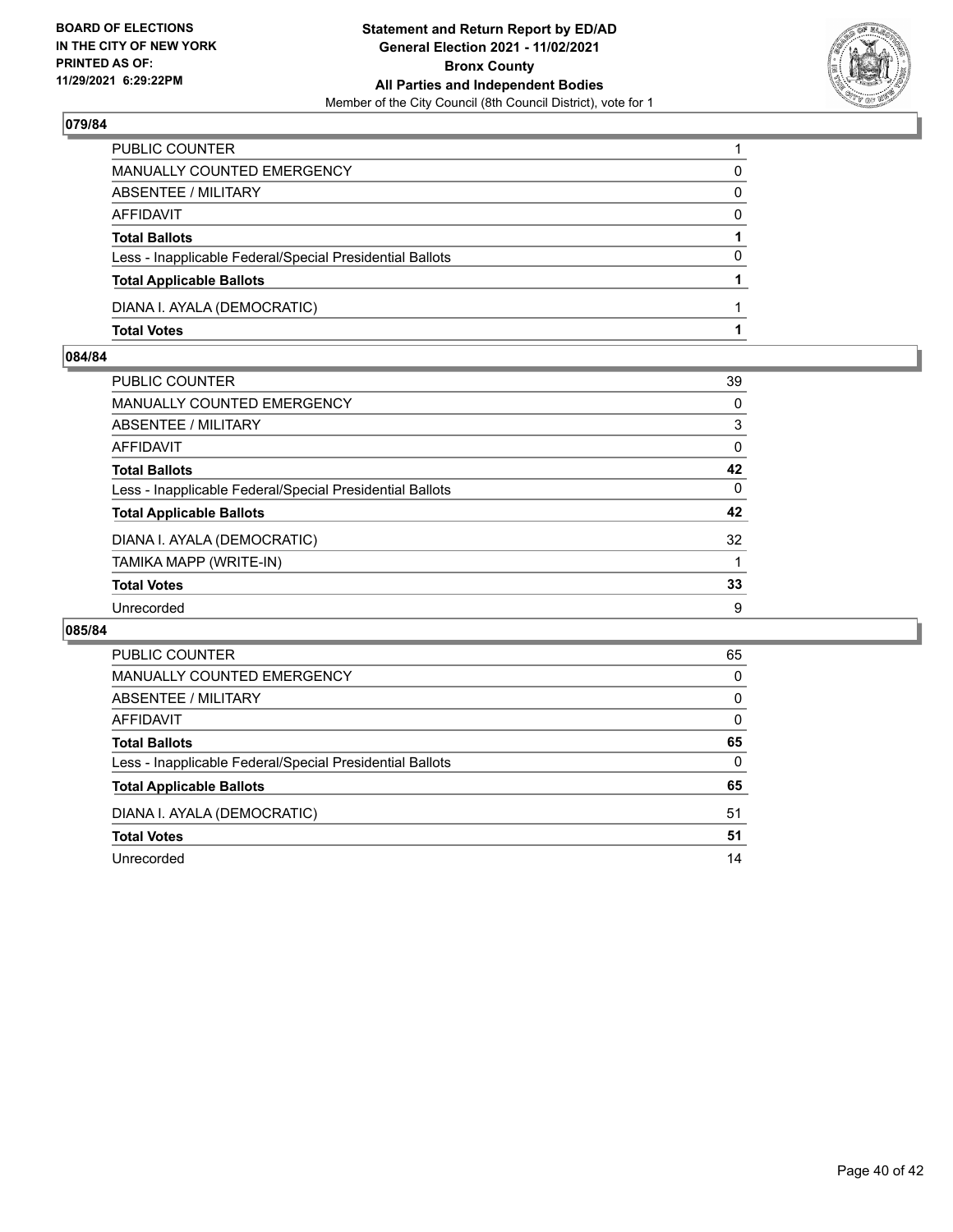

| PUBLIC COUNTER                                           | 78           |
|----------------------------------------------------------|--------------|
| MANUALLY COUNTED EMERGENCY                               | 0            |
| <b>ABSENTEE / MILITARY</b>                               | 2            |
| AFFIDAVIT                                                | $\mathbf{0}$ |
| <b>Total Ballots</b>                                     | 80           |
| Less - Inapplicable Federal/Special Presidential Ballots | 0            |
| <b>Total Applicable Ballots</b>                          | 80           |
| DIANA I. AYALA (DEMOCRATIC)                              | 59           |
| <b>Total Votes</b>                                       | 59           |
| Unrecorded                                               | 21           |

## **042/85**

| <b>PUBLIC COUNTER</b>                                    | 150      |
|----------------------------------------------------------|----------|
| <b>MANUALLY COUNTED EMERGENCY</b>                        | 0        |
| ABSENTEE / MILITARY                                      | 4        |
| <b>AFFIDAVIT</b>                                         | 0        |
| <b>Total Ballots</b>                                     | 154      |
| Less - Inapplicable Federal/Special Presidential Ballots | $\Omega$ |
| <b>Total Applicable Ballots</b>                          | 154      |
| DIANA I. AYALA (DEMOCRATIC)                              | 122      |
| UNATTRIBUTABLE WRITE-IN (WRITE-IN)                       |          |
| <b>Total Votes</b>                                       | 123      |
| Unrecorded                                               | 31       |
|                                                          |          |

| PUBLIC COUNTER                                           | 51       |
|----------------------------------------------------------|----------|
| <b>MANUALLY COUNTED EMERGENCY</b>                        | $\Omega$ |
| ABSENTEE / MILITARY                                      | $\Omega$ |
| AFFIDAVIT                                                | 0        |
| <b>Total Ballots</b>                                     | 51       |
| Less - Inapplicable Federal/Special Presidential Ballots | 0        |
| <b>Total Applicable Ballots</b>                          | 51       |
| DIANA I. AYALA (DEMOCRATIC)                              | 38       |
| <b>Total Votes</b>                                       | 38       |
| Unrecorded                                               | 13       |